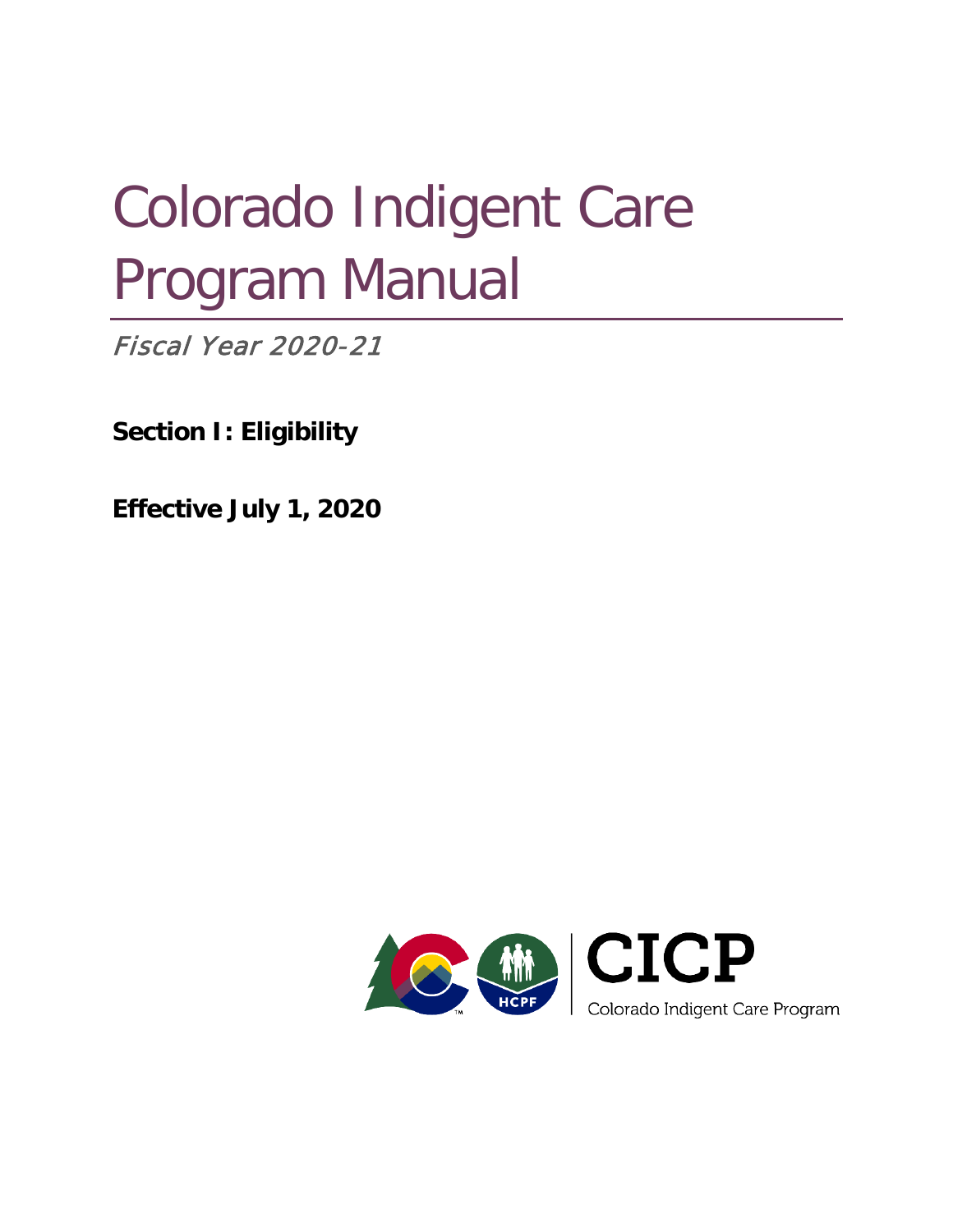# **Table of Contents**

| Section 1.03 HIPAA (Health Insurance Portability and Accountability Act)  2     |  |
|---------------------------------------------------------------------------------|--|
|                                                                                 |  |
|                                                                                 |  |
|                                                                                 |  |
|                                                                                 |  |
|                                                                                 |  |
|                                                                                 |  |
|                                                                                 |  |
|                                                                                 |  |
|                                                                                 |  |
|                                                                                 |  |
|                                                                                 |  |
|                                                                                 |  |
|                                                                                 |  |
|                                                                                 |  |
|                                                                                 |  |
| Section 3.07 Options for Applicants without Acceptable Documentation 10         |  |
|                                                                                 |  |
| Section 3.09 Administrative Procedures for Documents from U.S. Citizens  12     |  |
| Section 3.10 Administrative Procedures for Documents from Non-U.S. Citizens  12 |  |
|                                                                                 |  |
|                                                                                 |  |
|                                                                                 |  |
| Section 3.14 Health First Colorado Programs and Child Health Plan (CHP+) 14     |  |
|                                                                                 |  |
|                                                                                 |  |
|                                                                                 |  |
|                                                                                 |  |
|                                                                                 |  |
|                                                                                 |  |
|                                                                                 |  |
|                                                                                 |  |
|                                                                                 |  |
|                                                                                 |  |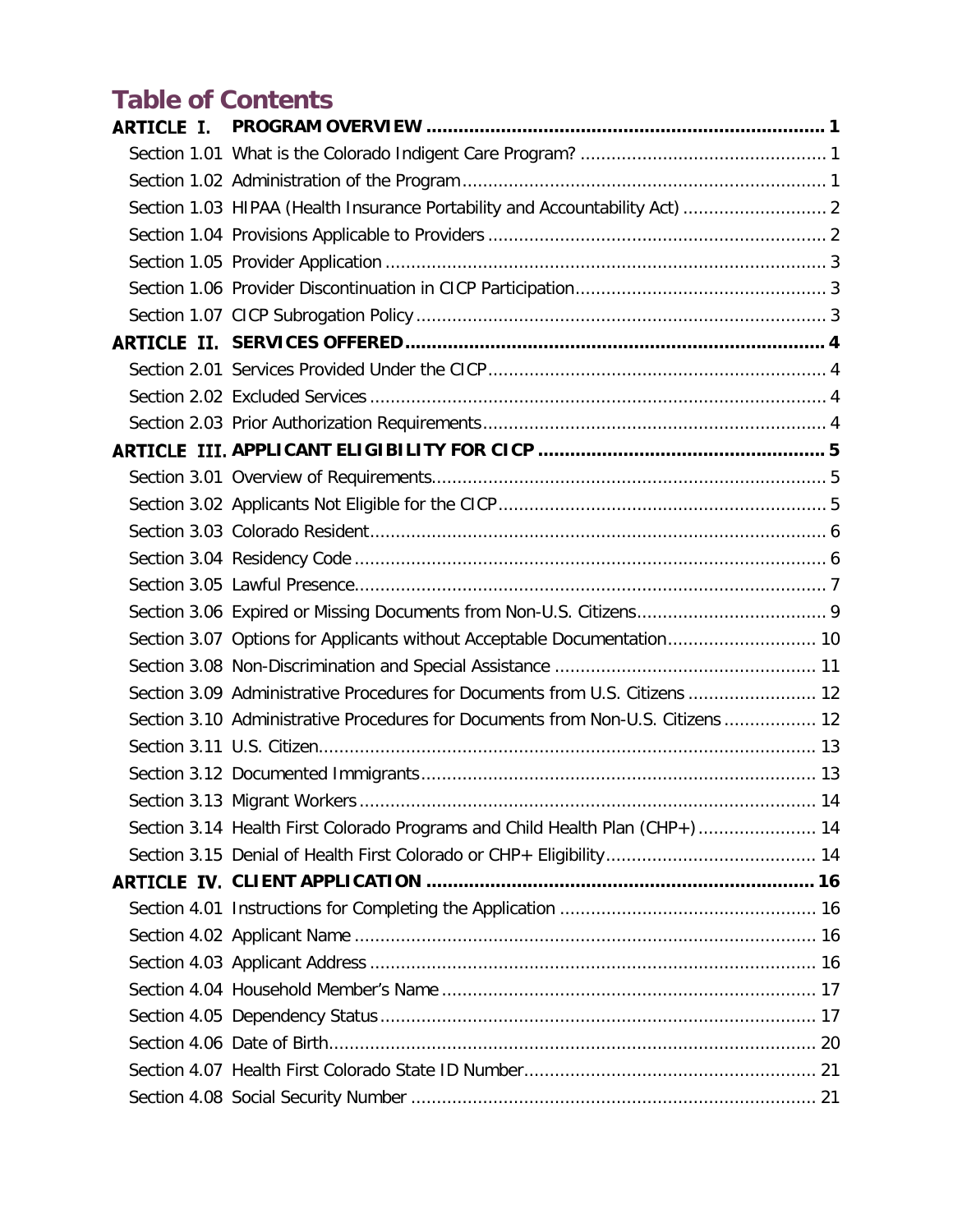| <b>ARTICLE VIII.</b> |  |
|----------------------|--|
|                      |  |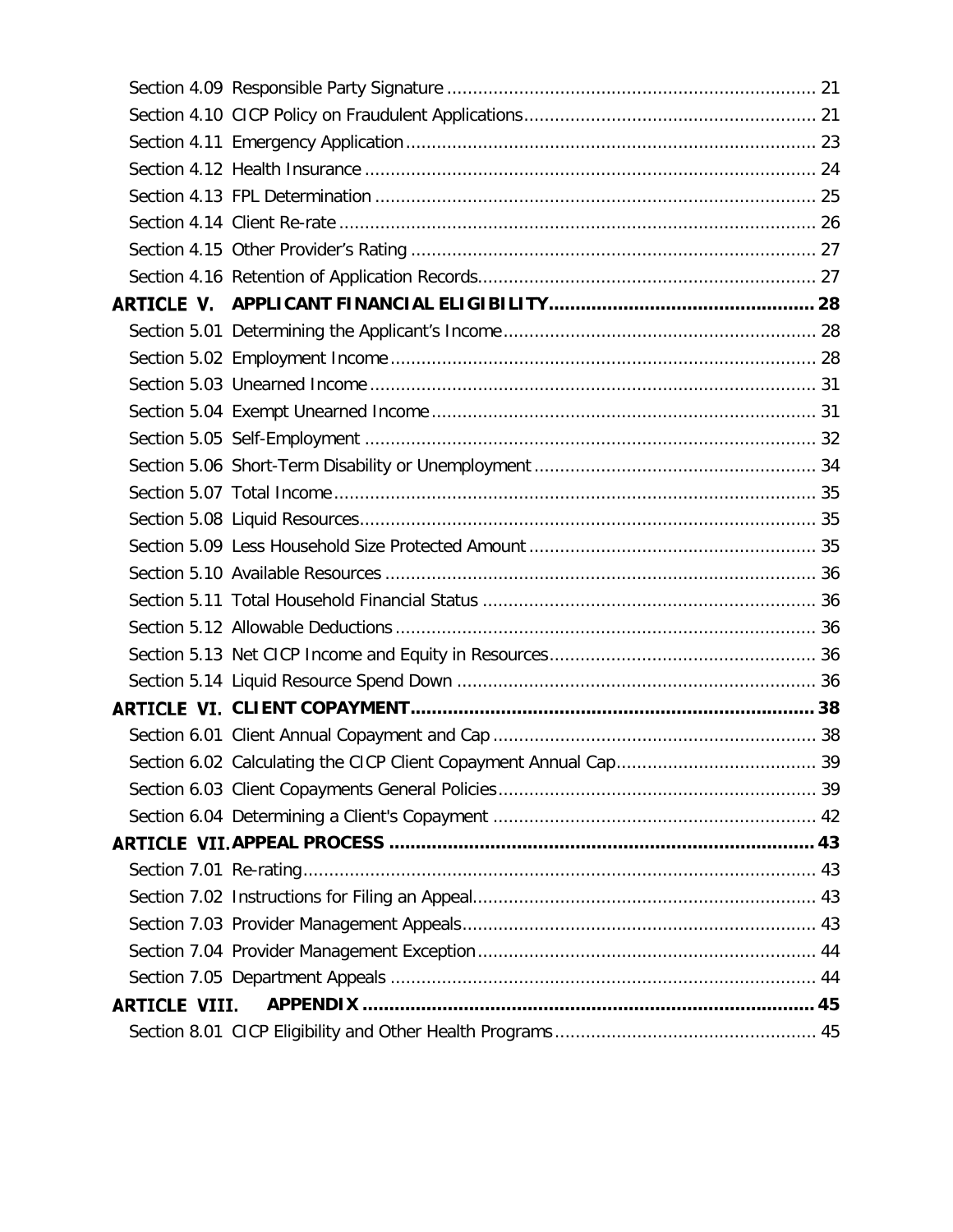#### <span id="page-3-0"></span>**ARTICLE I. PROGRAM OVERVIEW**

#### <span id="page-3-1"></span>**Section 1.01 What is the Colorado Indigent Care Program?**

The Colorado Indigent Care Program (CICP) distributes federal and state funds to partially compensate qualified health care providers for uncompensated costs associated with services rendered to the low-income population. Qualified health care providers who receive this funding render discounted health care services to Colorado residents, migrant workers and legal immigrants with limited financial resources who are uninsured or underinsured and not eligible for benefits under Health First Colorado or the Child Health Plan Plus (CHP+).

The CICP is not a health coverage plan as defined in Section 10-16-102 (34) C.R.S. The Colorado Department of Regulatory Agencies (DORA), Division of Insurance, defines a health coverage plan as a policy, contract, certificate or agreement of coverage offered to individuals. An insurance contract shall include a list of procedures and benefits covered under the policy. An insured individual shall be entitled to receive a contract and/or evidence of coverage as approved by the Insurance Commissioner as defined in 10-16- 102, C.R.S. The CICP cannot be used as proof of medical insurance.

The CICP does not offer a specified discounted medical benefit package or an entitlement to medical benefits or funding to individuals or medical providers. Medically indigent persons receiving discounted health care services from qualified health care providers are subject to certain limitations and requirements. The CICP makes "it possible to use state funds to partially reimburse providers for services given to the state's non-Health First Colorado medically indigent residents. Therefore, medically indigent persons accepting medical services from this program shall be subject to the limitations and requirements imposed in this article," Section 25.5-3-102 C.R.S.

#### <span id="page-3-2"></span>**Section 1.02 Administration of the Program**

The Colorado Department of Health Care Policy and Financing (the Department) administers the CICP by distributing funding to qualified health care providers who serve eligible persons who are low-income. The Department issues procedures to ensure the funding is used to serve the low-income population in a uniform method. Any significant departure from these procedures will result in termination of the agreement with, and the funding to, a health care provider. The legislative authority for this program was originally enacted in 1983 and can currently be found under 25.5-3-101, et seq., C.R.S., the "Reform Act for the Provision of Health Care for the Medically Indigent." State rules implementing this legislation, 10 CCR 2505-10 8.900 - 8.908, are found at the Colorado [Secretary of State's website.](http://www.sos.state.co.us/CCR/DisplayRule.do?action=ruleinfo&ruleId=2926&deptID=7&agencyID=69&deptName=Department%20of%20Health%20Care%20Policy%20and%20Financing&agencyName=Medical%20Services%20Board%20(Volume%208;%20Medical%20Assistance,%20Children%27s%20Health%20Plan)&seriesNum=10%20CCR%202505-10%208.900)

CICP providers are encouraged to establish policies and procedures specific to their facility that are in alignment with this manual.

- The Department is available for informational queries of a general nature.
- Providers are responsible for determining eligibility.
- Not all circumstances in determining client eligibility are covered in this manual and the manual is not meant to be all-inclusive.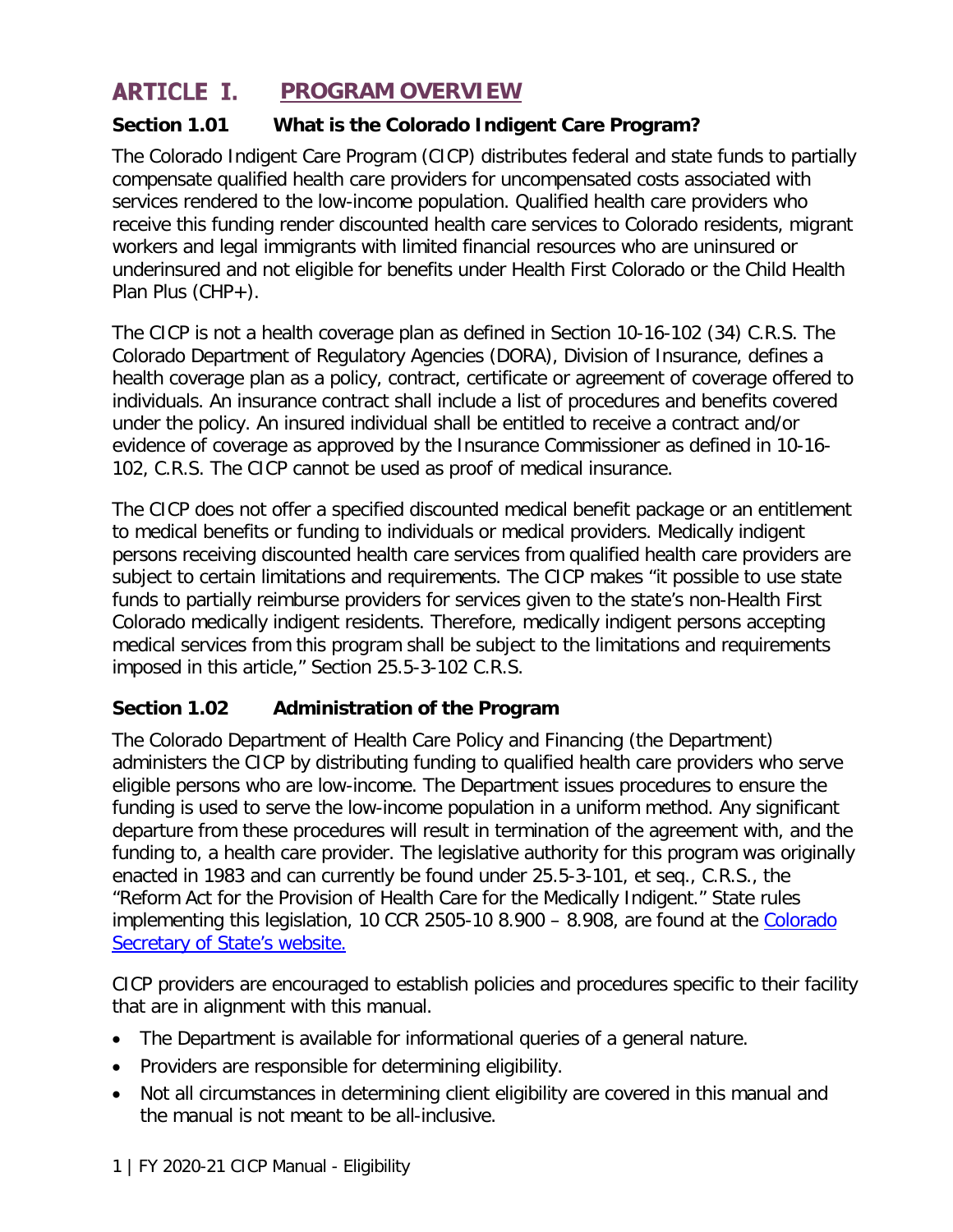#### <span id="page-4-0"></span>**Section 1.03 HIPAA (Health Insurance Portability and Accountability Act)**

The CICP does not meet the definition of a covered entity or business associate under the Health Insurance Portability and Accountability Act of 1996 (HIPAA) at 45 C.F.R. 160.103). The CICP is not a part of Health First Colorado, Colorado's Medicaid program. CICP's principal activity is the making of grants to providers who serve eligible persons who are medically indigent. The state personnel administering the CICP will provide oversight in the form of procedures and conditions to ensure funds provided are being used to serve the target population, but they will not be significantly involved in any health care decisions or disputes involving a health care provider or client. The CICP provider is the covered entity and shall comply with all requirements under HIPAA regarding the rights of the clients they serve. It is the responsibility of the covered entity to protect the privacy rights of clients.

#### <span id="page-4-1"></span>**Section 1.04 Provisions Applicable to Providers**

Providers eligible for participation in the CICP must meet the following minimum criteria:

- Licensed as a community health clinic or certified as a general hospital, maternity hospital (birth center) by the Department of Public Health and Environment (DPHE).
- A federally qualified health center, as defined in section 1861 (aa) (4) of the federal "Social Security Act", 42 U.S.C sec. 1395x (aa) (4).
- A rural health clinic, as defined in section 1861 (aa) (2) of the federal "Social Security Act", 42 U.S.C sec. 1395x (aa) (2).
- Assure that emergency care is available to all CICP clients throughout the contract year.
- If the provider is a hospital, the hospital must have at least two obstetricians with staff privileges at the hospital who agree to provide obstetric services to individuals entitled to such services as Health First Colorado clients. In the case where a hospital is located in a rural area, the term "obstetrician" includes any physician with staff privileges at the hospital to perform non-emergency obstetric procedures. This obstetrics requirement does not apply to a hospital in which the patients are predominantly under 18 years of age; or which does not offer non-emergency obstetric services as of December 21, 1987.

Providers participating in the CICP shall:

- 1. Treat all clients with respect and with consideration for the client's dignity and privacy;
- 2. Inform clients of how to express opinions, compliments or concerns, and how to make a complaint without fear of reprisal;
- 3. Strive to provide timely resolutions to the client's complaints or concerns;
- 4. Protect the privacy and confidentiality of the client's health and financial records;
- 5. Offer clients information on all treatment options, and allow clients to participate in decisions regarding his or her health care;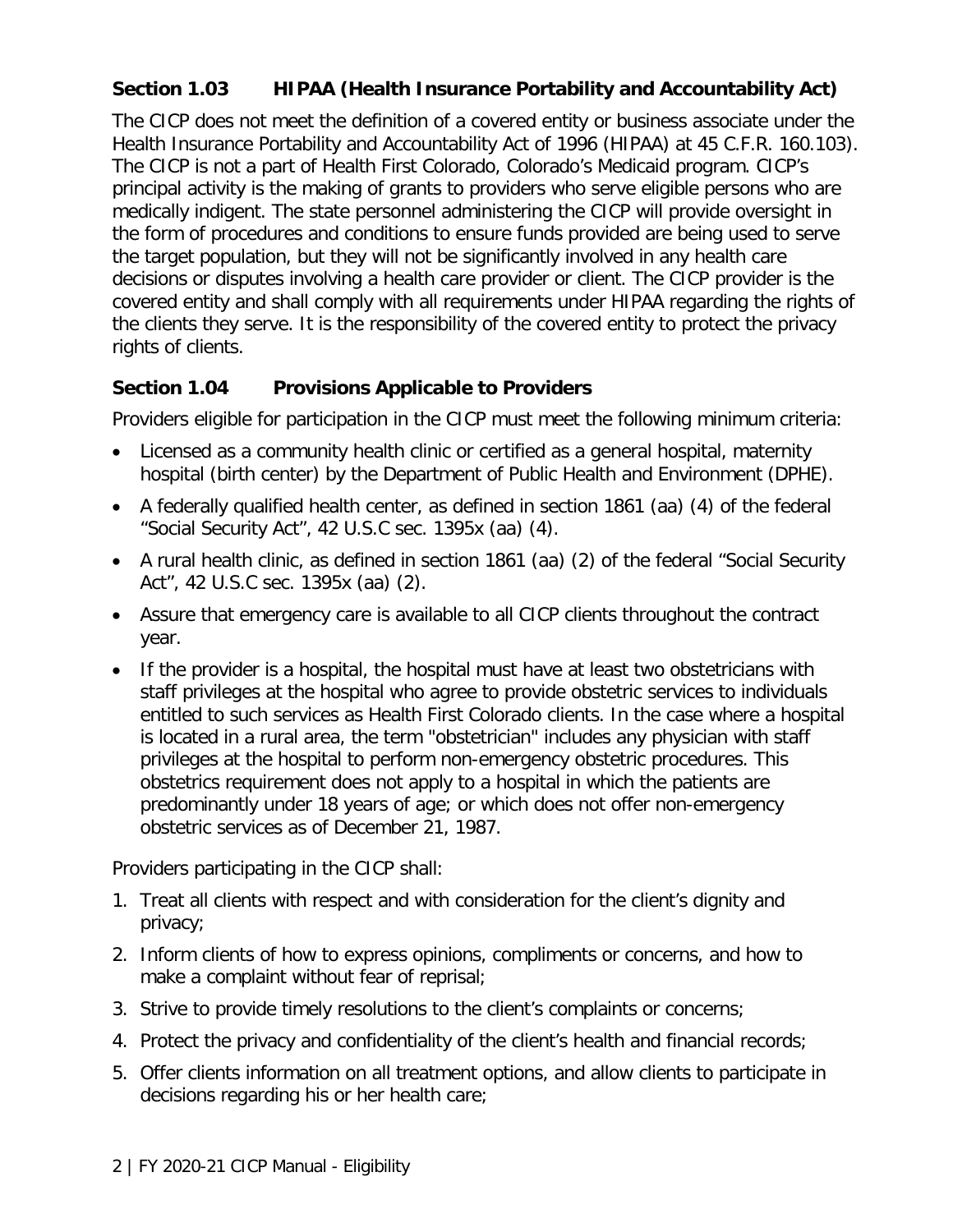- 6. Notify the client of the availability of sign language and interpreter services in accordance with applicable laws and regulations, when such services are necessary;
- 7. Ensure the availability of program information applications, informational materials, forms and brochures;
- 8. Prohibit discrimination based on race, color, national origin, sex, age or disability;
- 9. Upon request, provide applicants with copies of all signed worksheets and documents; and
- 10.Explain to the client or guardian that discounted services may vary and that a rating based on financial resources will determine their portion of the bill.

### <span id="page-5-0"></span>**Section 1.05 Provider Application**

Providers wishing to participate in the CICP must submit an application annually to the Department. The application shall be completed as directed and include all information and attachments requested. The Department will notify providers annually of their eligibility for the program. The completed and accepted application serves as the agreement between the CICP provider and the Department.

## <span id="page-5-1"></span>**Section 1.06 Provider Discontinuation in CICP Participation**

A provider that discontinues CICP participation must submit a letter 60 days prior to the termination date. The letter must include information on the provider's internal charity care program and information on how the provider plans to communicate the change and transition their current CICP clients to their charity care program. The provider must submit data covering any period they have provided services to CICP clients that has not previously been reported to the Department. The provider must comply with any audit requests made by the Department for all years that the provider participated in the CICP. These requests may be made before or after the provider's participation in the program ends. All audits must be found acceptable to the CICP before any prorated payments are released to the provider.

### <span id="page-5-2"></span>**Section 1.07 CICP Subrogation Policy**

The CICP does not have any subrogation rights concerning any settlements or judgments, but those rights are retained by the facility where the medical service was provided (the provider). The provider is obligated to make all reasonable efforts to collect amounts due from third-party coverage and applicable co-payment amounts and shall maintain auditable evidence of such efforts. The client's medical claims and service information, and any related charges, must be obtained directly from the provider and the client's attorney is obligated to request the relevant information directly from the provider. Through any settlement or judgment award, the provider has the right to recover all applicable charges related to the medical service provided, even if the initial charge was discounted under the CICP.

This document is available on line at [colorado.gov/hcpf/cicp](https://www.colorado.gov/hcpf/cicp) under Attorney Subrogation Policy.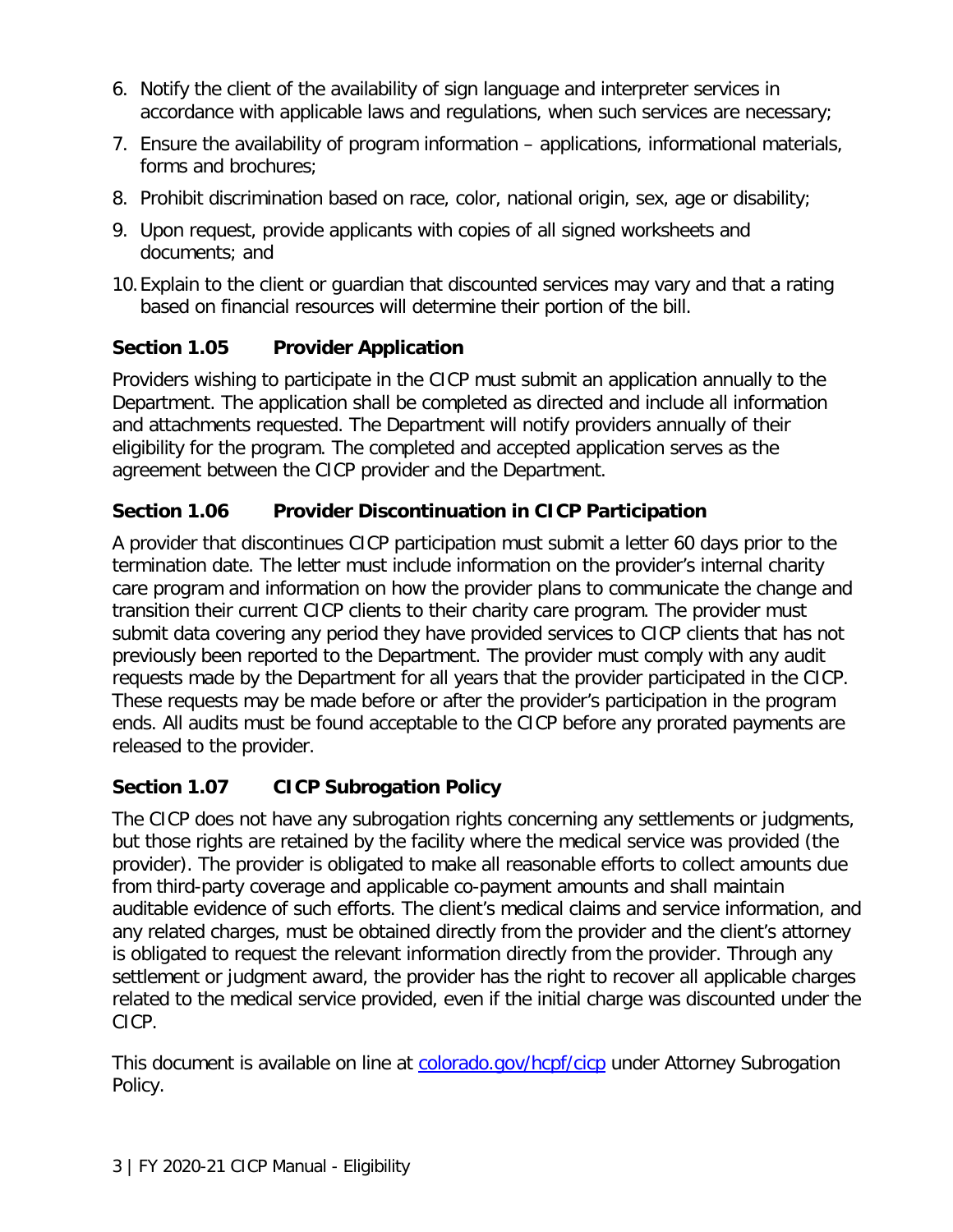#### <span id="page-6-0"></span>**ARTICLE II. SERVICES OFFERED**

#### <span id="page-6-1"></span>**Section 2.01 Services Provided Under the CICP**

Health care services provided to CICP clients must be medically necessary, **as determined by the CICP provider**. Medical necessity is defined in 10 CCR 2505-10, Section 8.076.1.8., and means a good or service that will, or is reasonably expected to, prevent, diagnose, cure, correct, reduce, or ameliorate the pain and suffering, or the physical, mental, cognitive, or developmental effects, of an illness, injury, or disability. It may also include a course of treatment that includes mere observation or no treatment at all. The good or service must be:

- i. Provided in accordance with generally accepted standards of medical practice in the United States;
- ii. Clinically appropriate in terms of type, frequency, extent, site, and duration;
- iii. Not primarily for the economic benefit of the provider or for the convenience of the client, caretaker, or provider; and
- iv. Performed in a cost effective and most appropriate setting required by the client's condition.

**The Department does not determine Medical necessity**. All health care services normally provided at the facility shall be regularly available at a discount to CICP clients, unless the provider sets a standardized policy that limits available services. Providers must offer emergency services at a discount. Emergency services must be provided at a discount to any CICP client, even if that client resides outside the provider's service area.

#### <span id="page-6-2"></span>**Section 2.02 Excluded Services**

The following services are not reimbursable through the CICP:

- 1. Non-urgent dental services;
- 2. Nursing home care;
- 3. Chiropractic services;
- 4. Sex change surgical procedures;
- 5. Cosmetic surgery;
- 6. Experimental and non-United States Federal Drug Administration approved treatments;
- 7. Elective surgeries that are not medically necessary;
- 8. Court ordered procedures, such as drug testing;
- 9. Abortions except as specified in Section 25.5-3-106, C.R.S.;
- 10. Mental health services in clinic settings pursuant to Section 25.5-3-110, C.R.S., part 2 of article 66 of title 27, C.R.S., any provisions of article 22 of title 23, C.R.S., or any other provisions of law relating to the University of Colorado Psychiatric Hospital.

#### <span id="page-6-3"></span>**Section 2.03 Prior Authorization Requirements**

There are no prior authorization requirements associated with CICP services.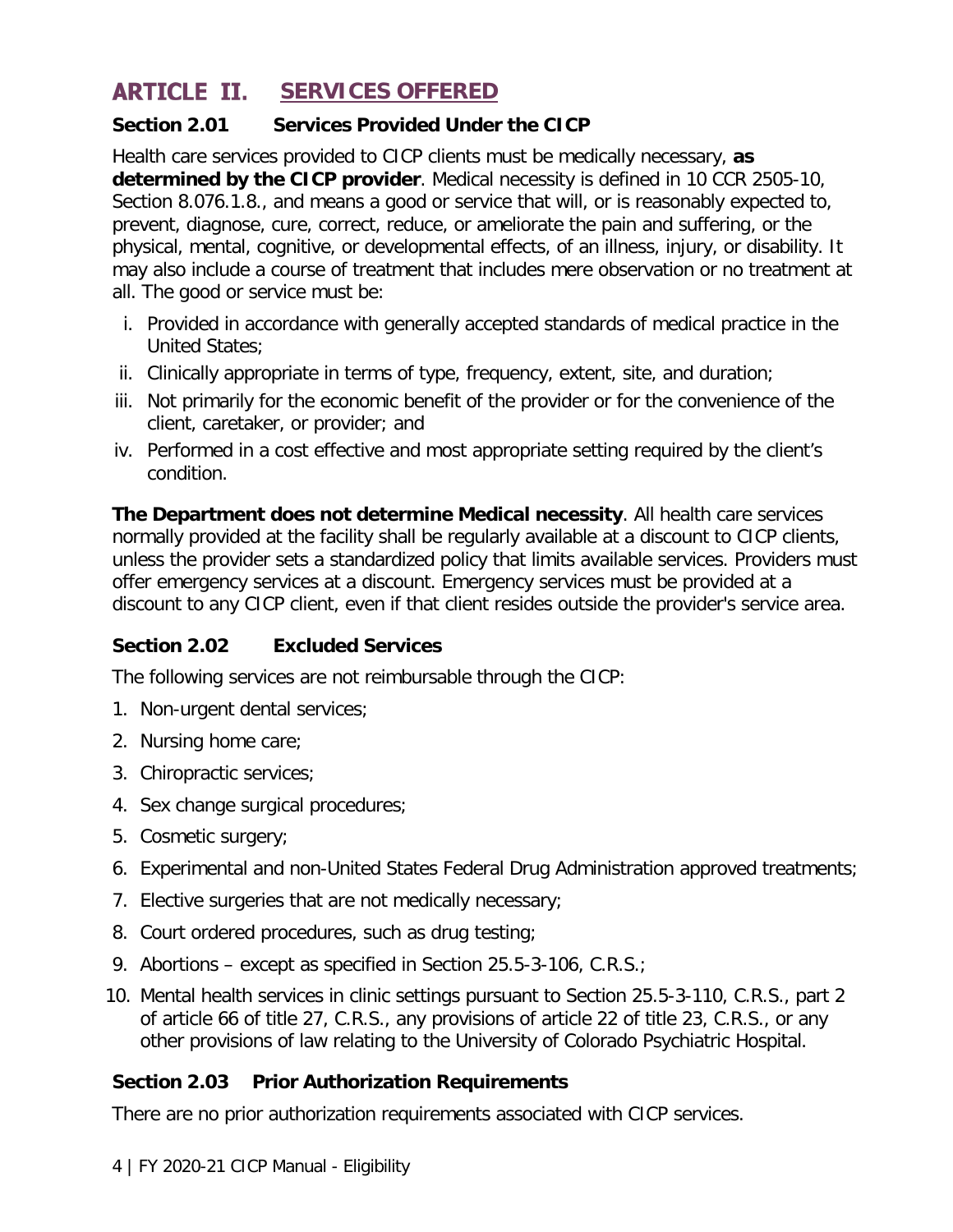## <span id="page-7-0"></span>**ARTICLE III.** APPLICANT ELIGIBILITY FOR CICP

#### <span id="page-7-1"></span>**Section 3.01 Overview of Requirements**

The Department refers to eligibility determination as "the rating process."

- The rating process takes a "snapshot" of an applicant's financial and household situations as of the date the rating takes place and a signed application is obtained. Ratings usually occur on the initial date of service.
- Ratings are retroactive for services received up to 90 days prior to application, or if there are applicants with other health insurance coverage, when the third-party payer has paid a claim. Therefore, when an applicant who has received services applies for the CICP, the applicant is applying for a discount on already incurred medical charges. Providers may backdate more than 90 days for special circumstances under a policy determined and set by the provider. The Department cautions providers not to backdate into periods that have already been reported, as those charges will not be able to be reported to the Department.
- All CICP clients must have an initial rating which is usually valid for one year. However, initial ratings may change for various reasons. The most common method of changing a client's rating is "client re-rating." Clients are re-rated due to specific situations, household change, or when Management Exception rating expires. Rerates do not apply to bills prior to the re-rate.

In general, all applicants aged 18 and older must:

- 1. Sign an affidavit indicating their citizenship status;
- 2. Provide **one** approved document to demonstrate that they are lawfully present in the country;
- 3. Be a resident of the State of Colorado or communicate intent to remain in Colorado;
- 4. Furnish a Social Security number or documentation that they have applied for one applicants do not need to furnish a Social Security Card; and
- 5. Meet all other CICP eligibility requirements (related to income, etc.).

#### <span id="page-7-2"></span>**Section 3.02 Applicants Not Eligible for the CICP**

- 1. Applicants for whom lawful presence cannot be verified.
- 2. An applicant in custody of a law enforcement agency. An applicant is not eligible when they are serving time for a criminal offense or confined involuntarily in a City, County, State or Federal prison, jail, detention facility, or other penal facility. This includes individuals who are being involuntarily held in detention centers awaiting trial, or involuntarily residing at a wilderness camp under any type of governmental control. Even if the medical condition is considered "pre-existing" prior to incarceration, once the applicant is held involuntarily under any type of governmental control they are not eligible for CICP.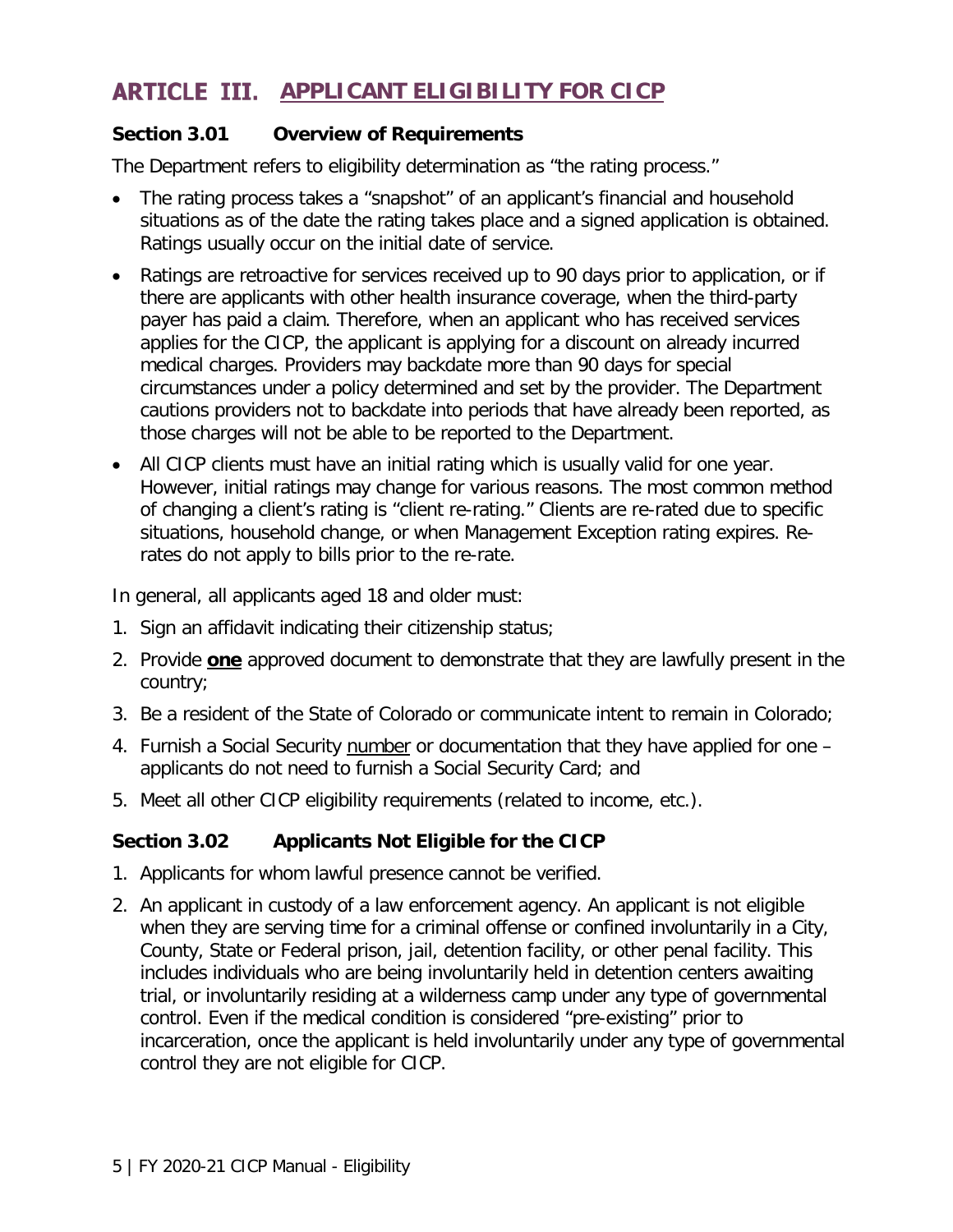- a. Prior to Incarceration: The applicant is eligible for CICP. If an applicant has been convicted of a crime but has not reported to the penal facility to start their sentence, the applicant remains eligible for CICP.
- b. Parole or Probation after Incarceration: An applicant on parole or probation is eligible for CICP. Residents from all halfway houses in Colorado are eligible for CICP except for those residing at Gateway: Through the Rockies.
- c. Applicants on parole must present documentation of their parole status.
- d. CICP funds cannot be used to provide for medical care that the state, city, or county should otherwise be responsible for.
- 3. College students from outside Colorado or the United States who are in Colorado for the purpose of higher education. These students are not Colorado residents and cannot receive services under the CICP.
- 4. Visitors from other states or countries temporarily visiting Colorado who have primary residences outside of Colorado.
- 5. Persons who qualify for Health First Colorado or CHP+.

#### <span id="page-8-0"></span>**Section 3.03 Colorado Resident**

A Colorado resident is a person who currently lives in Colorado and intends to remain in the state. If the applicant is unable to provide actual proof of Colorado residency, they are **allowed to self-declare their intent to remain in Colorado**. The following questions can be used to assist in determining if the applicant is a Colorado resident:

- a. Where is the applicant's primary home? A primary home is the place of residence where a person lives and the place where that person, whenever absent, intends to return, regardless of the length of absence. A primary home cannot be a business address or a vacant lot or a post office box.
- b. Is applicant employed in the state of Colorado?
- c. Is there a current lease, mortgage bill, or utility bill for the applicant's primary home?
- d. Does the applicant have a current Colorado Driver's License or Identification Card?

College students who are living in Colorado solely for the purpose of attending college are not considered Colorado residents and are not eligible for the CICP. These individuals would become eligible for CICP after they graduate, if they decide to remain in Colorado.

#### <span id="page-8-1"></span>**Section 3.04 Residency Code**

To qualify for the CICP, the applicant must be lawfully present in the United States and a Colorado resident. Colorado residency is a separate determination from Lawful Presence.

The CICP has established residency codes to use with the application. The provider must record one of the following residency codes for each household member:

1. Colorado Resident & U.S. citizen;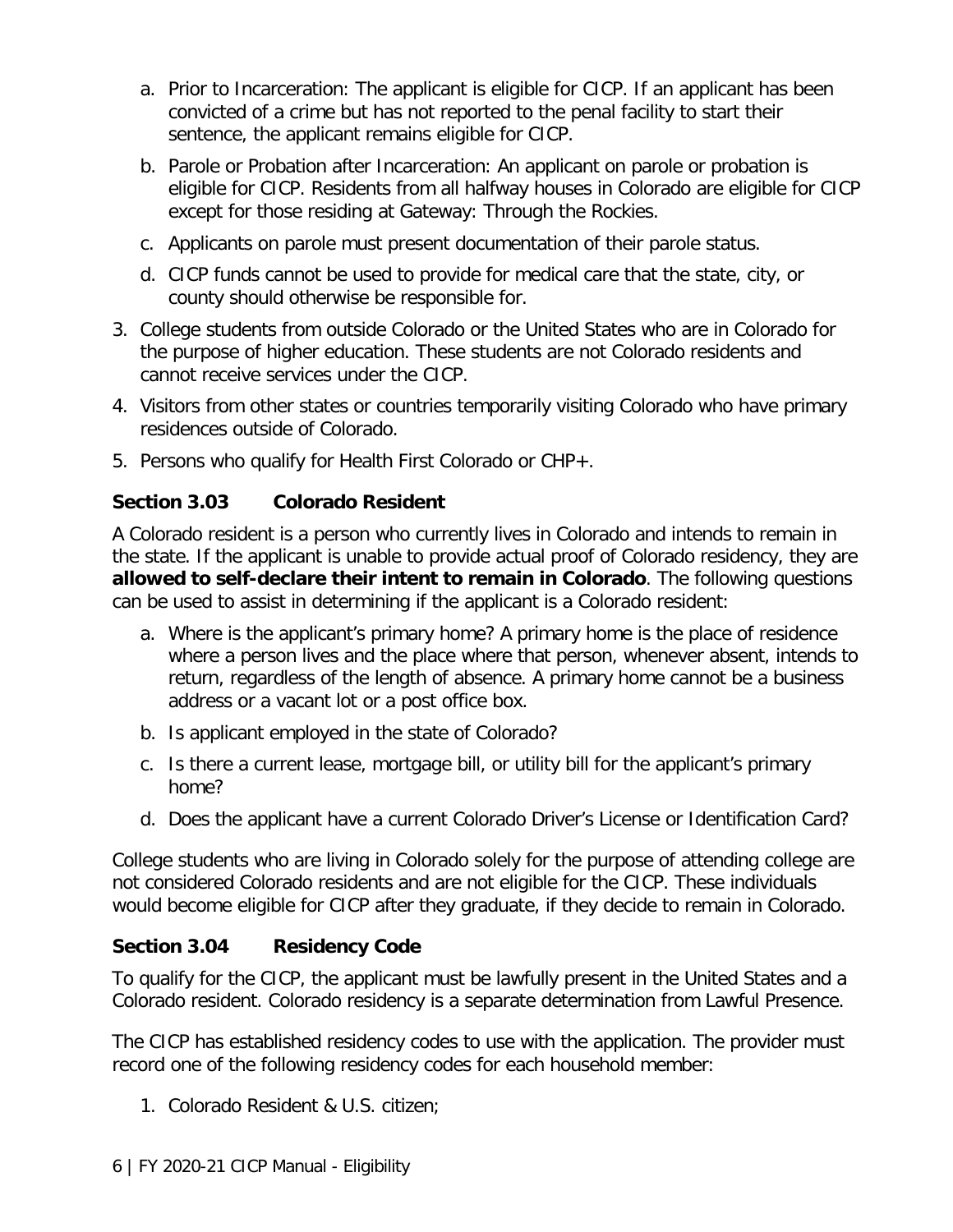- 2. Colorado Resident & lawfully present;
- 3. Migrant farm worker & U.S. citizen;
- 4. Migrant farm worker & lawfully present; or
- 5. Counted in household size only.

If household members are non-residents or eligible for Health First Colorado, they cannot receive care under the CICP but can be included in household size. Household members who are eligible for CICP but do not want to be covered under CICP may be counted in household size only. **Any non-spouse or civil union partner, non-student adult ages 18-64 must have support demonstrated or attested to in order to be included on the application.**

#### Determining the CICP Residency Code

To determine which residency code to record on the application, use the three steps outlined below for each household member applying for the CICP. All applicants must meet steps 1 and 2 to comply with the CICP's residency requirements.

- Step 1: Determine if the applicant is lawfully present using the guidelines listed in Section 3.05 below. If the applicant is lawfully present, go to step 2. If the applicant is not a U.S. Citizen or a documented legal immigrant, they cannot receive discounted care through the CICP, but can be used to determine household size.
- Step 2: Determine if the applicant meets one of the following:
	- i. The applicant is a Colorado resident (see "Colorado Resident" under Section 3.04) OR
	- ii. The applicant is a migrant worker according to the criteria outlined under "Migrant Workers"
- Step 3: Record the residency code for each household member.

#### <span id="page-9-0"></span>**Section 3.05 Lawful Presence**

The Department of Revenue promulgated "Rules for Evidence of Lawful Presence" at 1 CCR 204-30, effective August 30, 2016.

All applicants 18 years and older, must sign the "Affidavit for Lawful Presence, Colorado Indigent Care Program" (Affidavit) and provide a document that demonstrates they are lawfully present in the United States. This Affidavit must be signed any time an application is completed.

A copy of the Affidavit can be found in the application section of the CICP Provider Manual. In order to complete the Affidavit, the applicant must do the following: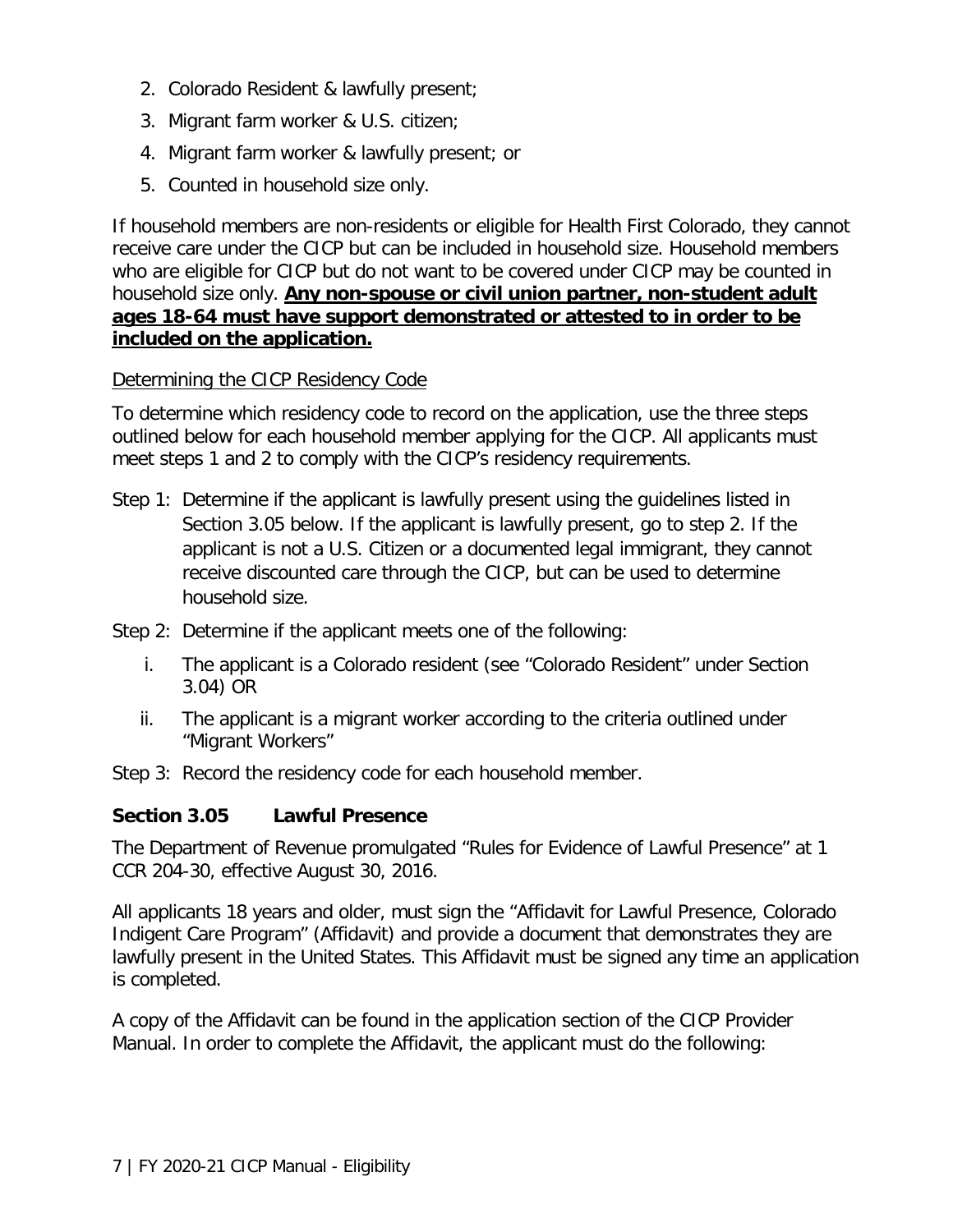- 1. **Indicate Citizenship Status**. The applicant must indicate on the Affidavit whether he or she is a U.S. citizen, a legal permanent resident, or otherwise lawfully present in the United States.
- 2. **Sign the Affidavit**. Each applicant 18 years and older must sign the top portion of the Affidavit. A family member or authorized representative may do this for a deceased client.

Household members who do not apply in person must also sign the affidavit. Providers are not required to directly witness an applicant's signature. Therefore, a blank Affidavit may be sent to a non-present applicant. The signed Affidavit may be returned to the provider by mail, fax, or hand-delivered to the provider's facility.

In order to prove lawful presence, the applicant must do the following:

- 1. **Applicants Submit One Document**. To meet the lawful presence requirement, each applicant must provide one and only one acceptable document listed in Department of Revenue's rule located at 1 CCR 204-30 Rule 5, or any document listed on a Federal list of documents acceptable to establish lawful presence. If the applicant has an ID card issued by a REAL ID Act compliant state, no other documentation is needed to prove their lawful presence. No one lawful presence document is preferred over another. All are equally acceptable.
- 2. **Providers Establish Lawful Presence — Not Identity**. The rules pertaining to public benefits require only the establishment of lawful presence — not identity. Thus, it is not necessary for an applicant to provide a document with a photograph.
- 3. **Original Documents**. Lawful presence documentation may be accepted from the applicant, the applicant's spouse, parent, guardian or authorized representative in person, by mail, or facsimile. In general, applicants should present original documentation, however copies of documentation are acceptable. Providers shall accept copies of an applicant's lawful presence documentation from other CICP providers, Medical Assistance sites, county departments of social services, or any other entity designated by the Department of Health Care Policy and Financing through an agency letter.

Providers shall develop procedures for handling original documents to ensure that the documents are not lost, damaged, or destroyed. Providers shall develop and follow procedures for returning or mailing original documents to applicants within five business days of receipt.

Applicants must provide a Colorado Driver's License, Colorado Identification Card, Driver's License or State Identification Card issued in a REAL ID compliant state [\(https://www.dhs.gov/real-id\)](https://www.dhs.gov/real-id), United States Military Identification Card or Military Dependents' Identification Card, United States Coast Guard Merchant Mariner Card, Native American Tribal Document or any other document listed in the Colorado Department of Revenue rule for establishing lawful presence [\(1 CCR 204-30 Rule 5\)](http://www.sos.state.co.us/CCR/GenerateRulePdf.do?ruleVersionId=7516&fileName=1%20CCR%20204-30).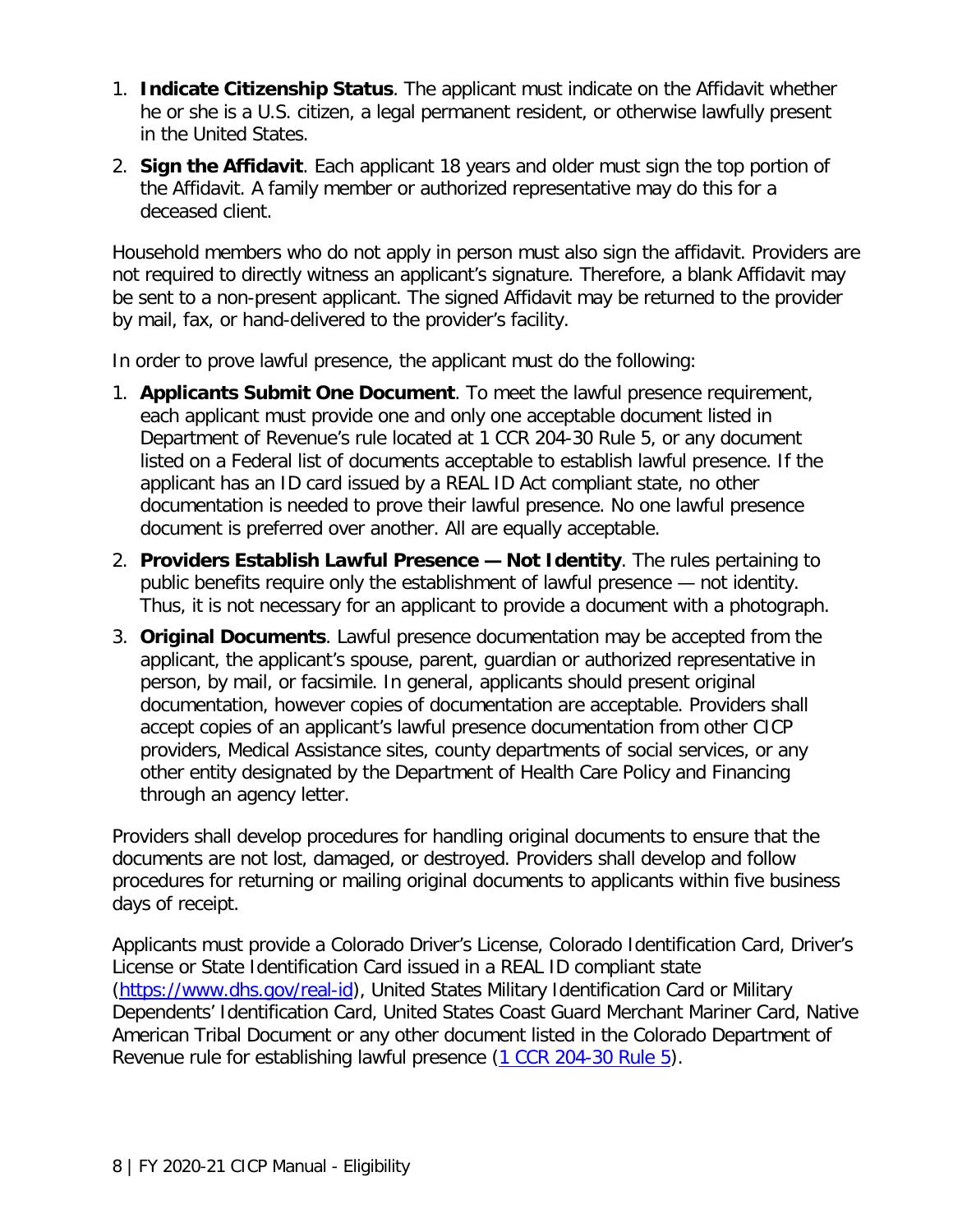A sample of the new driver's license can be seen below. The license on the right is acceptable to prove lawful presence for the holder. It has the star in the upper right-hand corner that indicates the ID is REAL ID compliant and that lawful presence has been established prior to the license being issued, whether the holder is a U.S. citizen or is otherwise lawfully present in the country. The license on the left is not acceptable to prove lawful presence by itself, as indicated by the black box and white text above the picture on the license. There is also no star in the upper right-hand corner. The new state identification card has the same format as the new driver's license.



Applicants who present lawful presence documents that have an expiration date within a year of the date of the application should have their CICP card end dated with the date matching the expiration date of their presented documentation.

#### <span id="page-11-0"></span>**Section 3.06 Expired or Missing Documents from Non-U.S. Citizens**

- 1. Expired Documents or No Documents: If an applicant who is not a U.S. citizen is unable to present any documentation evidencing his or her immigration status, the provider should refer the applicant to the local Department of Homeland Security office to obtain documentation of lawful presence status. If the applicant presents expired documents and states that they have requested new documents to replace their expired documents, the provider should attempt to run the expired documents through SAVE. If SAVE returns a valid response for the expired document, the provider is allowed to accept the expired document and associated SAVE verification as proof of lawful presence.
- 2. G-845 Document Verification Request: In unusual circumstances involving applicants who are hospitalized or medically disabled or who can otherwise show good cause for their inability to present documentation and for whom securing such documentation would constitute undue hardship, if the applicant can provide an alien registration number, the provider may file U.S.C.I.S. Document Verification Request Form G-845, along with the alien registration and a copy of any expired Department of Homeland Security document, with the local Department of Homeland Security office to verify status. To obtain the current G-845 Document Verification Request form, go to the [U.S. Citizenship and Immigration Services website](http://www.uscis.gov/) and enter G-845 in the search box. **As of June 1, 2018, this form must be filed electronically – mailed submission forms will no longer be processed.**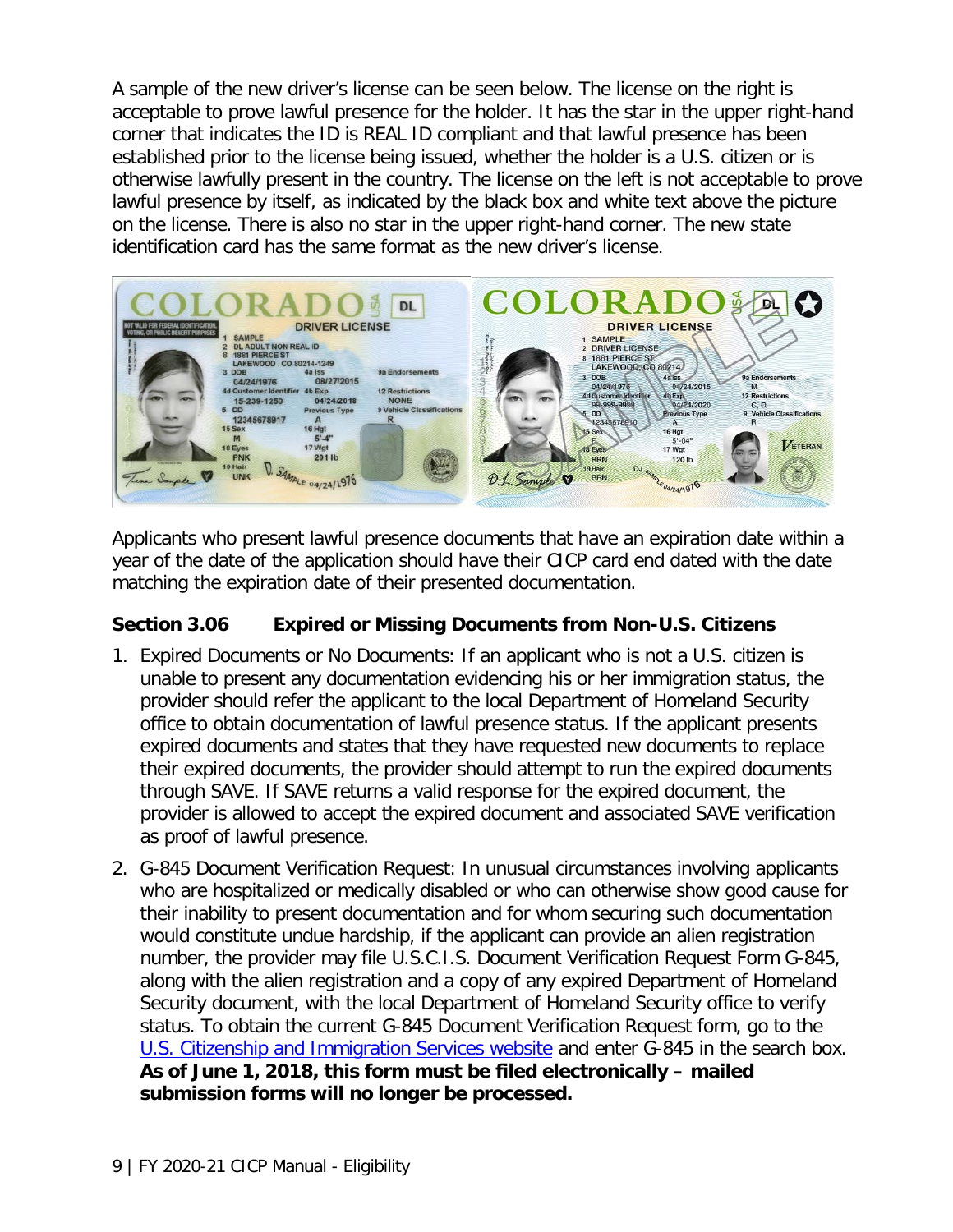3. Receipt for Replacement Document: If an applicant has lost a document and presents a receipt indicating that he or she has applied to the Department of Homeland Security for a replacement document, the provider should file U.S.C.I.S. Form G-845 and Supplement with a copy of the receipt with the local Department of Homeland Security office to verify lawful presence status.

#### <span id="page-12-0"></span>**Section 3.07 Options for Applicants without Acceptable Documentation**

- 1. **Request Waiver from Department of Revenue (DOR):** Applying for a "Request for Waiver-Restrictions on Public Benefits" from the Colorado DOR authorizes the DOR to verify evidence of lawful presence for the applicant.
	- a. **Who May Apply:** Any applicant, regardless of citizenship status, who does not provide a document permissible for establishing lawful presence may apply for a Request for Waiver-Restrictions on Public Benefits" from the Colorado DOR.
	- b. **Where to Find the Waiver Form:** For convenience, this Waiver may be found on the Department website at [colorado.gov/hcpf/cicp](https://www.colorado.gov/hcpf/cicp) under Forms, "Lawful Presence Waiver".
	- c. **How to Apply:** The Waiver may be completed by the applicant or the applicant's representative. The waiver and supporting documents must be hand delivered to one of the approved driver's license offices listed on the waiver. Supporting documents may be any documents able to assist in the verification of lawful presence. If the driver's license technician does not know what to do with the applicant's documentation, the applicant should ask for their manager. DOR has confirmed that driver's license technicians should all be trained and aware of how to handle these waivers.
	- d. **Affidavit of Lawful Presence:** Applicants using the waiver process must still complete the "Affidavit of Lawful Presence, Colorado Indigent Care Program" form.
	- e. **Approved Waivers:** The Department of Revenue no longer notifies benefit agencies of approval or denial of waivers. Providers should require an approved waiver from Applicants before services are provided at the discount.
	- f. **Special Information for Non-U.S. Citizens:** Applicants requesting a waiver who are not U.S. citizens should be made aware of the following, which is excerpted directly from The DOR's "Rules for Evidence of Lawful Presence" at 1 CCR 204-30 Rule 5, effective August 30, 2016.
		- 6.1 Each Benefit Agency is responsible for verifying that the Applicant is the same individual indicated as the person who received a Waiver.
		- 6.2 Waivers may be cancelled by the Department, if the Department subsequently determines that the Applicant was not or is not lawfully present. Upon cancelling a Waiver, the Department will notify the Applicant and appropriate Benefit Agencies.
		- 6.3 A person whose Waiver has been cancelled by the Department may appeal the Department's decision by requesting a hearing as provided in subsection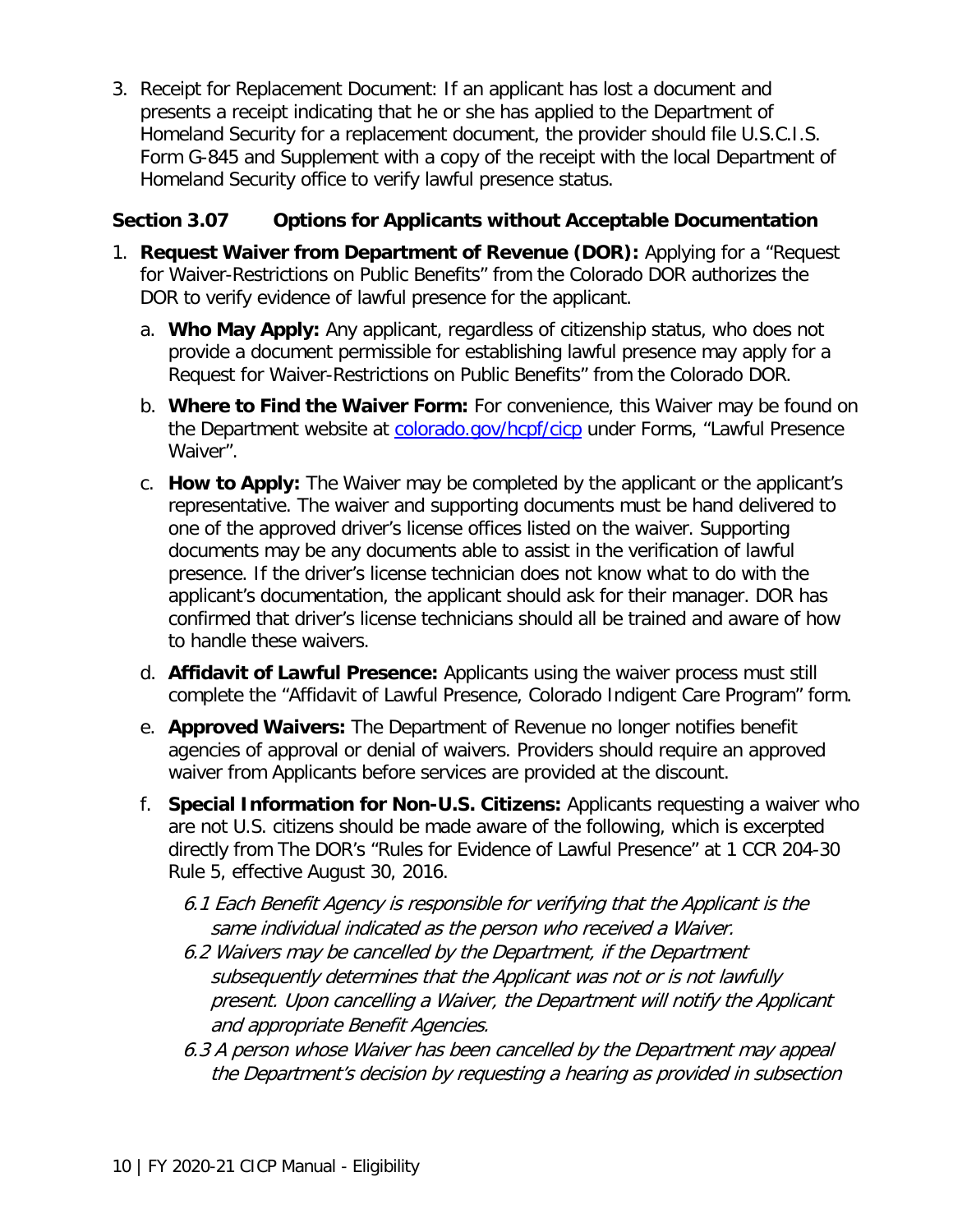5.1 of this Rule within 60 days following the mailing date of the notice cancelling the Waiver.

- 6.4 Waivers issued by the Department since August 1, 2006, but prior to approval of this Rule, will continue in effect unless expired, or cancelled by the Department
- 2. **Self-Declaration of Lawful Presence**: Signing a self-declaration is a valid, acceptable way of establishing lawful presence for purposes of receiving discounted health care services under the CICP; however, the CICP Provider must first request acceptable Lawful Presence documents and it will not be necessary for the Provider to complete the shaded box on the Affidavit for Lawful Presence application. The Self-Declaration section should be used only as a last resort.
	- a. **Who May Self Declare:** U.S. citizens and non-citizen nationals may self-declare that they are lawfully residing in the United States. Non-citizen nationals are defined in federal regulations as individuals from American Samoa, Swains Island, or Northern Mariana Islands.
	- b. **Who May Not Self Declare:** Non-U.S. citizens may not self-declare that they are lawfully residing in the country.
	- c. **Where to Find the Self-Declaration Form**: The Self-Declaration form is found under the optional section located at the bottom of the "Affidavit for Lawful Presence, Colorado Indigent Care Program" form.

#### <span id="page-13-0"></span>**Section 3.08 Non-Discrimination and Special Assistance**

- 1. **Non-Discrimination:** CICP providers shall not discriminate against applicants on the basis of race, color, ethnic or national origin, ancestry, age, sex, gender, sexual orientation, gender identity and expression, religion, creed, political beliefs, or disability.
- 2. **Special Assistance:** If an applicant has a disability that limits the applicant's ability to provide the required evidence of lawful presence, the provider shall assist the individual to obtain the required evidence. Examples of reasonable assistance that may be expected include, but are not limited to, providing contact information for the appropriate agencies that issue required documents; explaining the documentation requirements and how the applicant may provide the required documentation; or referring the applicant to other agencies or organizations which may be able to provide assistance.

Additional assistance shall also be provided to applicants who are unable to comply with the documentation requirements due to physical or mental impairments or homelessness and who do not have a guardian or representative who can provide assistance. Examples of additional assistance include but are not limited to: contacting any known family members who may have the required documentation; contacting any known health care providers who may have the required documentation; or contacting other social services agencies or organizations that are known to have provided assistance to the applicant.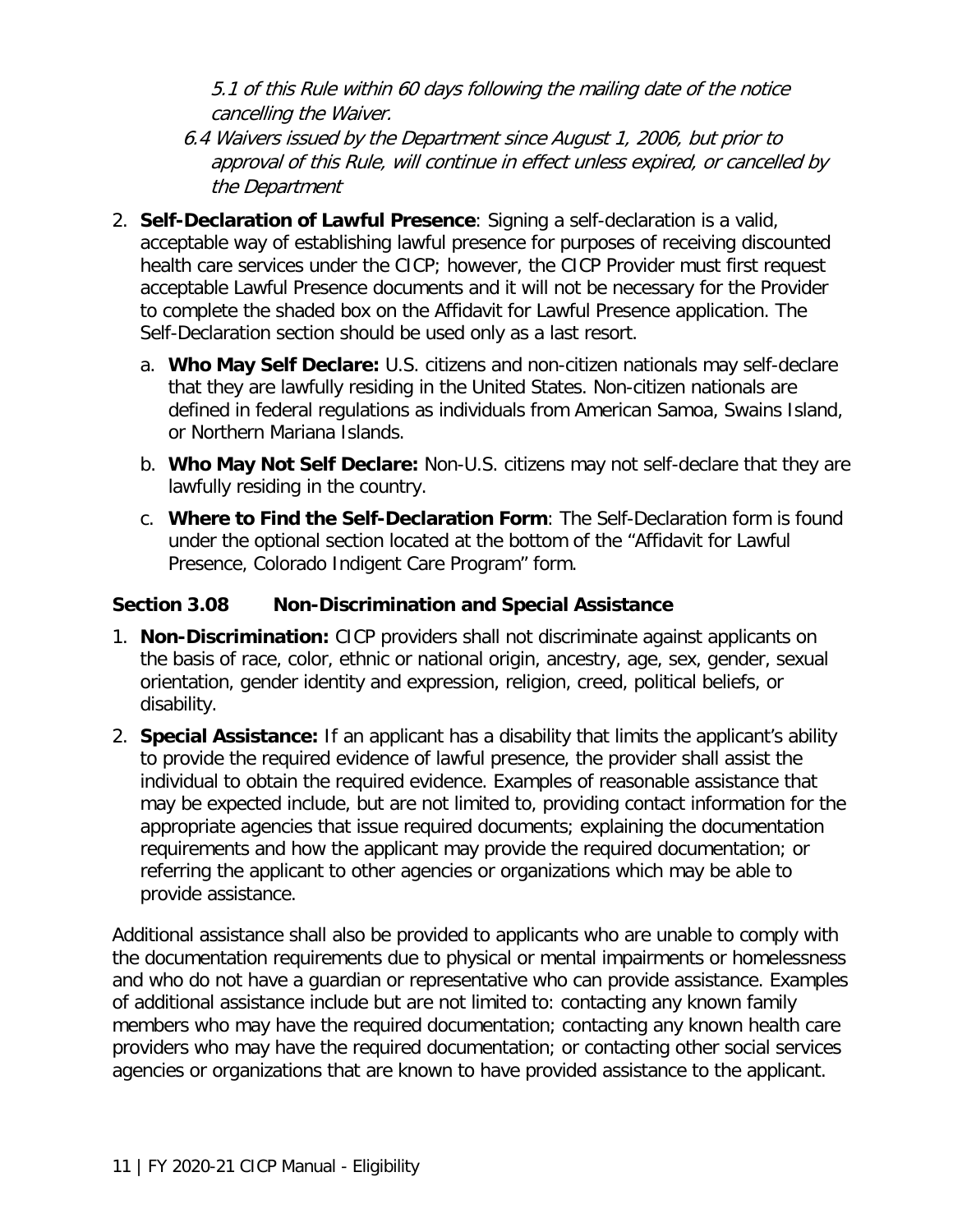The provider is not required to pay for the cost of obtaining required documentation. The provider shall document its efforts of providing additional assistance to the applicant and retain such documentation in the applicant's file.

#### <span id="page-14-0"></span>**Section 3.09 Administrative Procedures for Documents from U.S. Citizens**

- 1. **Indication of Documents Verified:** Providers are to check the box on the "For Eligibility Use Only" section of the Affidavit indicating which document the applicant has provided for demonstrating evidence of lawful presence.
- 2. **Retain Copy of Document:** A photocopy of the lawful presence document presented should be retained in the applicant's file.
- 3. **Exception Process for Clients Reapplying:** If a U.S. citizen reapplies for CICP with the same provider, it is not necessary to make a new copy of their lawful presence document again if the following conditions are met:
	- a. The provider verifies that the document presented at the time of renewal is identical to the copy of the lawful presence already on file;
	- b. The provider makes a notation in the file that the original document was viewed again and found to be acceptable; and
	- c. The provider signs and dates the notation.
	- d. The applicant must still sign a new Affidavit of Lawful Presence with every application.

This same process applies to providers who have electronically scanned client files.

This process may never be used for non-U.S. citizens. Lawful presence must be established for non-U.S. citizen clients each time they apply for the CICP.

#### <span id="page-14-1"></span>**Section 3.10 Administrative Procedures for Documents from Non-U.S. Citizens**

If the applicant has an ID card issued by a REAL ID Act compliant state, no other documentation is needed to prove their lawful presence. A SAVE verification is not needed for these applicants.

- 1. **Verification of Documentation in SAVE**: Documentation submitted from applicants who have checked the second or third boxes on the "Affidavit for Lawful Presence, Colorado Indigent Care Program", indicating that they are not a U.S. citizen, must be verified through the federal Systematic Alien Verification for Entitlements (SAVE) web-based verification information system application. Providers must verify through SAVE within 30 days of receiving applications from non-U.S. citizens.
	- a. **SAVE is Not for U.S. Citizens:** Only documents for non-U.S. citizens may be verified for authenticity in SAVE. It is not possible to verify documents applicable to U.S. citizens through SAVE.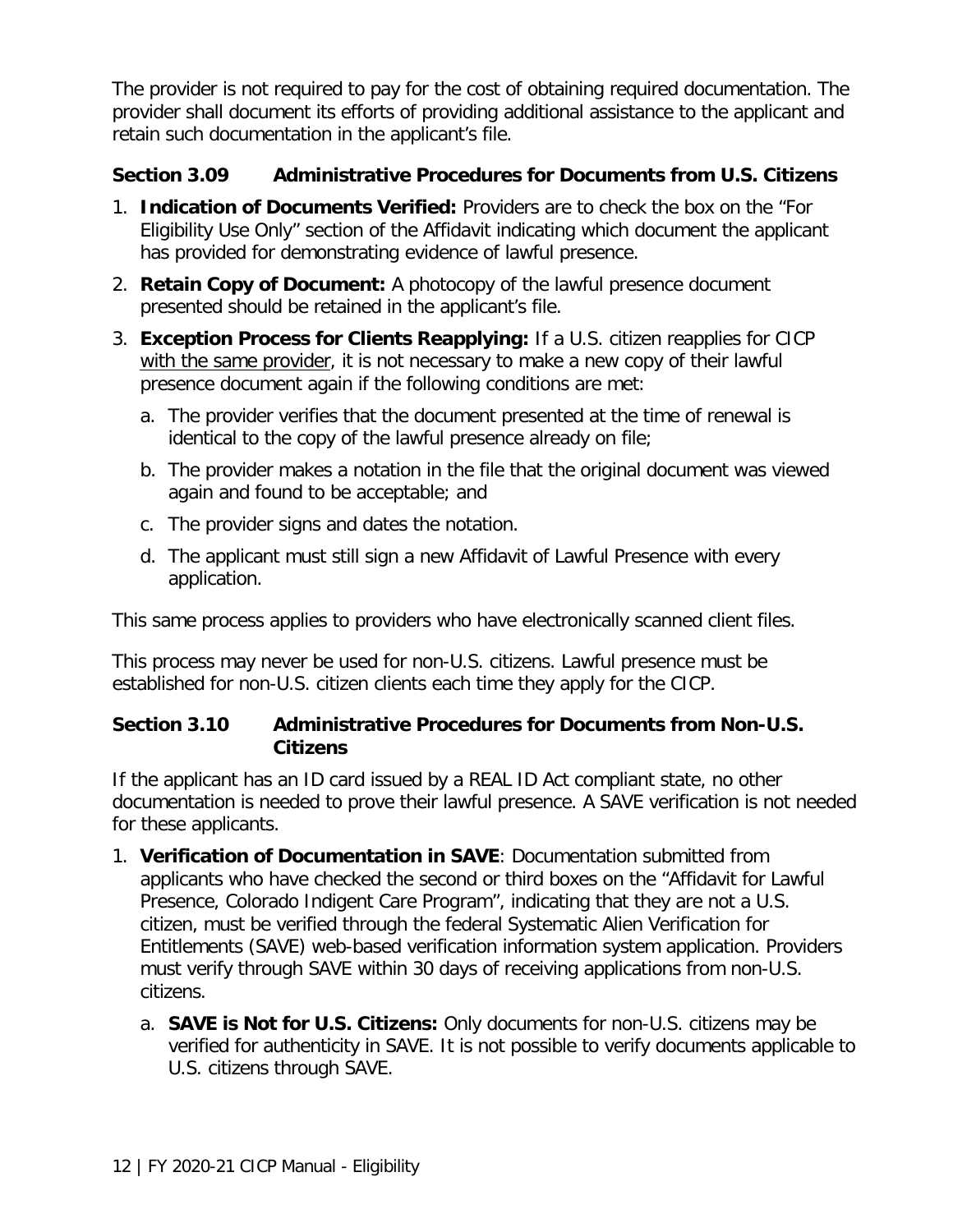- b. **Use Affidavit until SAVE Verification is Complete:** Until lawful presence is confirmed in SAVE, clients are eligible to receive discounted health care services through the CICP if they have signed the Affidavit stating that they are lawfully present in the United States.
- c. **No Match Found in SAVE**: In cases where a match in SAVE is not initially verified, yet the client asserts that they are legally residing in the country, the provider should begin the manual SAVE process. The provider should make the client aware of any information obtained through the SAVE process.
	- i. If the manual SAVE process results in a denial, refer the applicant to the DOR to initiate the waiver process. No further services shall be discounted under the CICP until the applicant presents an approved waiver from the DOR.
	- ii. The SAVE program also requires participating agencies, institutions and other entities to use manual verification when directed by a VIS/CPS system message or when the automated check or initial inspection of an applicant's/recipient's documentation, or information provided from such documentation, reveals material discrepancies. To conduct a manual verification, user agencies must electronically submit the completed Document Verification Request (Form G-845) and copies of the non-citizen's immigration documentation.
- 2. **Indication of Documents Verified**: Providers are to check the box on the "For Internal Use Only" section of the Affidavit indicating which document the applicant has provided for demonstrating evidence of lawful presence.
- 3. **Retain Copy of Document:** A photocopy of the lawful presence document presented and used in the SAVE search should be retained in the applicant's file.
- 4. **Retain Copy of SAVE Documentation:** Providers should print the Verification Result Screen from the SAVE search and retain this printout in the applicant's case file. The provider should make the client aware of any information obtained through the SAVE process and note such in the application file.

### <span id="page-15-0"></span>**Section 3.11 U.S. Citizen**

A U.S. citizen is a person who has signed the Affidavit of Lawful Presence, checking the line indicating that he or she is a U.S. citizen and provides one acceptable document for proving evidence of lawful presence following Department of Revenue's rule located at 1 CCR 204-30 Rule 5.

### <span id="page-15-1"></span>**Section 3.12 Documented Immigrants**

Documented immigrants are people who reside in the United States, possess a Social Security Number, and one of the lawful presence documents listed in Department of Revenue's rule located at 1 CCR 204-30 Rule 5.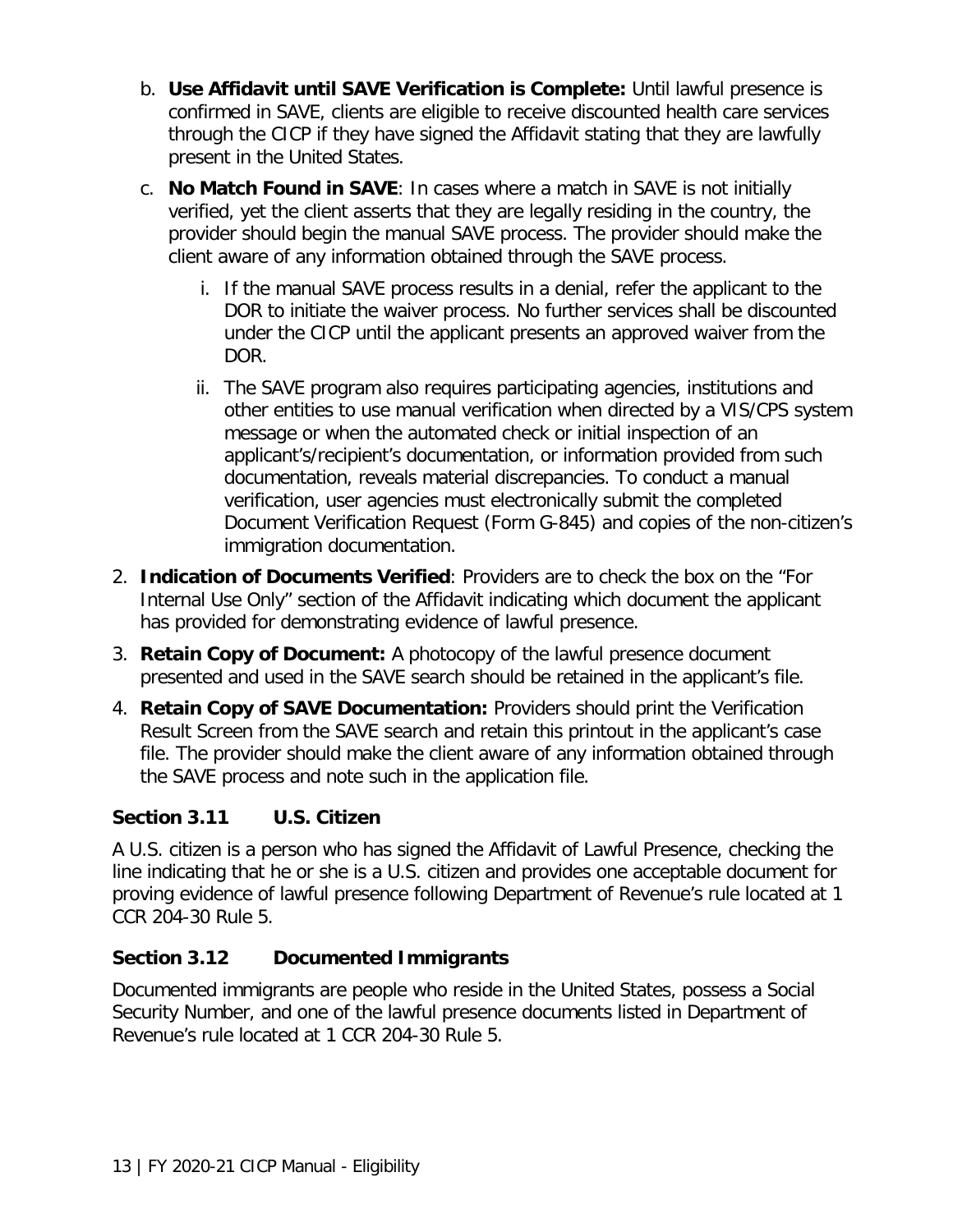#### <span id="page-16-0"></span>**Section 3.13 Migrant Workers**

Migrant workers and all dependent household members who will be receiving services under the CICP must meet the following criteria to comply with CICP residency requirements:

- 1. Do not live permanently in Colorado; temporary living in Colorado for employment reasons;
- 2. Meet lawful presence requirements; and
- 3. Employed in Colorado. Must have proof of employment.

Eligibility is extended to dependent household members of migrant workers when the residency requirements are met for the CICP including: if the household members establish a temporary home in Colorado and meet U.S. citizenship OR meet established immigration documentation requirements. Requirement number three may not be applicable to all household members.

#### <span id="page-16-1"></span>**Section 3.14 Health First Colorado Programs and Child Health Plan (CHP+)**

Health First Colorado is a state and federally funded program that pays for medical services for low-income households and individuals. Health First Colorado is a program for the categorically needy, meaning that an individual or household must fall below a certain income/resource limit.

CHP+ is a public health insurance for low-income children ages 18 and under and pregnant women. CHP+ is a program for applicants who are not eligible for Health First Colorado due to income limits and must not have other health insurance.

Providers must screen CICP applicants for Health First Colorado eligibility and CHP+ prior to completing a CICP rating. This is beneficial for both providers and applicants because under Health First Colorado and CHP+ providers receive higher reimbursement and applicants receive more benefits and may have lower copayments. The Provider Compliance Audit requires verification that the applicant was determined "not categorically eligible" for Health First Colorado or CHP+.

If an applicant is eligible for Health First Colorado but can provide documentation showing that they were not eligible during a period when they were provided services by a CICP provider, the applicant would be able to apply for CICP to cover only the period that they were not eligible for Health First Colorado. Their CICP card should only be valid for the period they were not eligible for Health First Colorado. These patients are commonly referred to as "churn" patients, as they routinely "churn" from eligible to not eligible for Health First Colorado, sometimes on a monthly basis.

#### <span id="page-16-2"></span>**Section 3.15 Denial of Health First Colorado or CHP+ Eligibility**

If the applicant appears to meet the eligibility criteria for CHP+ or any of the Health First Colorado eligibility categories, a denial letter from CHP+, PEAK, or the local county Department of Human or Social Services must be received. A letter from Connect for Health Colorado showing that the applicant is eligible for subsidies to help reduce their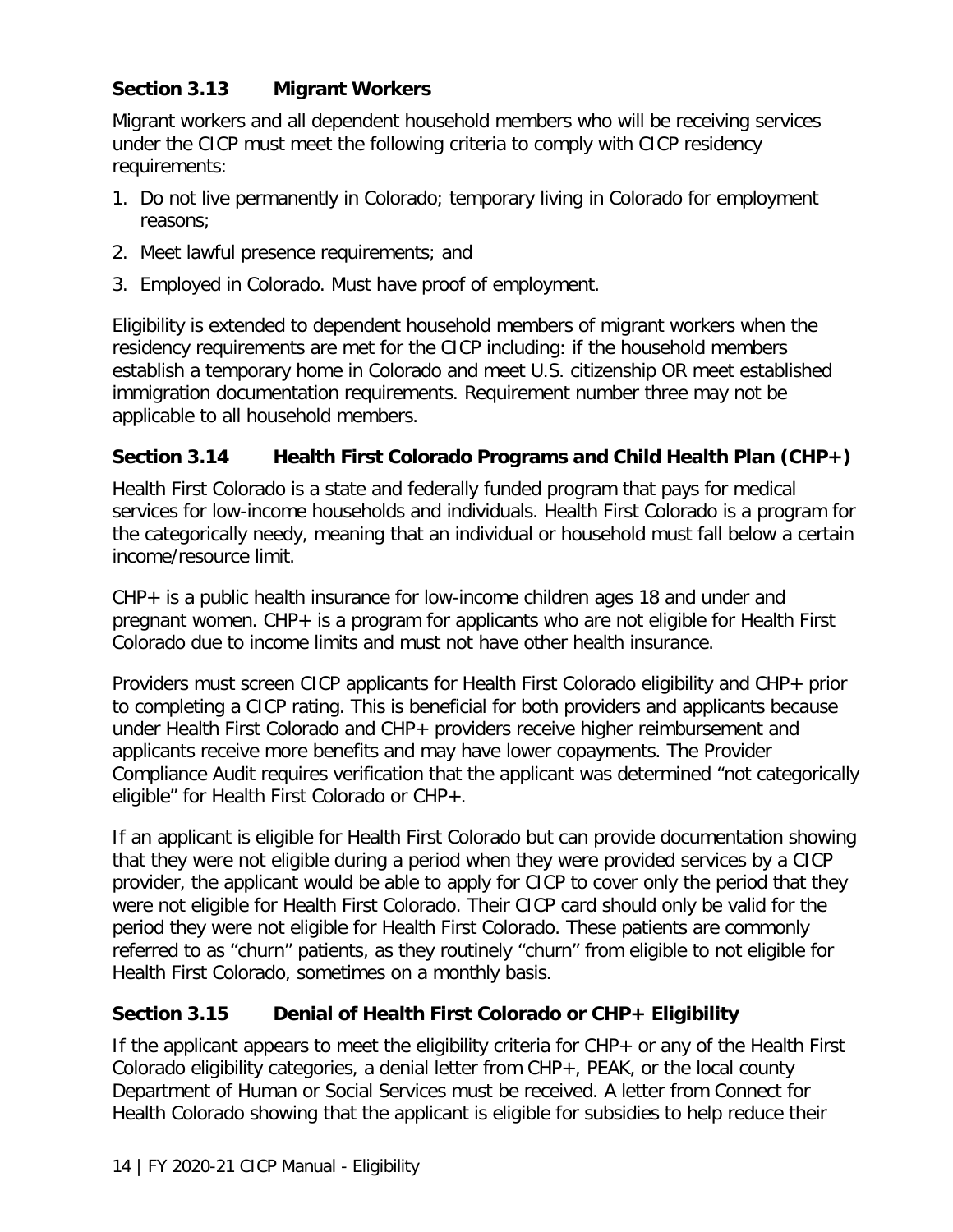monthly premiums would also be acceptable, as applicants who are eligible for subsidies are not eligible for Health First Colorado. Denial letters from any of the above-mentioned agencies should be dated within the last 45 days.

A letter from CHP+, PEAK, or the local county Department of Human, Medical Assistance Site or Social Services indicating voluntary withdrawal or denial due to refusal to submit complete documentation is not sufficient proof that the applicant has applied for CHP+ or Health First Colorado and been denied.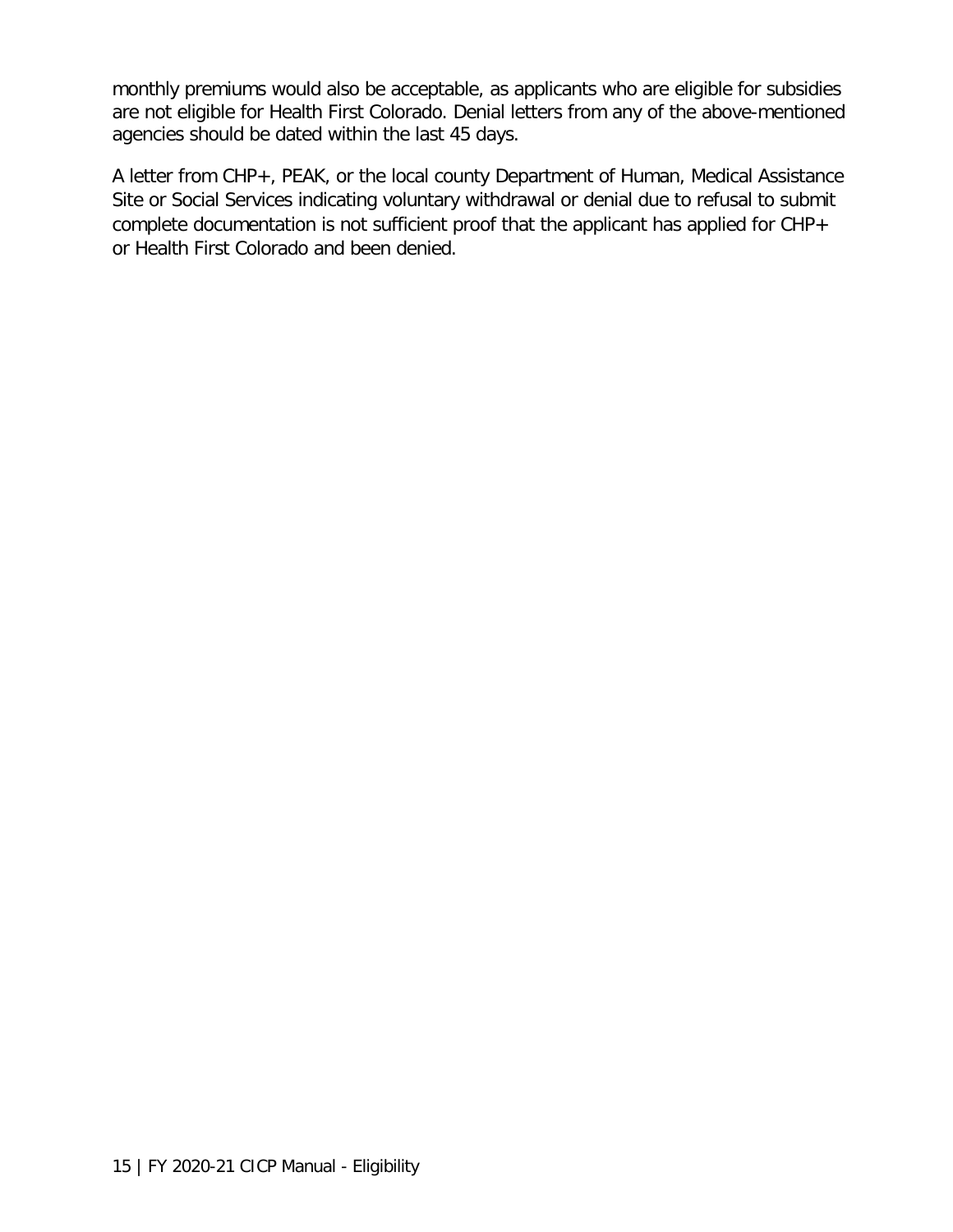# <span id="page-18-0"></span>**ARTICLE IV.** CLIENT APPLICATION

#### <span id="page-18-1"></span>**Section 4.01 Instructions for Completing the Application**

This section provides acceptable practices for providers to determine household members eligible to receive discounted services for the CICP and distinguish between those only counted in household size on the application. Providers have the flexibility to define household size using policies and practices that have been submitted to and approved by the Department. Any policies in this section are mandatory for providers to follow unless marked otherwise.

When completing the CICP client application (application), the provider must obtain documentation as reasonable to support the applicant's financial status. Documentation assures that State funds are used appropriately. Except in the event of an emergency, an application can be denied for non-compliance if the client refuses to provide required information or documentation.

The provider should schedule an appointment with the applicant to complete the application within 45 days after the date of service and must make a reasonable attempt to complete the application within 90 days after the date of service. It is in the provider's best interests to ask first-time clients if they have received a CICP rating with a different provider. If requested documentation is not provided by the applicant, the provider has the right to deny CICP eligibility. The applicant has a right to obtain a copy of the completed application.

Clients are responsible for notifying the provider's billing office if they have received a CICP rating from another CICP facility. Clients must report their CICP eligibility rating to the provider within 90 days of service. If a client fails to report his or her CICP eligibility rating within 90 days, the provider is not obligated to provide a discount. Providers are not obligated to provide a discount based on another provider's rating and may choose to rerate any client that presents a CICP card from another CICP provider if they believe the rating process is materially different.

#### <span id="page-18-2"></span>**Section 4.02 Applicant Name**

The name entered should be that of the person responsible for paying incurred charges. Any non-minor household member can be the responsible party. If an applicant is deceased, the executor of the estate or a family member can complete the application on behalf of the applicant. CICP Providers can complete the application on behalf of a deceased patient only as the last remedy. The executor or family member completing the application will not be responsible for any copayments incurred on behalf of the deceased member.

#### <span id="page-18-3"></span>**Section 4.03 Applicant Address**

Applicant's address refers to the residence of the applicant and his or her household members. All household members who will be receiving services under this rating must live at this address. This address cannot be a business address or an empty lot. The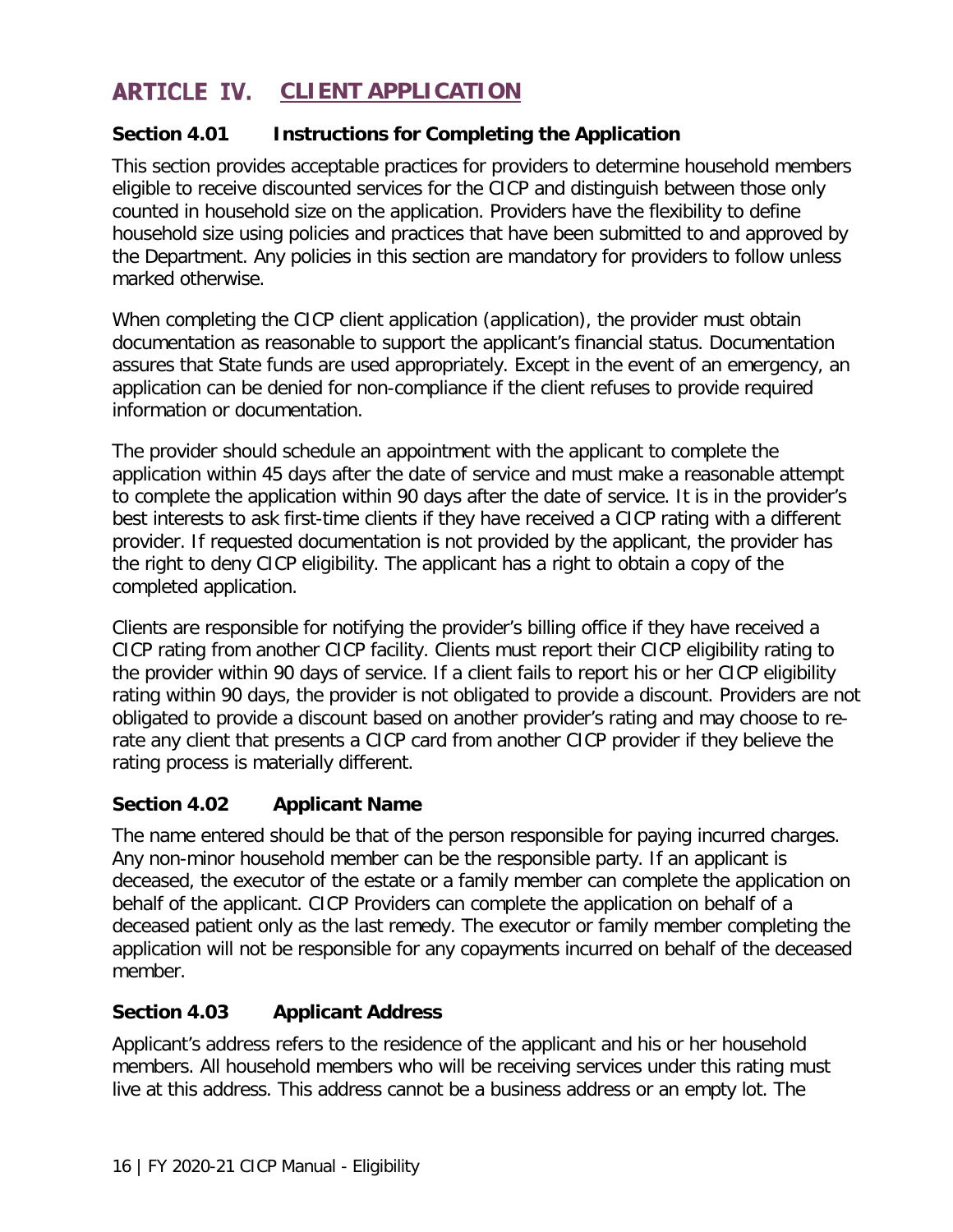household address must be the primary place where the household resides. See "Colorado Resident" under Section 3.03 for more information on the household's primary home.

Clients who are homeless, and between 0 and 40% of the FPL, are exempt from client copayments. Homeless clients are exempt from the income verification requirement and providing proof of residency when completing the CICP application. Homeless applicants are not exempt from applying for Health First Colorado.

A person is considered homeless who lacks a fixed, regular, and adequate night-time residence or has a primary night time residency that is:

- 1. A supervised publicly or privately-operated shelter designed to provide temporary living accommodations;
- 2. An institution that provides a temporary residence for individuals intended to be institutionalized; or
- 3. A public or private place not designed for or ordinarily used as, a regular sleeping accommodation for human beings. This does not include an individual imprisoned or otherwise detained pursuant to federal or state law.

#### <span id="page-19-0"></span>**Section 4.04 Household Member's Name**

Record the name of each household member who has or will receive care through the CICP or will be included in the household size calculation for Line 7, Section II of the application.

**Determining household members to include on the application:** Any person living in the household can be included on the application for purposes of determining household size. Any non-spouse or civil union partner, non-student adults under the age of 65 MUST have financial support demonstrated or attested to in order to be included on the application to receive discounted services. An applicant does not need to prove financial support for their spouse or civil union partner, any minor children, any adult students, or any adult age 65 or older living in the household. **This applies to all providers regardless if they are using their own household definition or the Department's.**

#### <span id="page-19-1"></span>**Section 4.05 Dependency Status**

Enter the appropriate Dependency Status number:

- **1** Self
- **2** Spouse/ Civil Union Partner
- **3** Minor
- **4** Senior
- **5** Adult Student
- **6** Other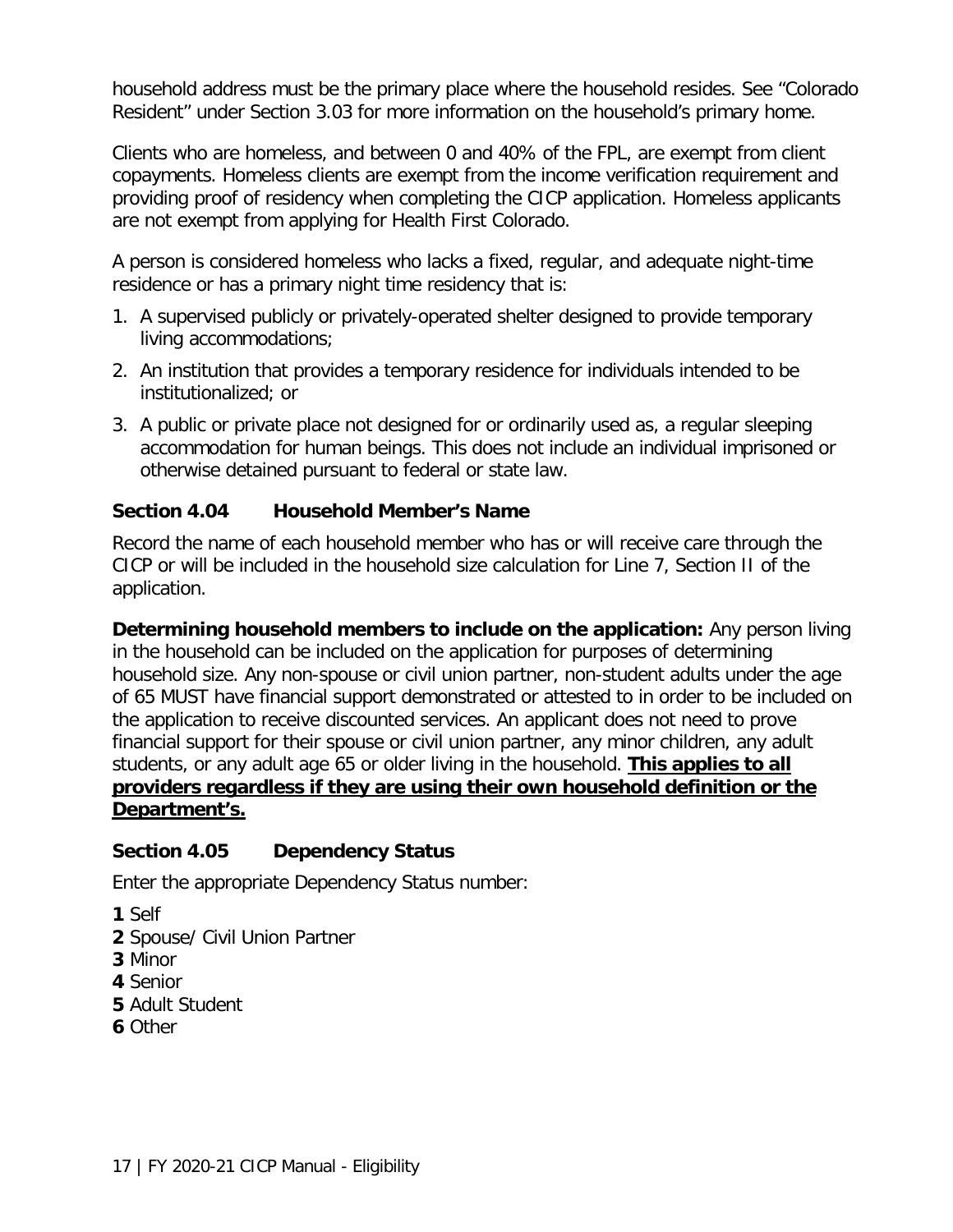1. **Married or Civil Union Couples**: BOTH spouses or partners must be included on the application. Married and Civil Union couples will receive the same CICP rating unless one of the spouses or partners is Health First Colorado eligible or an undocumented immigrant; in which case, both are still included in household size.

A married couple means that the couple is legally married, whereas a Civil Union includes any two unmarried adults, regardless of gender. Proof of marriage is a marriage license or marriage certificate. Proof of a civil union is a certified civil union certificate. Married and Civil Union Couples may keep their finances separate, including payments for medical care. However, according to the Joint Liability for Family Expenses, 14-6-110, C.R.S., the expenses of the family and the education of the children are chargeable upon the property of both spouses or partners, or either of them and in relation thereto they may be sued jointly or separately. If one spouse or partner does not want to give the necessary financial information, rate the household based on the best information available. However, inform the noncompliant spouse or partner that according to Colorado law spouses or partners are responsible for each other's medical charges.

Married Couples wishing to separate, divorce, or have the marriage annulled must provide legal documentation of the separation, the dissolution of marriage, annulment, or declaration of invalidity to be considered separate for CICP eligibility. Parties wishing to dissolve a civil union must file an action for dissolution of a civil union, legal separation of a civil union, or declaration of invalidity of a civil union with the clerk of a court of record for the state of Colorado. For those who have not yet officially filed for a legal separation or dissolution of marriage or civil union, but intend to do so, or for those who have filed but an official court decree has not yet been issued, a letter from their attorney verifying their status will suffice. If an applicant cannot afford court associated costs, and can demonstrate to the court they are low-income, court costs owed to the state may be waived.

- 2. **Common Law Marriage**: If a couple meets the requirements for common law marriage, the same rules apply as with married and civil union couples as stated in Section 4.05.1. All five of the following requirements must be met for a common-law marriage in Colorado:
	- a. It must be the INTENT of both parties to be spouses;
	- b. Both parties must be 18 years of age or older;
	- c. Both parties must be free to marry (single, widowed, or legally divorced);
	- d. Both parties must live together; and
	- e. Both parties, by reputation, must claim to be married
		- If one or more of these conditions are not met, a couple living together is not a "household" for CICP ratings. This means both partners must complete separate applications.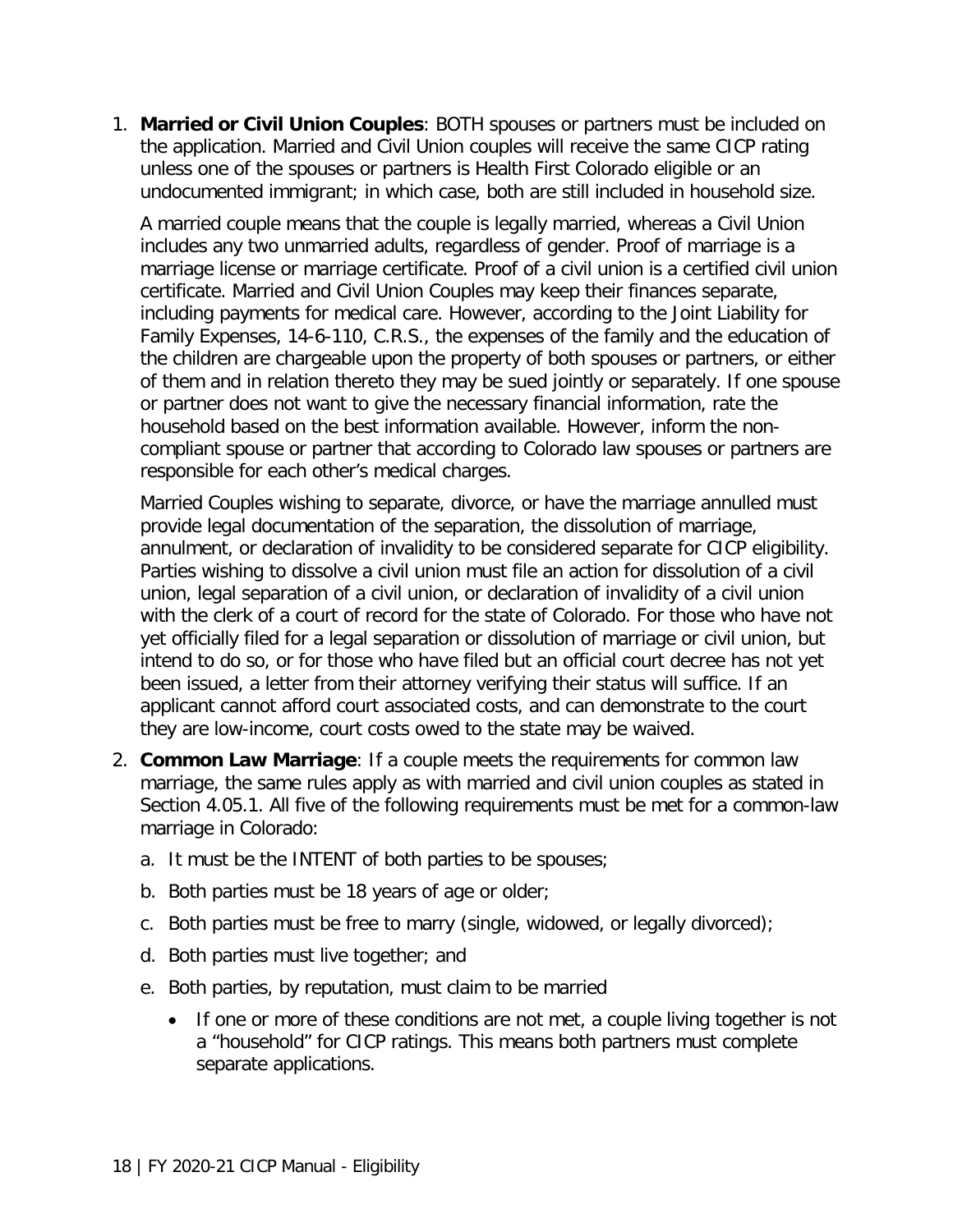- As with Married and Civil Union Couples, the spouse or partner does not have to take the other spouse or partner's last name for a common-law marriage.
- Providers may request an affidavit of Common Law Marriage signed by both parties.
- As with Married and Civil Union Couples, couples wishing to separate, or divorce, must provide legal documentation of the separation or the dissolution of marriage to be considered separate for CICP eligibility.
- 3. **Minors (under the age of 18):** Minors should not have an eligibility determination completed separately from their parents or guardians unless they are emancipated. Exception to this requirement is made for the following reasons:
	- a. A minor who has a child and obtains medical care for the child (the minor parent is legally responsible for the cost of care);
	- b. Examination and treatment for sexually transmitted diseases, including HIV;
	- c. Examination and treatment for alcohol and/or drug addiction;
	- d. Obstetrical and gynecological procedures, birth control procedures, supplies, or information. If the parents of a minor child who is pregnant have insurance to cover that child, but the insurance excludes pregnancy of the minor and the parents are claiming financial responsibility for the child, that child is not considered emancipated and should be rated based on the parents' income. If the parents do not qualify for CICP, then the child cannot be covered under CICP.
	- e. Voluntary mental health services, but only if the minor is fifteen years old or older;
	- f. Confidential Teen Services Program Minors in this program are rated without consideration of their parents' income under the conditions described. Therefore, when minors seek services and claim no income other than the parents' income, they will be charged the nominal or lowest copay offered. If the minor declares personal income, e.g., part-time job, that income will be used in determining their rating.
- 4. **Emancipated Minors:** "Emancipated juvenile", as defined in 19-1-103 (45) C.R.S, means "a juvenile over fifteen years of age and under eighteen years of age who has, **with the real or apparent assent of the juvenile's parents**, demonstrated independence from the juvenile's parents in matters of care, custody, and earnings. The term may include, but shall not be limited to, any such juvenile who has the sole responsibility for the juvenile's own support, who is married, or who is in the military."

#### 5. **Additional situations involving minors:**

a. Unborn Children: Include the unborn child/children of a pregnant woman in household size on the household's application.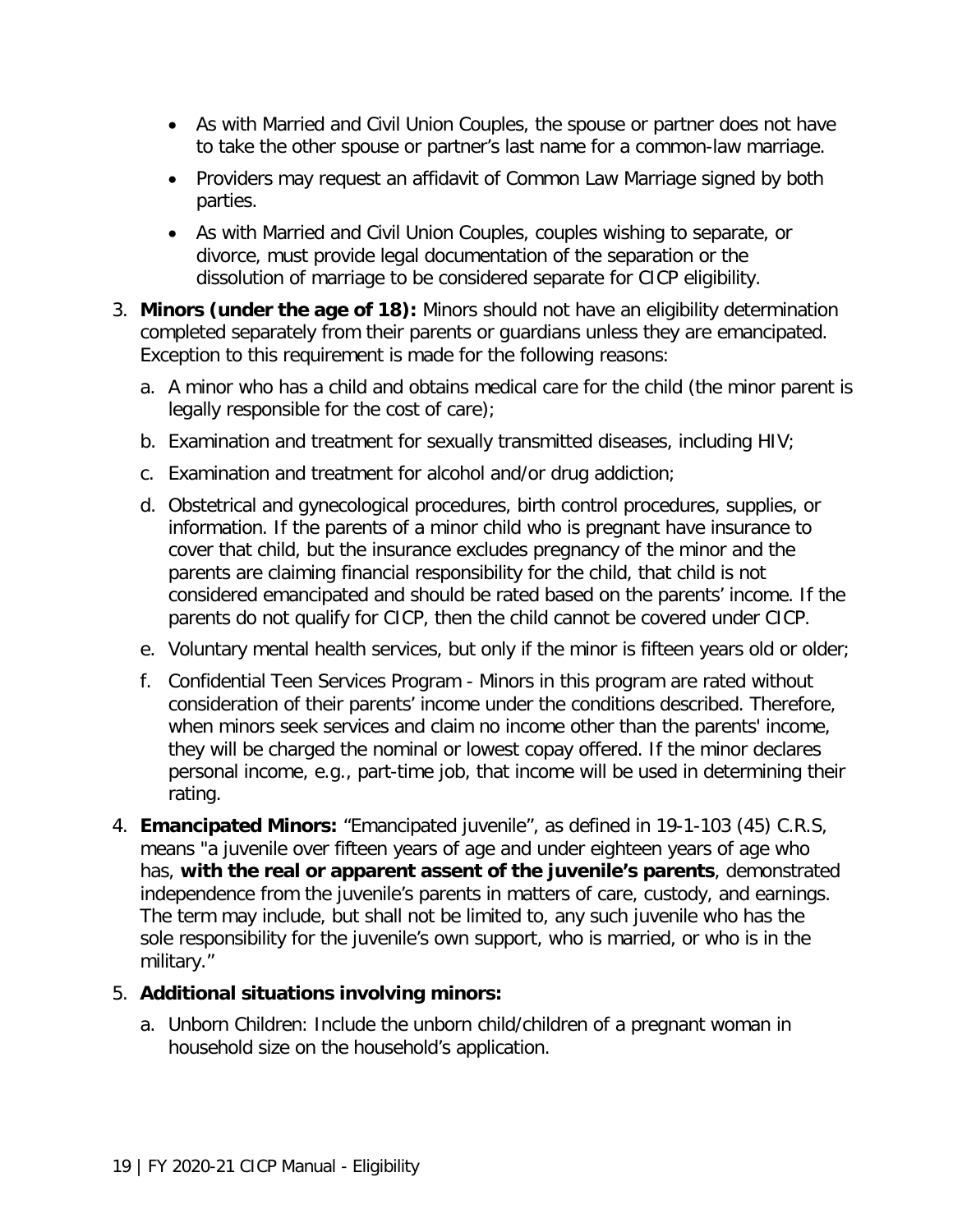- b. Children of Divorced Couples –In accordance with Health First Colorado policy, under CICP, children of parents who have joint custody should be counted in both parents' households.
- c. Children in School Include children age 18 years or older who are attending high school or college and whose parents support them, on the parents' application. DO NOT count any income the child may earn; financial support does not need to be demonstrated for the child that is 18 years of age or older and in high school or in college. Exceptions can be made to this for Clinic providers whose household definition states that anyone 18 or older must complete their own application.
- d. Disabled Children Include a child with disabilities, regardless of age, on the parents' application if the parents support the child. If the disabled child is Health First Colorado eligible, the child cannot receive medical care through the CICP, but should be included in household size.
- e. Adult Children Adult children (defined as 18 years or older) living at home can be counted in the household size only if the entire household is listed on the application, and the adult child receives 50% of their support from the responsible party. If the adult child has an income and is not in school, the amount must be included in determining the household financial status. Adult children may submit their own application if they desire, but in this case, would not be included on the household application for income or household size.
- 6. **Communal Groups:** Do not include unrelated members of religious orders and communal living groups on the same application. Each unrelated member must complete a separate application.
- 7. **Household Members Outside of Colorado:** If a household member lives outside of Colorado, including in a foreign country, that individual is not a Colorado resident. However, the member can be counted in household size if the responsible party demonstrates or attests that they provide more than 50% of the member's support.
- 8. **Household Members Eligible for SSI, Child Support, or Foster Care:** Include household members receiving cash assistance. Household members receiving only cash assistance can receive care under the CICP if they are not Health First Colorado or CHP+ eligible.
- 9. **Household Members Eligible for Health First Colorado or CHP+:** Household members eligible for Health First Colorado or CHP+ cannot receive care under the CICP but can be included in the household size calculation.

#### <span id="page-22-0"></span>**Section 4.06 Date of Birth**

You must enter the date of birth for all household members included in household size except for unborn children.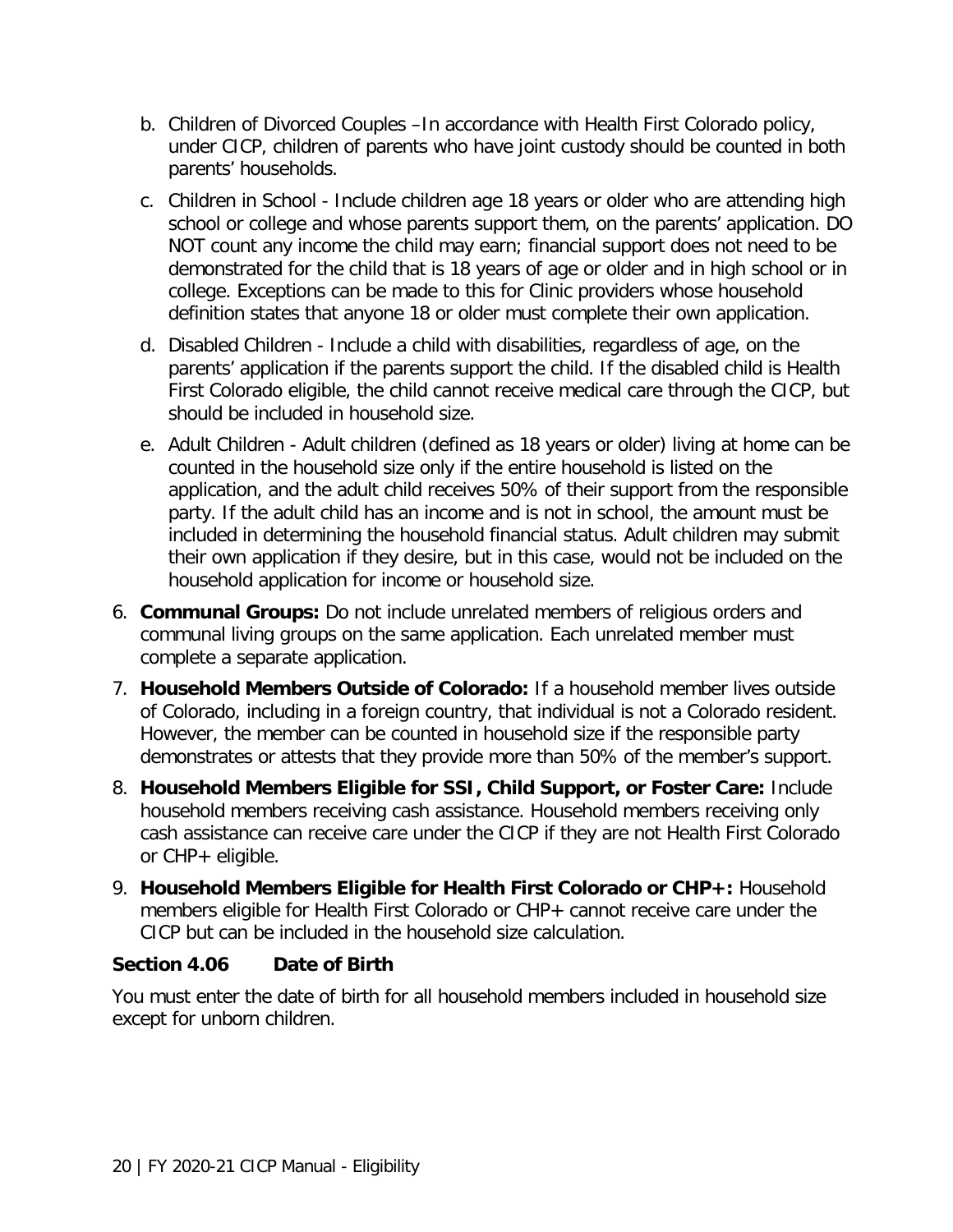#### <span id="page-23-0"></span>**Section 4.07 Health First Colorado State ID Number**

If any household member listed receives Health First Colorado, record the state Health First Colorado ID number on the application. If any other household member has a Health First Colorado ID and has the ID number handy, enter it on the application even if it is not currently active.

#### <span id="page-23-1"></span>**Section 4.08 Social Security Number**

All applicants receiving services under the CICP must have a Social Security number entered on the CICP application. If an applicant does not have a social security number, a receipt of application for a Social Security number must be received at the time of CICP application. This does not apply to unborn children, homeless individuals who are unable to provide a Social Security number, individuals who are not eligible to receive a Social Security number, individuals who may only be issued a Social Security number for a valid non-work reason in accordance with 20 CFR 422.104, or individuals who refuse to obtain a Social Security number because of well-established religious objections. Adult, nonhomeless individuals who do not have a Social Security number must indicate the reason they do not have a Social Security number on the application. A CICP provider should write only the last four digits of the applicant's Social Security number on the CICP card. Providers should be aware that any number presented as a Social Security number that begins with a "9" is not a Social Security number, it is a Taxpayer Identification Number (TIN) which is not the same and should not be treated as such.

#### <span id="page-23-2"></span>**Section 4.09 Responsible Party Signature**

The responsible party listed on the first line of the application must sign the application within 90 days of the date of service. If an applicant is unable to sign the application or has died, a spouse, relative, or guardian can sign the application. CICP Providers can sign the application on behalf of a deceased patient only as the last remedy. An unsigned application means the application has not been completed, the applicant cannot receive a discount for services under the Program, and the applicant has no appeal rights. The application must be completed before the responsible party can sign.

The responsible party does not need to be present at the facility while signing the application. The application can be mailed or emailed to the applicant for signature, and returned either by mail, email, or in person.

#### <span id="page-23-3"></span>**Section 4.10 CICP Policy on Fraudulent Applications**

Clients should be notified of the following State statutes prior to signing the CICP application:

Any person who represents that any medical service is reimbursable or subject to payment under this article when he or she knows that it is not and any person who represents that he or she is eligible for assistance under this article when he or she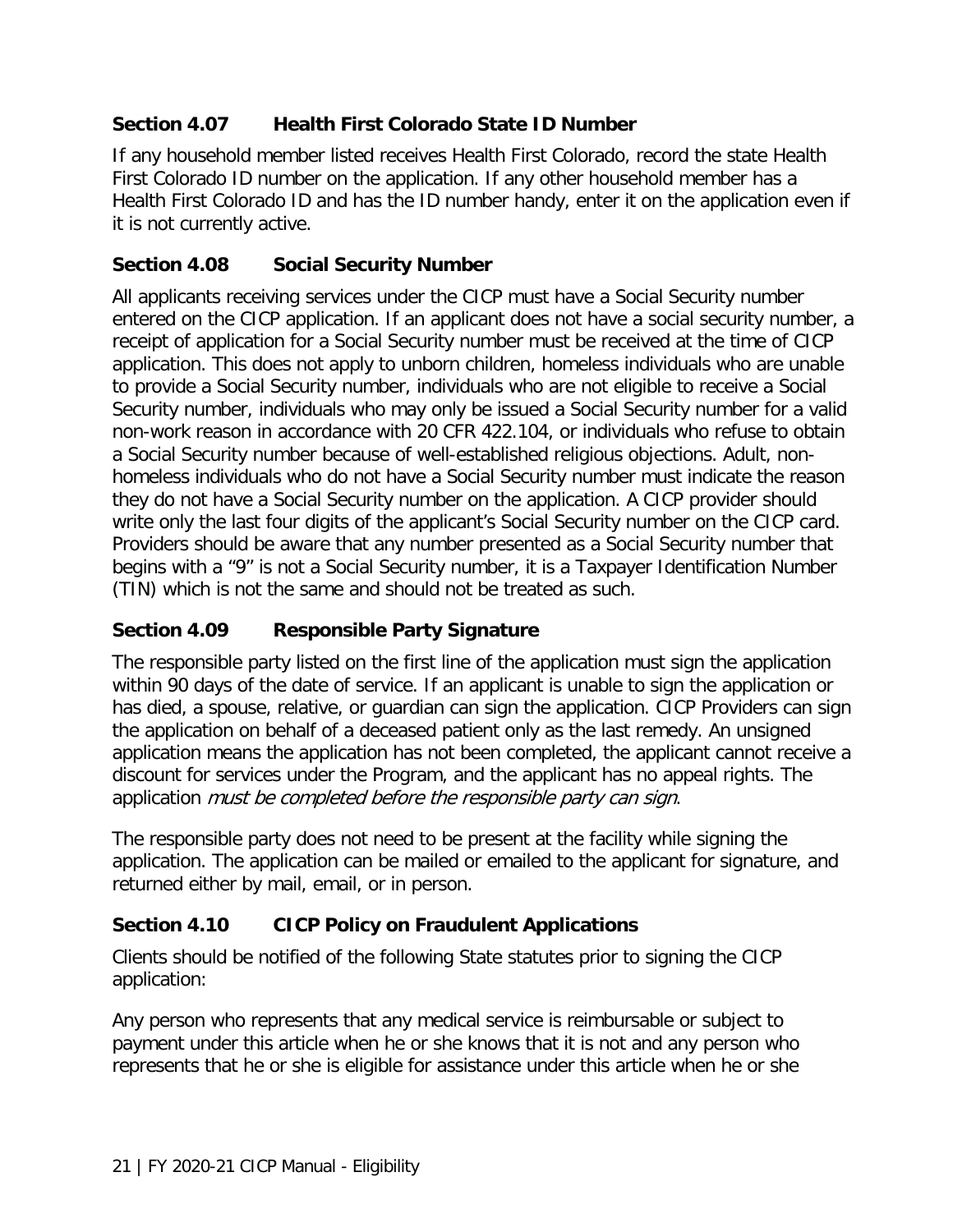knows that he or she is not commits a class 2 misdemeanor and shall be punished as provided in section 18-1.3-501, C.R.S.

#### C.R.S. 18-5-102 – Forgery

- 1. A person commits forgery, if, with intent to defraud, such person falsely makes, completes, alters, or utters a written instrument which is or purports to be, or which is calculated to become or to represent if completed:
	- a. A written instrument officially issued or created by a public office, public servant or government agency.
- 2. Forgery is a class 5 felony.

#### C.R.S. 18-1.3-401 Felonies classified - presumptive penalties

Class 5 Felonies carry a minimum sentence of one-year imprisonment up to a maximum sentence of three years imprisonment with a mandatory period of parole of two years. In addition, a minimum fine of one thousand dollars up to a maximum fine of one hundred thousand dollars may be imposed.

#### C.R.S 18-5-114 - Offering a false instrument for recording

- 1. A person commits offering a false instrument for recording in the first degree if, knowing that a written instrument relating to or affecting real or personal property or directly affecting contractual relationships contains a material false statement or material false information, and with intent to defraud, he presents or offers it to a public office or a public employee, with the knowledge or belief that it will be registered, filed, or recorded or become a part of the records of that public office or public employee.
- 2. Offering a false instrument for recording in the first degree is a class 5 felony.
- 3. A person commits offering a false instrument for recording in the second degree if, knowing that a written instrument relating to or affecting real or personal property or directly affecting contractual relationships contains a material false statement or material false information, he presents or offers it to a public office or a public employee, with the knowledge or belief that it will be registered, filed, or recorded or become a part of the records of that public office or public employee.
- 4. Offering a false instrument for recording in the second degree is a class 1 misdemeanor.

Reporting fraud is the responsibility of the provider who completed the CICP application for the implicated client.

If a provider is notified that a client has possibly committed fraud on a CICP application, that provider is responsible for notifying the District Attorney of the client's county of residence, in writing. The provider should not turn over the CICP application, medical records, or billing records without a direct request from the District Attorney. The CICP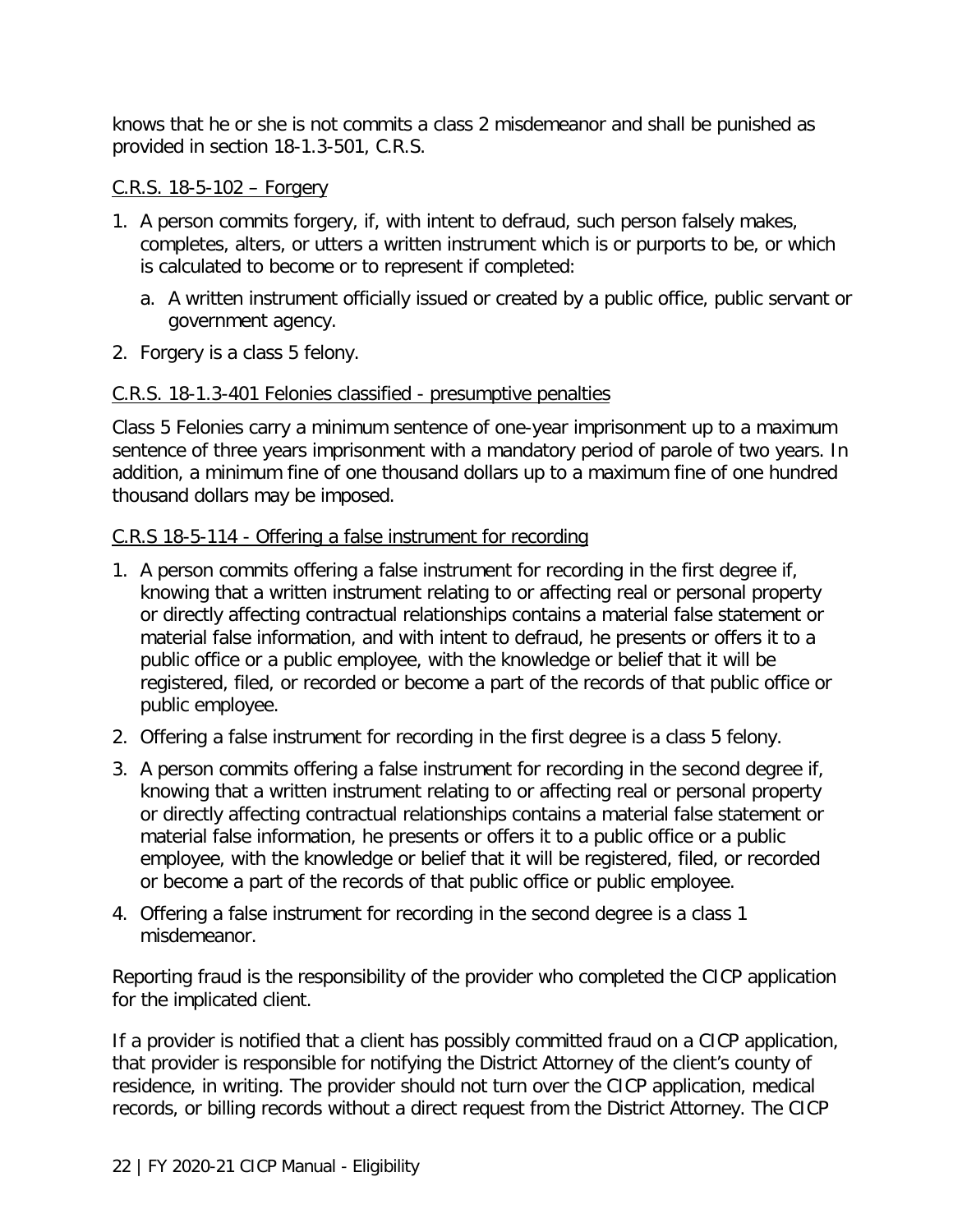application is property of the State, stored and maintained by the provider. If the District Attorney requests the CICP application, that application and all supporting documentation must be provided.

If the provider is notified that a client has possibly committed fraud on a CICP application, but that provider did not complete the CICP application, that provider is responsible for notifying the CICP provider who completed the application. That notification should be in writing.

The Department should be copied on all correspondence. The Department has been directed to assist all inquiries from the District Attorney but will not submit any formal request for an investigation to the District Attorney. There is no State Agency with the authority to investigate fraud on the CICP application.

Once the provider has notified the District Attorney, the provider is not responsible for any further action unless requested by the District Attorney or the Department.

If the provider receives any reimbursement on a claim previously reimbursed by the CICP due to fraud, or any other reason, the provider must notify the Department in accordance with the CICP Manual. (See Section II: Data Collection, Article III, Section 3.05 - Previously Charged Claim Adjustments).

#### <span id="page-25-0"></span>**Section 4.11 Emergency Application**

It is not always practical to rate an applicant using the regular CICP application process. For example, an individual seen in an emergency room because of an injury may be unable to provide all the information or documentation required by the usual application process. **The CICP Emergency application should only be used for patients that appear not to be categorically eligible for Health First Colorado**. For emergency situations, complete the following steps.

- 1. Use the regular CICP application, but check "EMERGENCY" at the top (right corner) of the application;
- 2. Ask the applicant to respond verbally to all questions and to sign the application; and
- 3. Assign a CICP rating based on the verbal information provided.

An Emergency application is good for one episode of service in an emergency room and any subsequent or concurrent service (such as in inpatient hospital stay) related to that specific emergency room episode. The subsequent or concurrent service must immediately follow the emergency room service to qualify as part of an emergency episode. Treatment must be continuous to be considered part of the same emergency episode. If the client receives any care other than the emergency room visit that is not related to the emergency room episode, you must request the client to submit documentation to support all figures on the Emergency application OR complete a new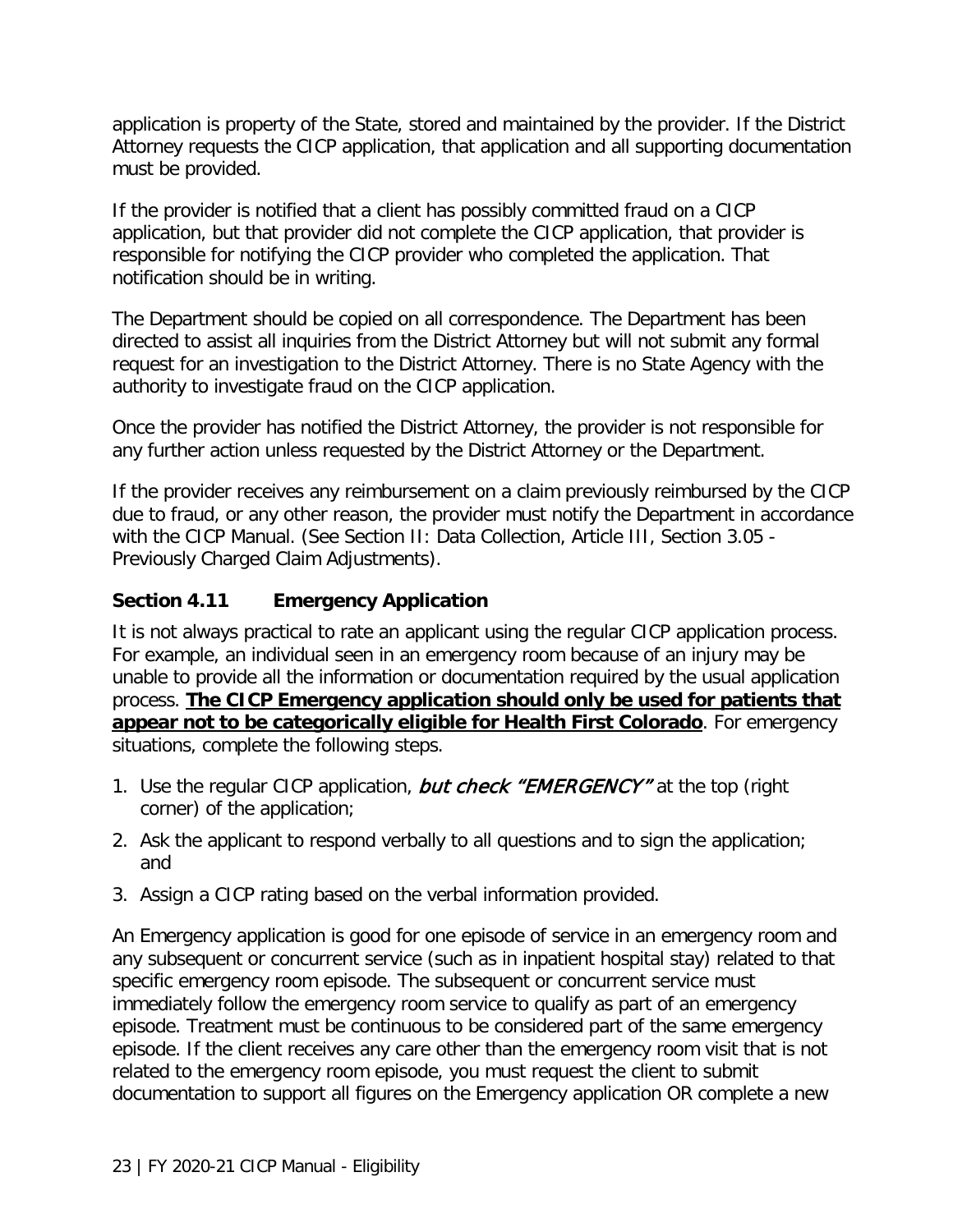CICP application. If the documentation submitted by the client does not support the verbal information, you must complete a new CICP application. If the client does not submit any supporting documentation or complete a new application upon the request of the provider, the provider shall use the information contained in the Emergency application, however, other unrelated services shall not be discounted.

An individual can only complete an Emergency application once a year. Any requests for medical care in the emergency room after the initial date of service or episode must include a completed application accompanied by the requested documentation. The one Emergency application a year rule does not apply to any applicant who meets the definition of homeless (see CICP Regulations [Section 8.907. B.a.](http://www.sos.state.co.us/CCR/DisplayRule.do?action=ruleinfo&ruleId=2926&deptID=7&agencyID=69&deptName=Department%20of%20Health%20Care%20Policy%20and%20Financing&agencyName=Medical%20Services%20Board%20(Volume%208;%20Medical%20Assistance,%20Children%27s%20Health%20Plan)&seriesNum=10%20CCR%202505-10%208.900), for the definition of homeless).

Providers must allow a client to complete an Emergency application once a year when the client seeks emergency services, even if the client does not reside in the geographical area where the provider typically offers CICP discounted health care services.

#### <span id="page-26-0"></span>**Section 4.12 Health Insurance**

Applicants with other medical insurance may still qualify for CICP. Therefore, applications should be completed for applicants with other medical insurance. In some cases, other medical insurance may not cover certain medically necessary benefits or applicants may have used all their benefits. Applicants may not know if their other medical insurance will cover certain charges until after the CICP application time limit of 90 days has expired. Charges for services received up to 90 days prior to application, or in the case of applicants with other health insurance coverage, when the third-party payer has adjudicated claim, can be reported to the CICP. Applicants cannot be denied CICP if they have other insurance, and **it is the responsibility of the provider's collection/claims office to bill all other medical insurance companies first before reporting the charges to CICP, even if the provider is outside of the insurance company's network.**

Attach a copy of the insurance policy or the insurance card, front and back, to the application. Unpaid medical expenses will be billed to the CICP minus the health insurance copayment or the CICP copayment, whichever is lower.

Providers can report contractual write-offs required under some commercial health insurance contracts in total charges and are only required to report payments due from the commercial health plan in third-party liability. Client liability is the payment due from third-party insurance, including Medicare. This is not payments received, but the amount owed by the client's primary insurance. CICP will reimburse for contractual adjustments; therefore, do not include these adjustments as liabilities or as payments due.

If an applicant receives **Veterans Benefits** they may also receive CICP benefits if the following is met: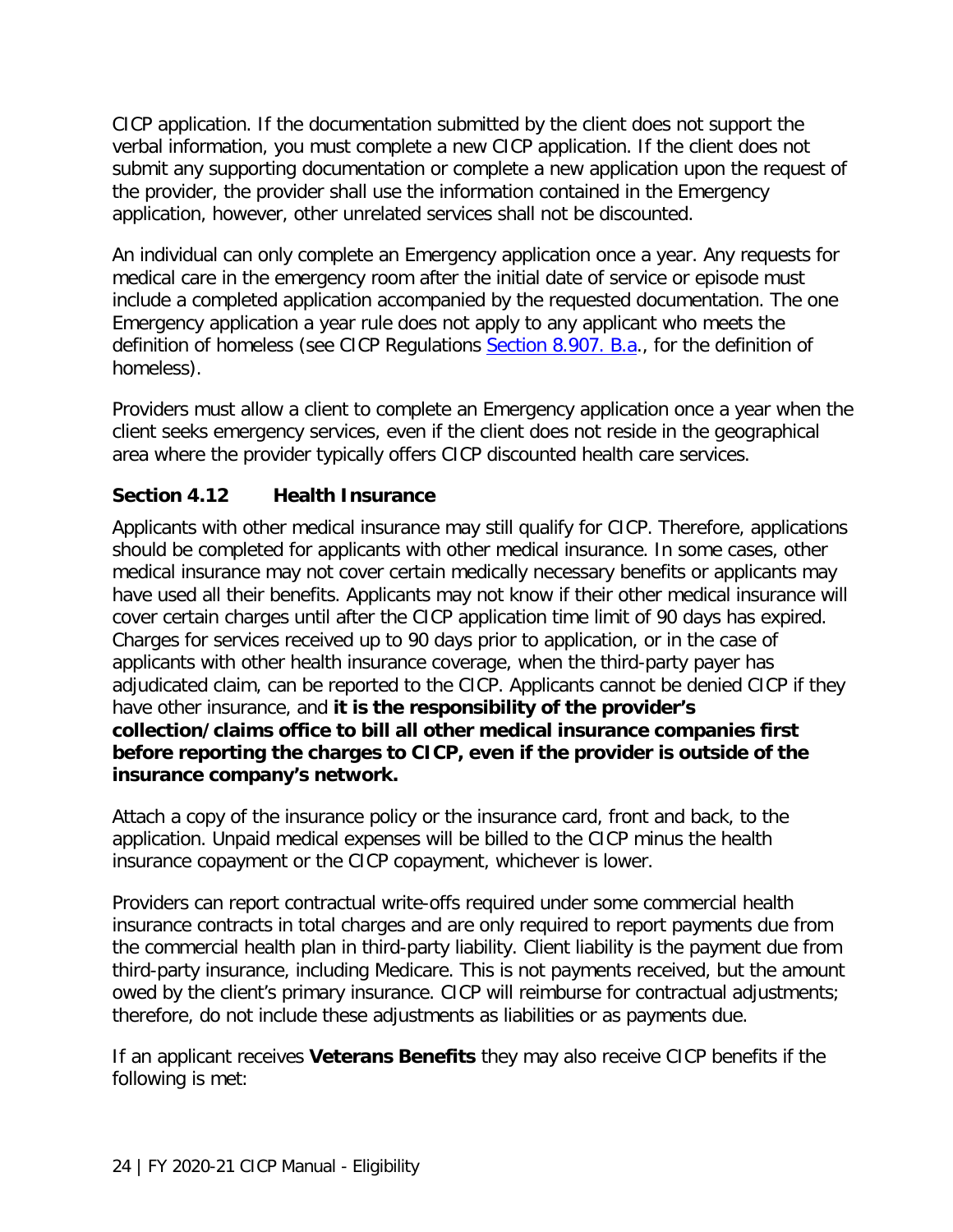- Recipient is unable to receive a specific medical service or treatment from the Veterans Administration (VA) due to the service or treatment not being covered or not being available in a timely manner;
- Veterans Benefits have been verified. Call 1-877-222-8387 to verify health benefits; and
- If the veteran has primary insurance, they must utilize this first. The VA requests that a veteran not utilize their Veterans Benefits if they have primary insurance.

Veterans receiving authorized services from a CICP provider cannot be charged an additional CICP copayment after VA reimbursement.

Examples of Primary Insurance:

- Group Health Insurance
- Military Health Insurance
- Medicare
- Workers' Compensation
- Veterans Benefits
- $\bullet$  HMO
- Health First Colorado
- COBRA
- Other commercial health plans

#### <span id="page-27-0"></span>**Section 4.13 FPL Determination**

The CICP rating determines a household's copayments and the client's annual copayment cap. CICP ratings are effective for one year from the date of the rating unless the client's financial or household situation changes.

The "CICP Rating Box" is where you record the CICP FPL rating or "Denied" for the applicant. You must assign a rating or denial and notify the applicant of his/her status within five working days of the applicant completing the application.

The denial letter should include a statement informing the applicant that he/she has 15 working days to appeal the rating. The denial letter should clearly identify to whom the letter is addressing, with an address and phone number of the person the applicant should contact regarding the appeal. Household members receiving CICP discounted services under the same application all have the same CICP rating.

CICP ratings are usually effective for 12 months from the date of the application. Extenuating circumstances sometimes requires that the rating be effective for a shorter period of time. When a client is rated for a period less than 12 month, it is the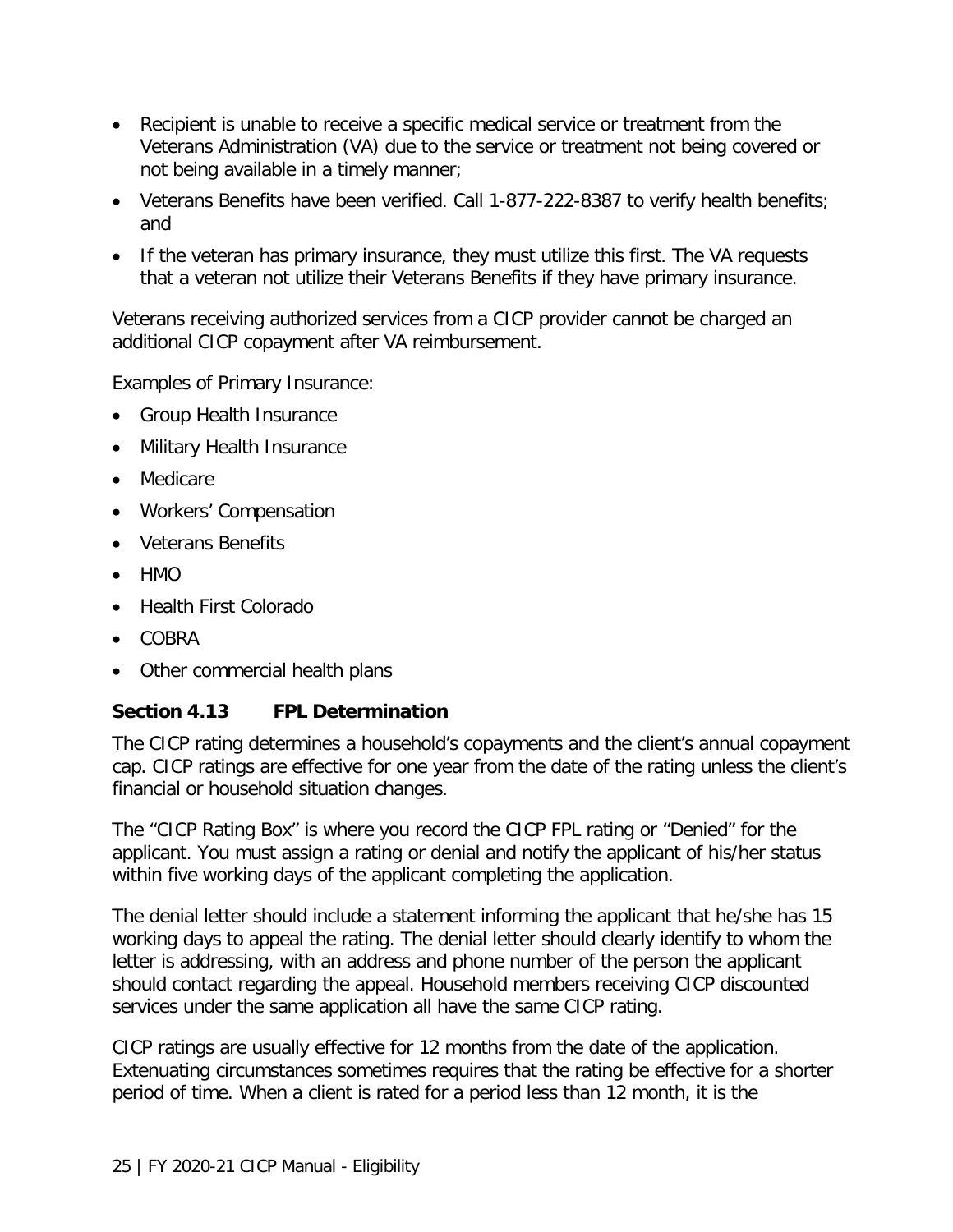responsibility of the primary rating provider to perform the re-rating within the specified time.

To determine the CICP rating, complete the following steps:

On the CICP Annual Income Ranges for Each FPL Range scale, locate the appropriate household size corresponding to the household size recorded on the application.

Slide across the CICP Annual Income Ranges for Each FPL Range scale until you find the 100% FPL dollar amount. Divide the amount on the "Grand Total Net CICP Income" line of the application by the 100% FPL dollar amount and then multiply by 100 to calculate the household's FPL rating. The Excel based client application automatically calculates this rating, as does the Department developed FPL calculator.

- Households 138% (133% plus 5% disregard) and less of FPL before qualified deductions should be referred to Health First Colorado.
	- o **Women who are pregnant are possibly eligible for Health First Colorado, CHP+, or other entitlement programs.** Refer those women to Health First Colorado and require them to have a denial letter prior to participating in the CICP.
- Households rated above 138% (133% plus 5% disregard) are not eligible for Health First Colorado. However, children ages 18 and younger and pregnant women age 19 and over should be referred to CHP+.
- Applicants at or below 40% of FPL who are homeless individuals, individuals living in transitional housing designed to promote self-sufficiency, individuals who have no permanent residence of their own and are temporarily residing with others who have no legal obligation to financially support them, or recipients of Colorado's Aid to the Needy Disabled financial assistance program have no required copayments. These applicants should be referred to Health First Colorado prior to approval for CICP.

Record the household's CICP FPL percentage in the "FPL Percentage" box of the application. If the household does not qualify for the CICP, write "Denied" in the "FPL Percentage" box of the application.

Give the household a copy of the completed application.

#### <span id="page-28-0"></span>**Section 4.14 Client Re-rate**

Clients are re-rated due to specific situations or household changes. Client re-ratings affect only future charges. Therefore, bills incurred after the initial rating but prior to the re-rating are discounted based on the client's initial rating.

When clients request a re-rating and can document that their circumstances have changed since the initial rating, you must re-rate them. Reasons for a re-rating to occur may include one or more of the following: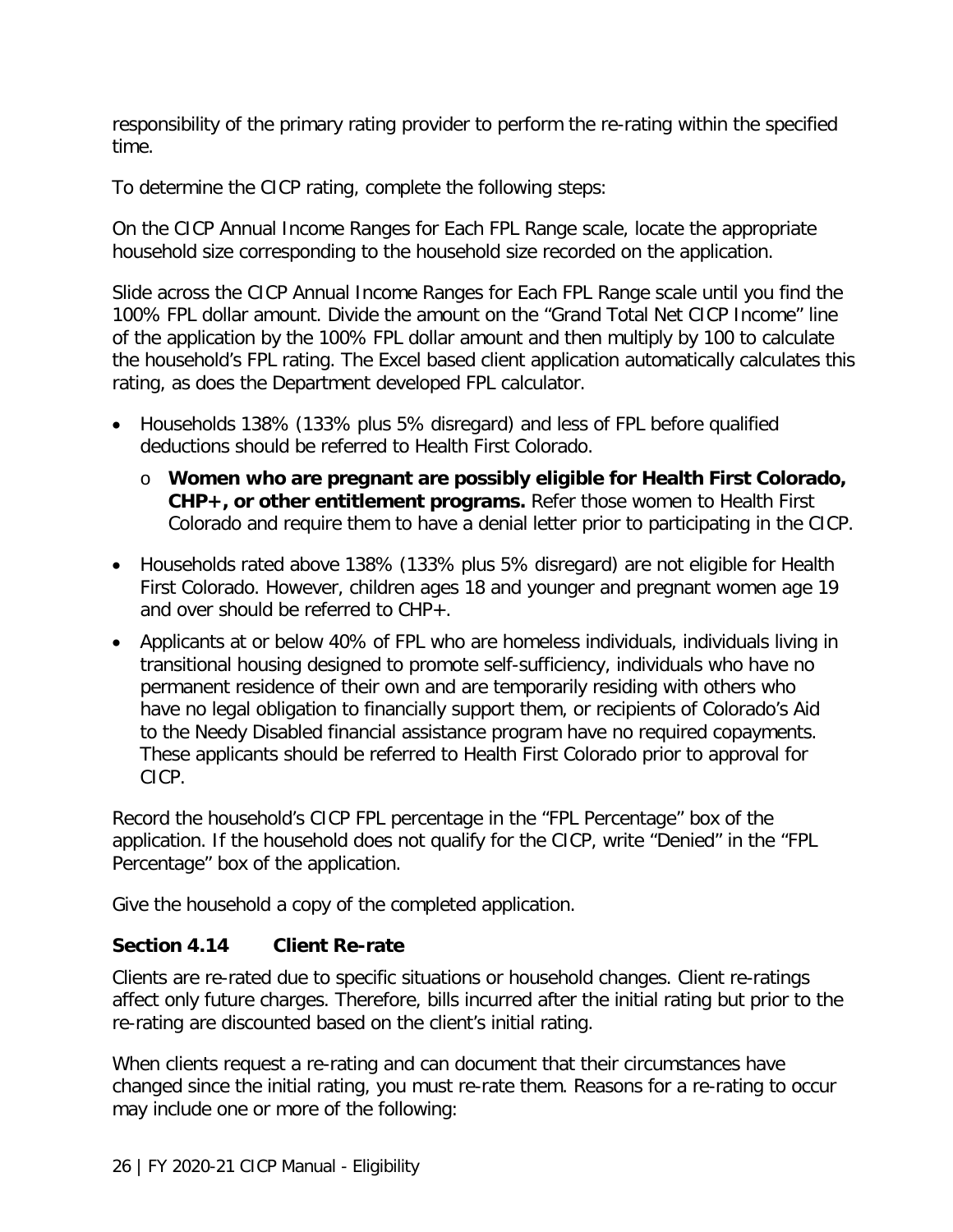- 1. Household income has changed significantly;
- 2. Number of dependents has changed;
- 3. An error in the calculation; OR
- 4. The year rate has expired.

#### <span id="page-29-0"></span>**Section 4.15 Other Provider's Rating**

Providers are not required to accept each other's rates if a provider believes the rate was determined inaccurately, the person was rated incorrectly, or the other provider's rating process is materially different than yours. If a discrepancy exists, providers are asked to contact each other and arrive upon the correct rating. The Department encourages providers in the same geographical area to collaborate and come to agreements on how to handle clients rated at each other's facilities.

#### <span id="page-29-1"></span>**Section 4.16 Retention of Application Records**

It is the burden of the provider of the original application to make available the applicant's application and supporting documentation for auditing for 6 State fiscal years. The original application should be housed by the original provider, and a copy of the card should suffice for any subsequent provider rendering medical services to clients screened by another CICP provider.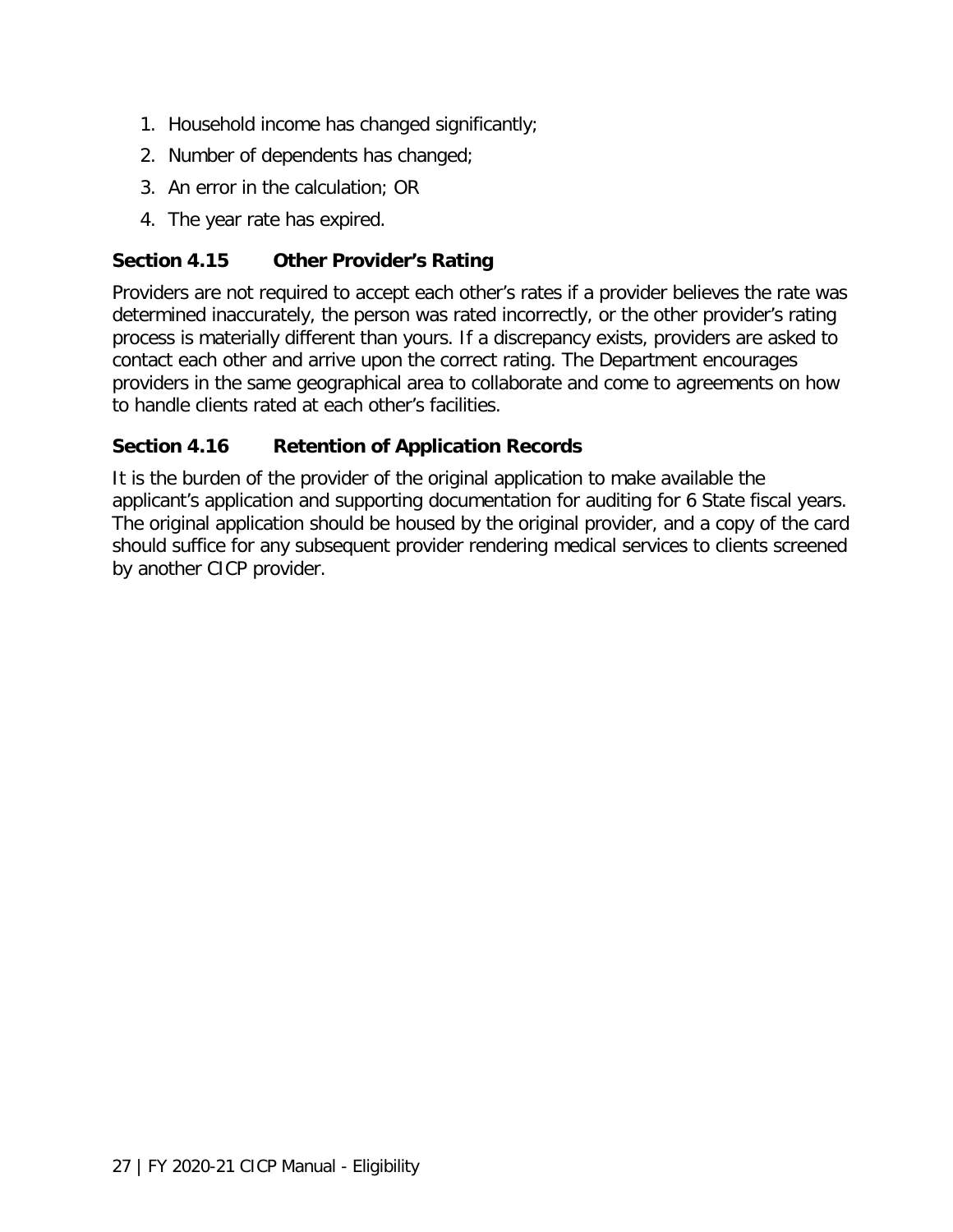#### <span id="page-30-0"></span>**ARTICLE V. APPLICANT FINANCIAL ELIGIBILITY**

This section provides acceptable practices for providers to determine income for applicants, but providers have the flexibility to define income using policies and practices that have been submitted to and approved by the Department. Any policies in this section that are mandatory for providers to follow will be marked as such.

The guidelines below describe how to complete the written CICP Application. If the electronic copy of the application is used, refer to instructions contained inside the Excel spreadsheet regarding usability and functionality.

Include with the applicant's application the full names, phone numbers, and addresses of all employers and monthly retirement payments. Income sources can include payments from employment, Social Security, pension funds, unemployment compensation and selfemployment. List the income sources for all household members age 18 and over. Earned income from a working minor (under the age of 18) or an adult student living with their parent(s) is exempt.

#### <span id="page-30-1"></span>**Section 5.01 Determining the Applicant's Income**

The Department categorizes an applicant's income into three categories. These categories are:

Line 1 – Employment Income: Line 2 - Unearned Income; and Line 3 - Self-Employment

Calculate all income beginning with Line 1, "Gross Employment Income."

When calculating income, you should obtain reasonable documentation to substantiate amounts.

#### <span id="page-30-2"></span>**Section 5.02 Employment Income**

Employment income is income earned (including overtime, bonuses, tips, and commissions) for providing services to another individual or company. Earned income from a working minor (under the age of 18) or an adult student living with their parent(s) is exempt. Employment income for CICP does not include self-employment income which is addressed separately. Documentation of employment income can be a pay stub, a letter on official letterhead from the applicant's employer or on the CICP Provider's letterhead, or another source as determined appropriate by the provider. Providers are allowed to call the employer and get verification of the applicant's income over the phone if there is no other way available to get documentation. If providers must use this option, they should record the name of the enrollment staff that called, who they spoke to, what the position is of that person (manager, HR, etc.), and the time and date of the phone call in the notes section of the application. This option should be used as a last resort.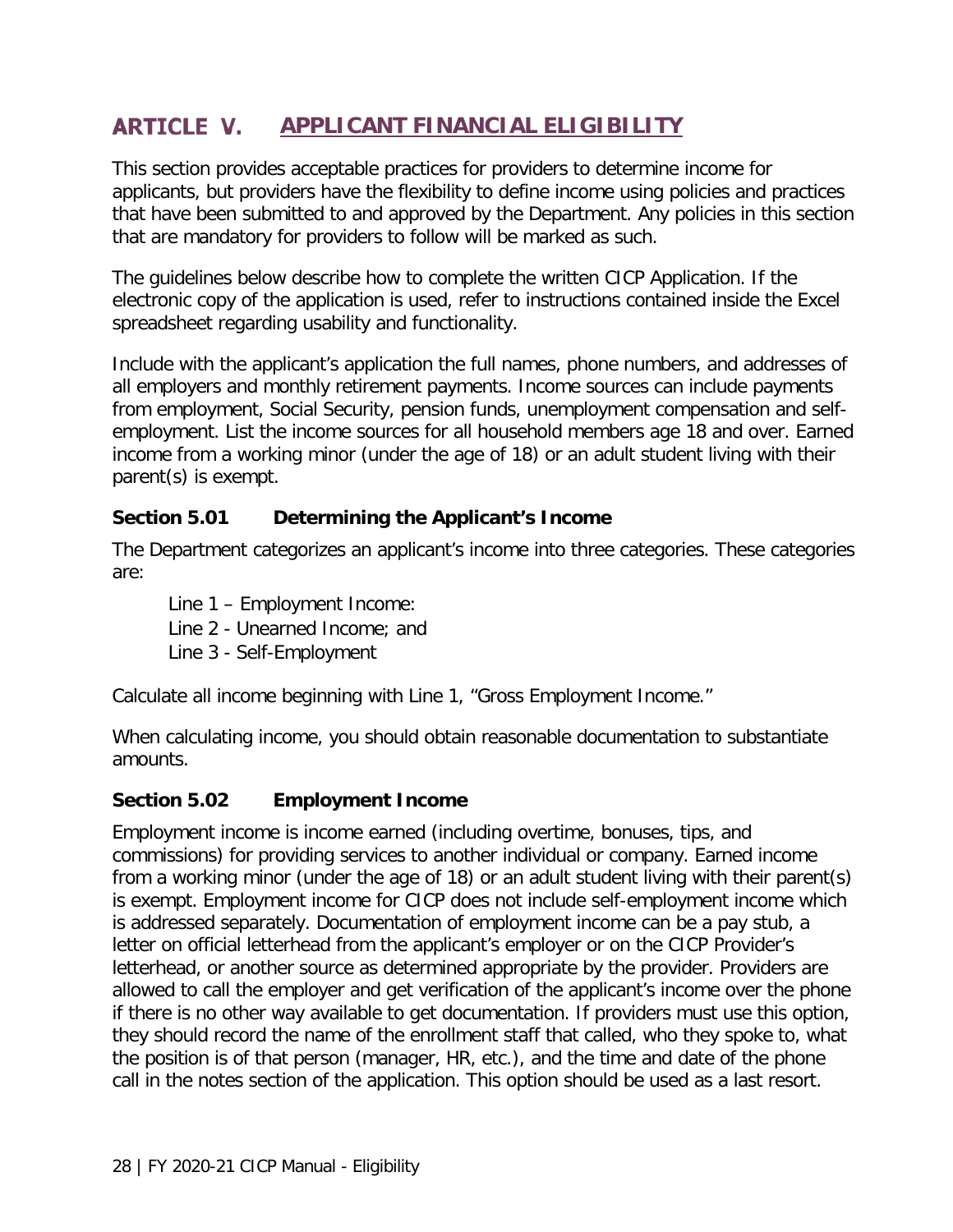There are 3 steps to calculating current employment income.

- **Step 1.** Obtain documentation for current or previous months' employment income. The rating process looks at the financial circumstances of a household as of the date a signed application is completed. If an applicant has just started a new job, for example, and has less than one month's worth of pay stubs, or has not received a paycheck yet, providers may use reasonable methods to collect information to calculate the applicant's monthly income and convert to an annual income. These methods may include obtaining a letter from the employer or calling the employer to obtain information about the applicant's pay. The Department recommends calculating the monthly income using the Year to Date Method as described below. Complete Worksheet 1 – "Earned and Unearned Income" using gross amounts. "Gross" means the dollar amount before any deductions or losses are subtracted.
- **Step 2.** Use one of the following methods to determine the monthly gross employment income. Write the total amount of gross employment income in the monthly total column on Line 1, Section II of the application.

#### Year to Date Method:

The Year-to-Date Method of calculating annual gross income uses the applicant's year-todate gross earnings on the most current year-to-date pay stub. For this method, only one pay stub would be needed. To determine the annualized income, count the number of paychecks that have occurred since January 1, and then divide that number into the gross year-to-date earnings stated on the pay stub. The result of this calculation is then multiplied by the number of pay periods in a year to determine the annualized gross earnings. If the applicant has not been at their job since January 1 but you can determine how many paychecks they have received for the year, you can still use this method.

#### Example:

The applicant provides you with a recent pay stub showing year-to-date earnings of \$13,756. The pay frequency is bi-weekly. The pay period ended September 30th and since January 1st the applicant has been paid 19 times. The calculation would be as follows:

Divide  $$13,756$  by 19 bi-weekly pay periods =  $$724.00$ 

Multiply \$724 by 26 bi-weekly pay periods in a year  $=$  \$18,824

### Average Pay Method:

The Average Pay method of calculating income uses the average gross earnings based upon the number of pay stubs provided. When using this method, the Department recommends that the provider obtain at least a full month of pay stubs from the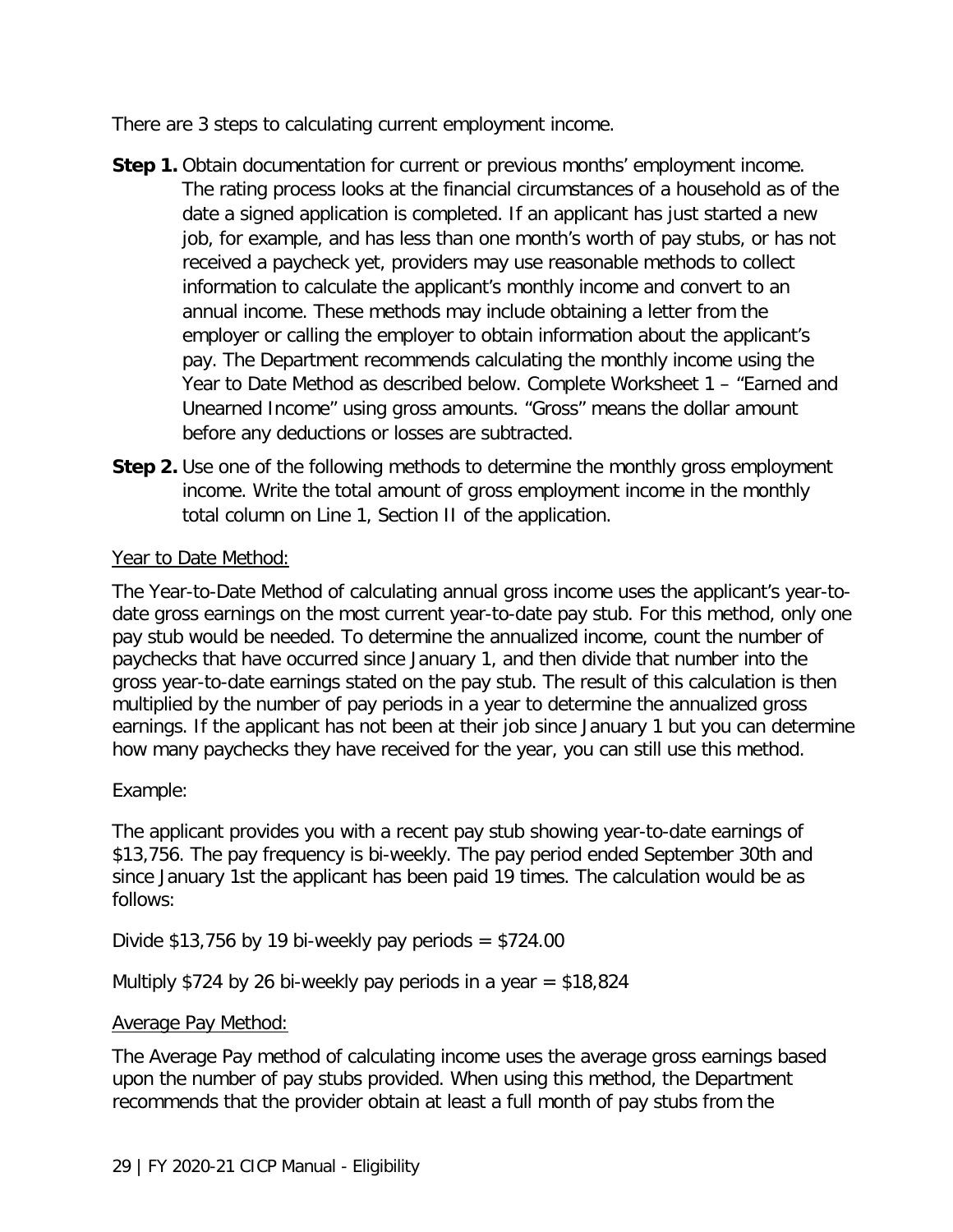applicant. To determine the average gross earnings, total all the gross earnings of all the pay stubs provided and divide the result by the number of pay stubs. The result will be the average gross earnings per pay period. Next, determine if the applicant is paid weekly, bi-weekly, or semi-monthly. Convert the average gross earnings to monthly income.

Unless the applicant is paid semi-monthly DO NOT add up all the paychecks for the month and multiply by 12 to calculate the applicant's annual income. This will either understate or overstate the applicant's income depending on the pay frequency and month. To calculate monthly income properly, use the following conversions:

- 1. To convert weekly income to monthly income, multiply by 4.333
- 2. To convert bi-weekly (every two weeks) income to monthly income, multiply by 2.1666
- 3. To convert semi-monthly (twice a month) income to monthly income, multiply by 2

Lastly, annualize the average monthly gross earnings.

**Example:** An applicant provides you with six pay stubs with gross earnings of \$534.00, \$475.00, \$398.00, \$534.00, \$498.00 and \$534.00. The pay frequency is weekly. The calculation would be as follows:

Add: \$534.00, \$475.00, \$398.00, \$534.00, \$498.00 and \$534.00 = \$2,973.00

Divide:  $$2,973.00$  by 6 pay stubs =  $$495.50$  average weekly gross earnings

Multiply:  $$495.50$  by  $4.333 = $2,147.00$ 

Multiply:  $$2147.00$  by 12 months =  $$25,764.00$ 

**Example:** The applicant is paid every two weeks and has received only one paycheck. The calculation would be as follows:

Monthly gross earnings =  $$200 \times 2.1666 = $433.32$  per month

Annual income =  $$433.32 \times 12 \text{ months} = $5,199.84 \text{ per year}$ 

**Example:** If the applicant has just started a job but has not received a paycheck yet, a letter on official letterhead from the applicant's employer is allowable. Use the information in the letter to calculate the monthly income using the Average Pay Method. The calculation would be as follows:

Letter on employer's letterhead with hourly wage and hours to be worked per week:

Weekly earnings =  $$8.50$  per hour x 20 hours per week =  $$170$  per week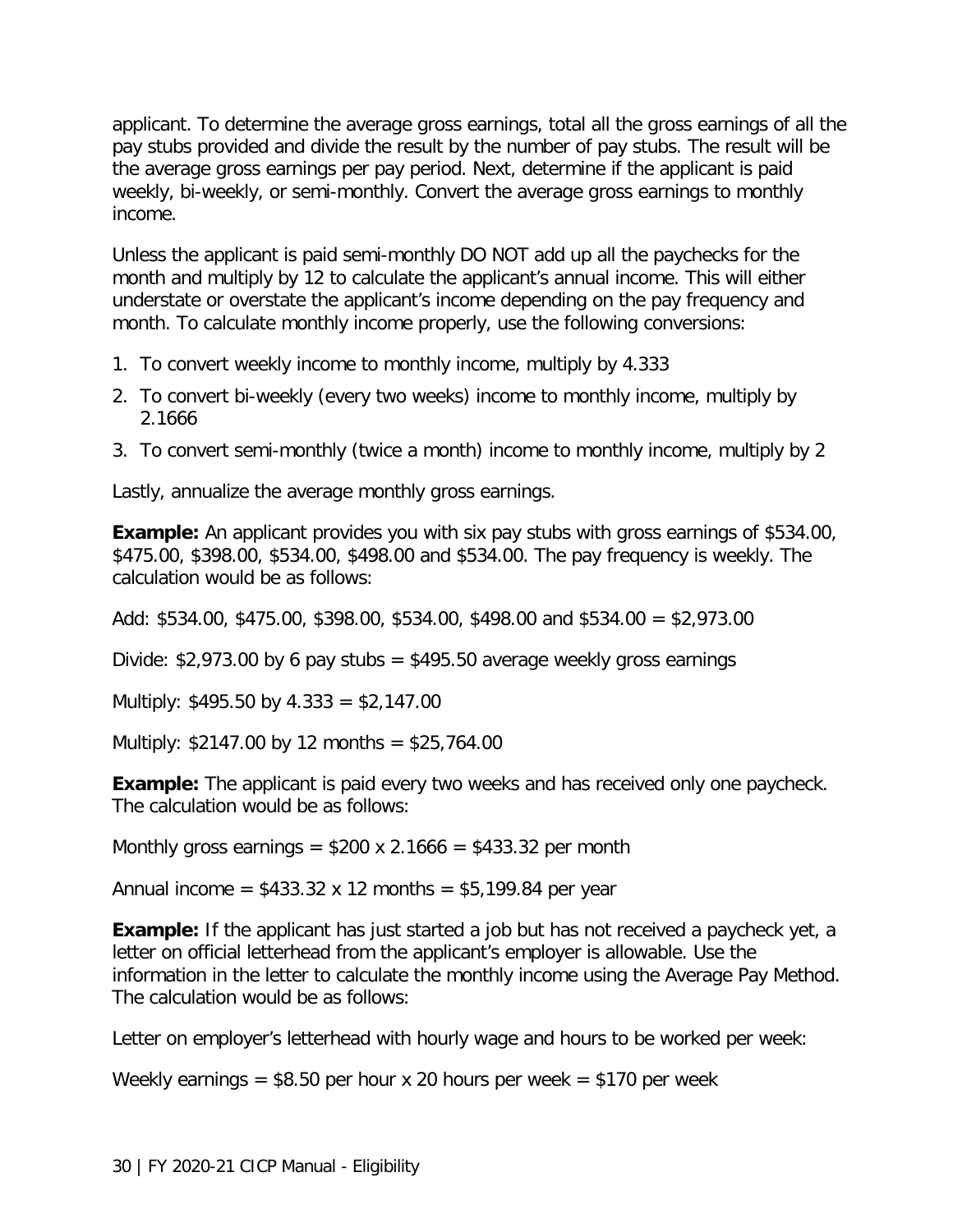Monthly gross earnings =  $$170 \times 4.333 = $736.61$  per month

Annual income =  $$736.61 \times 12$  months =  $$8,839.32$  per year

#### Monthly Pay Method:

Note that this method is only accurate for applicants with fixed salaries. Employees paid monthly on an hourly basis will likely have paychecks that vary in amount month to month. The monthly pay method of calculating income utilizes the most recent monthly pay stub. Use the monthly income and annualize.

**Step 3.** Write the annualized total income from Step 2 on Line 1 in the "Annualized" Total" column of the application

#### <span id="page-33-0"></span>**Section 5.03 Unearned Income**

Unearned income is countable gross cash received from sources other than employment. Complete Worksheet 1 – Employment Income and Unearned Income. Write the total amount of the unearned income on Line 2 of the application. This income can be selfdeclared; however, Provider should use the most recent monthly amount and calculate income as annual income. Providers should have policies or procedures stating which types of unearned income they include in applicants' income calculations.

#### <span id="page-33-1"></span>**Section 5.04 Exempt Unearned Income**

Providers MAY NOT include any of the following types of unearned income when determining total income:

- 1. Payments to recipients of Colorado's Aid to the Needy Disabled (AND) financial assistance program;
- 2. College grants, scholarships and work-study income. Work-study income is generally awarded based on financial need and is determined by completing a Federal Student Aid application;
- 3. Grants to CICP clients from non-profit, tax-exempt, charitable foundations specifically for CICP client copayments. The provider must honor these grants as CICP client copayments;
- 4. Child Support and Foster Care Payments. These payments are for the support of children. Many children receiving these payments are Health First Colorado eligible. Therefore, require a Health First Colorado denial before allowing these children to receive care under the CICP;
- 5. Food Stamps, Women, Infants and Children (WIC), and Temporary Assistance for Needy Families (TANF);
- 6. Assistance provided by non-profit organizations, if the assistance is need-based (i.e., the cost of meals at a soup kitchen);
- 7. Medical care provided for free or if a third-party made the payments;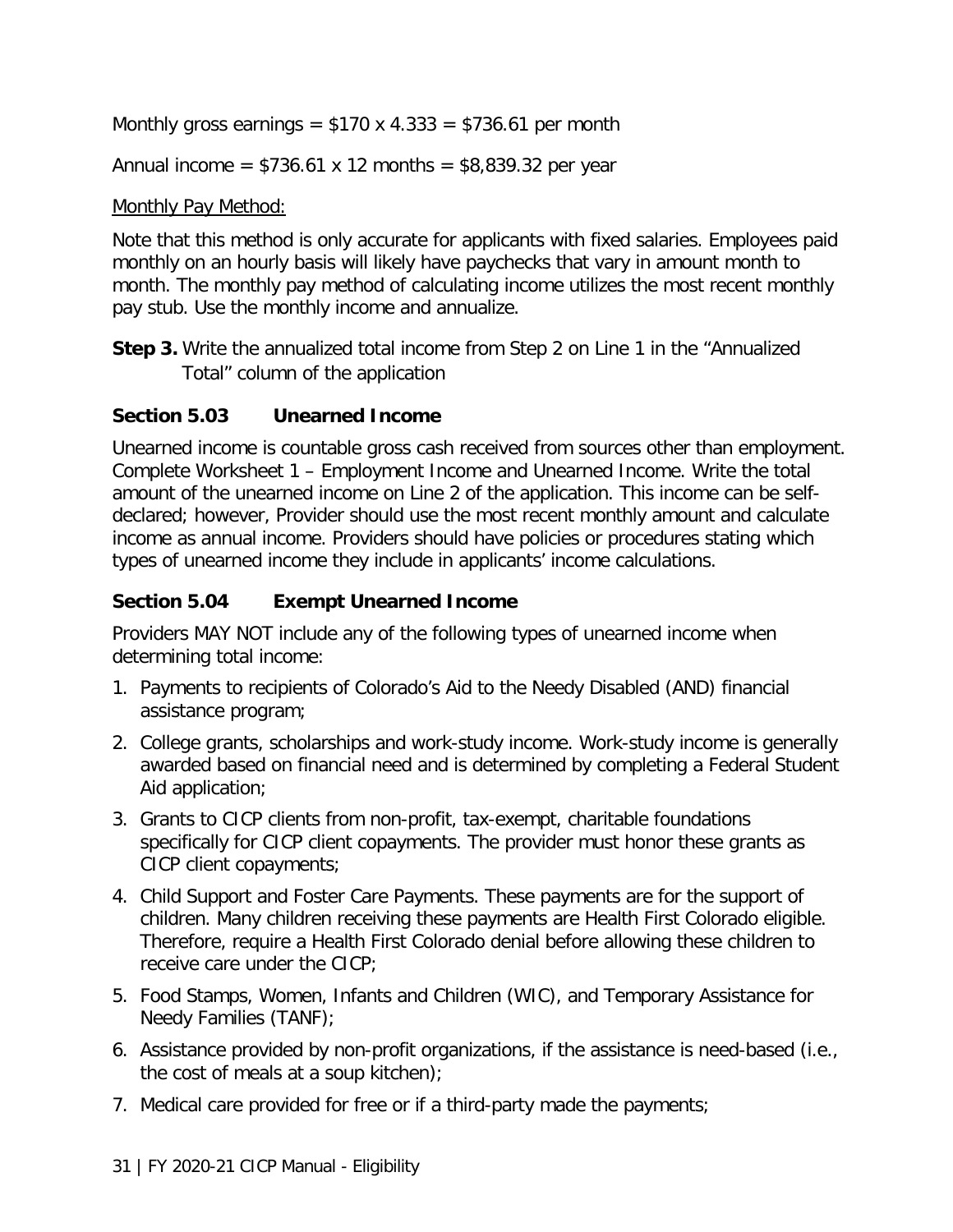- 8. Settlements received as a result of a prior medical injury; not related to the current CICP application;
- 9. Reimbursement for work-related personal expenses;
- 10.College loans;
- 11.Payments by credit life or credit disability insurance;
- 12.Proceeds of a loan;
- 13.Income from a reverse mortgage;
- 14.Disaster relief assistance;
- 15.Tax refunds;
- 16.Pensions and insurance policies (irrevocable policies) that are not available without penalty;
- 17.Moving expenses paid by employer for relocation;
- 18.Social Security income for a minor (under the age of 18);
- 19.Up to \$2,000 per calendar year of income received by applicants of American Indian birth origin, which is derived from leases or other uses of individually-owned trusts or restricted lands pursuant to P. L 103-66 and P. L. 97-458 is exempt as income in the month received; For purposes of this provision, the exclusion of income shall be applied only to months for which an eligibility determination is being made;
- 20.Adoption Subsidy

#### <span id="page-34-0"></span>**Section 5.05 Self-Employment**

If a self-employed applicant pays themselves just as they would their employees, and can document by pay stubs, enter the figure from the pay stub into Worksheet 1 as you would for any other employment income. In this case, Worksheet 2 would not need to be completed. For a self-employed applicant who does not pay themselves this way, Worksheet 2 must be completed, signed, dated, and attached to the application.

To determine the net profit of a self-employed applicant, deduct the cost of doing business from the gross income. To obtain the gross income, request one month of gross bank business deposits, a profit and loss worksheet, a ledger, or any other documentation the provider deems acceptable for calculating gross income and business expenses. Applicants may not write down income and expenses while at the rating appointment without providing acceptable documentation of the income and expenses. Gross income amount and business expenses listed on the accepted documentation should be transferred to Worksheet 2. An expense is something that is necessary to keep a business in operation. Providers are allowed to set their own policy describing which expenses to count for self-employed applicants.

1. Self-employment expenses must not include: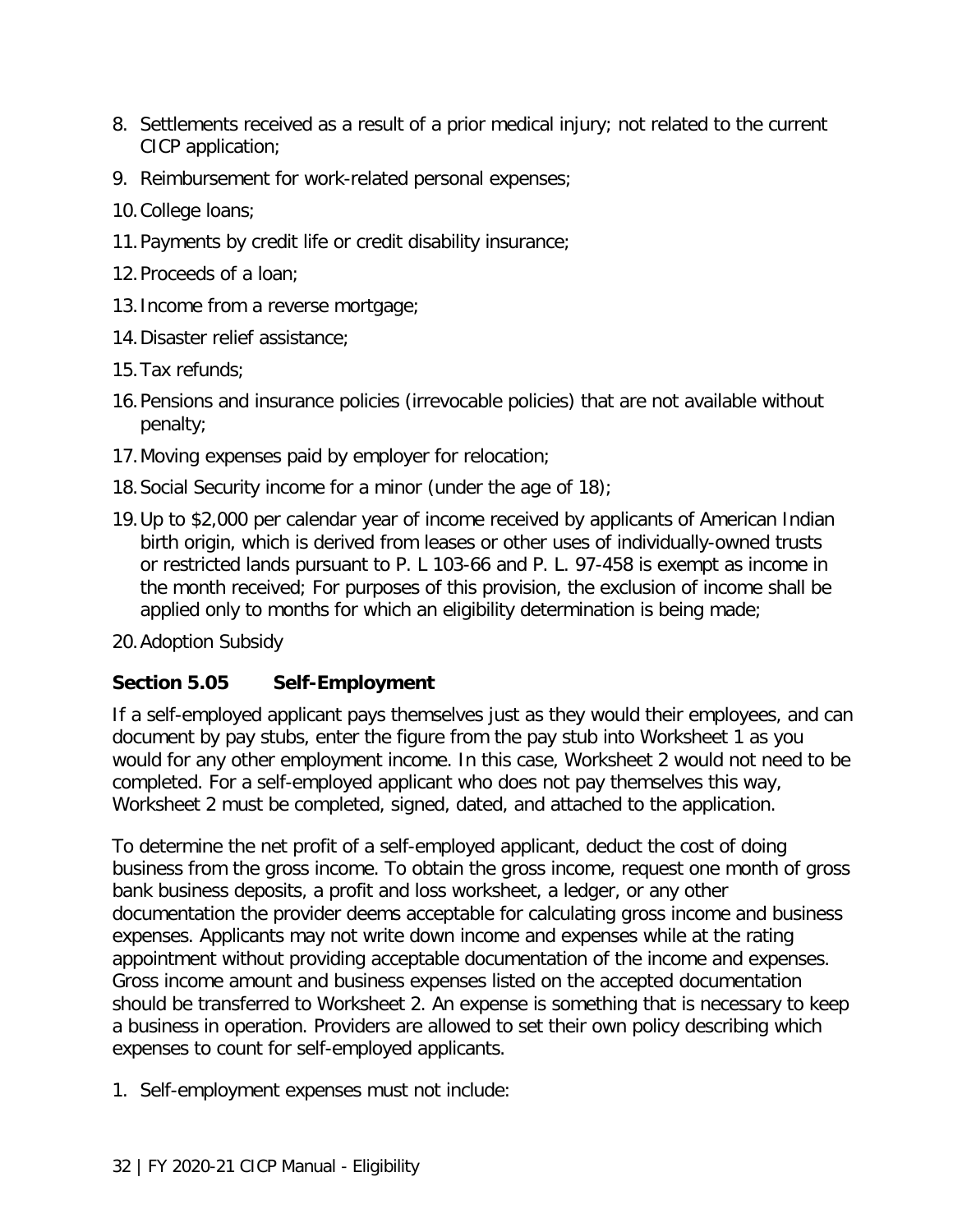- Depreciation of equipment.
- Cost of payment on principal of loans for capital assets, or durable goods.
- Personal income tax payments, lunches, transportation to and from work, and other personal expenses.
- 2. For businesses that are operating out of the home, determine what portion of household expenses should be attributed to the business. For home expenses that can be used for personal and business purposes, designate a percent for the amount of time that a particular expense is used for the business.

#### Example:

A subcontractor works out of his primary residence. The subcontractor's gross monthly income is \$2,000. Eight hundred square feet of the 2400 square foot home is for the business and the applicant runs their business for 60 hours of the week. Other household activities occur in the business space when the applicant is not working.

$$
\left(\frac{business\ square\ focused}{total\ square\ footage}\right) * \left(\frac{hours\ per\ week\ used\ for\ business}{total\ hours\ in\ week}\right)
$$

$$
= \left(\frac{800\sqrt{3}t}{2400\sqrt{3}t}\right) * \left(\frac{60\ hours}{168\ hours}\right) = .3333*.357 = .119
$$

The household expenses are as follows:

- Internet \$45
- Phone \$50
- Mortgage \$900
- Utility \$100
- Supplies \$60
- Internet \$45

Subcontractor uses 75% of the internet for the business. \$45 multiplied by .75 = **\$33.75**

\$33.75 is the amount used for business expense

Mortgage \$900 Subcontractor works from primary residence, deduct .119 as expense

\$900 \* .119 = **\$107.10**

\$107.10 is the amount used for business expense

Utility \$100 Subcontractor works from primary residence, deduct .119 as expense

\$100 \* .119 = **\$11.90**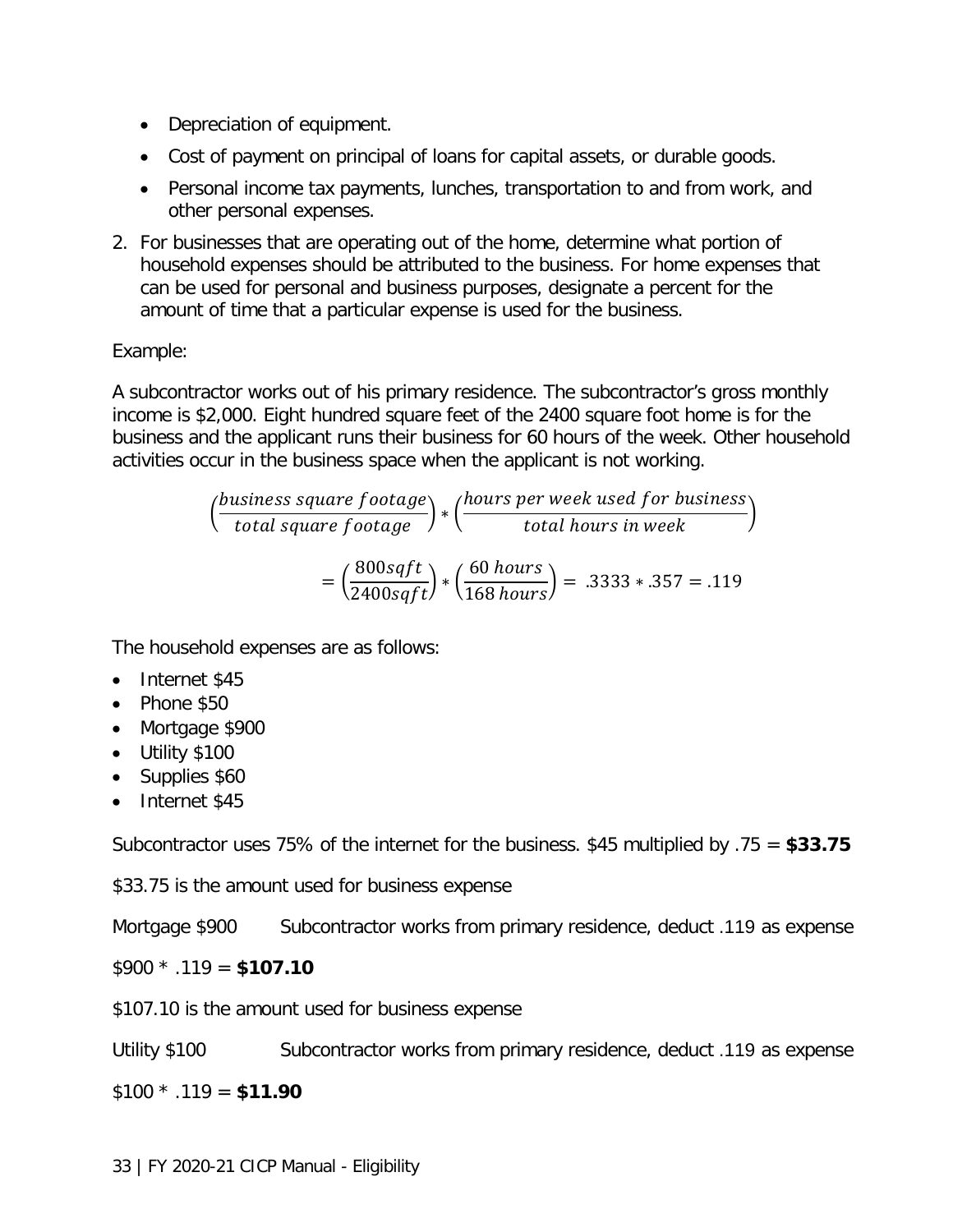\$11.90 is the amount used for business expense

| Phone \$50    | Subcontractor has a separate business telephone. Count entire<br>expense for business purposes - \$50 |
|---------------|-------------------------------------------------------------------------------------------------------|
| Supplies \$60 | Subcontractor only uses supplies for business purposes. Count entire                                  |

expense for business purposes - **\$60**

Total Monthly Business Expenses: \$262.75

Total Monthly Gross Income: \$2,000.00

Subtract  $$2,000.00 - $262.75 = $1,737.25$  (monthly)

Annualize \$1,737.25 x 12 months =\$20,847.00 (yearly)

Write the annualized self-employment income on Line 3 of the application.

#### <span id="page-36-0"></span>**Section 5.06 Short-Term Disability or Unemployment**

Applicants who are on short-term disability or are receiving unemployment income are unique cases and should be treated as such. For clarification, short-term disability and unemployment incomes should only be counted if the applicant is currently receiving them (or will be soon, in the case of short-term disability). If the applicant received either type of payment earlier in the year but is back to being employed full time, that income should not be considered as part of their income determination going forward since they are no longer receiving it. CICP looks at the applicant's current situation and calculates the next 12 months (365 days) using that information, so it would be inappropriate to include income that is no longer impacting their situation.

Short-term disability is temporary and only pays a percentage of normal income, so rating an applicant for a full year using this income would be incorrect, as would rating them using their normal income. Instead, income for these individuals should be calculated using a combination of both. For example, if the applicant is being paid bi-weekly and will be on short term disability for six weeks, their income should be calculated using the six weeks of short-term disability pay and using 23 bi-weekly pay periods of their normal income. Using 23 bi-weekly pay periods accounts for 46 weeks of the year, and the six weeks of short-term disability makes up the remaining weeks for the full 52-week year.

Unemployment is temporary and has a maximum payable amount. An individual drawing unemployment can only collect money as long as they have money in their unemployment account. Individuals who are collecting unemployment are informed of the maximum payment amount, so the number of weeks they will be able to claim unemployment funds can be easily calculated. Applicants who are currently drawing unemployment funds should only be rated for the period of time that their unemployment will cover. Once this period is over, the client should be rerated as they will either have a new job or have no income at all.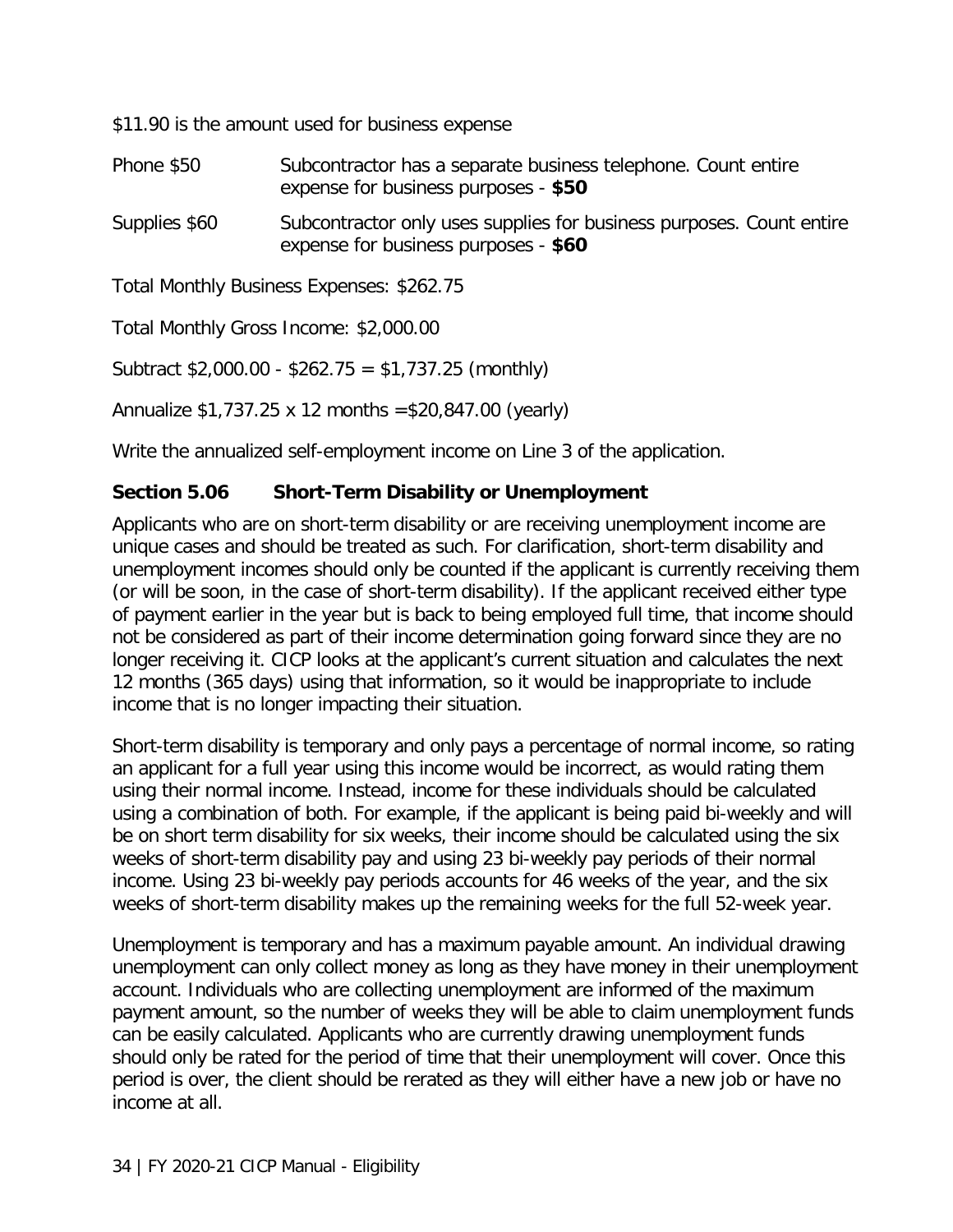Documentation should be collected for applicants in either of these situations to support their income calculation.

#### <span id="page-37-0"></span>**Section 5.07 Total Income**

To calculate total income for Section II of the application, add "Gross Employment Income (line 1)" PLUS "Unearned Income (Line 2)" PLUS "Self-Employment Income (Line 3)". Take the total from lines 1, 2, and 3, and record the amount in "Total Income (line 4)".

#### <span id="page-37-1"></span>**Section 5.08 Liquid Resources**

Liquid resources are resources that can be converted to cash immediately. Hospital providers are allowed to decide which liquid resources will be included in the CICP application for their facilities and must note those liquid resources on their annual provider application. Clinic providers are not allowed to count liquid resources for CICP applicants.

Retirement accounts and Tax-Sheltered Annuities may NOT be counted unless the applicant is receiving a monthly payment from them, in which case only the monthly amount may be counted.

If the provider is including partnerships (i.e. partnership in a farm), request the applicant's Federal Income Tax Schedule K-1 and Schedule E. Schedule K-1 summarizes the total amount of cash available to all partners. Schedule E shows all partnership agreements and the amount earned by the partnership. Include that amount of cash available to the applicant in the liquid resource calculation on the application.

If the provider is including Certificates of Deposit (CDs), count the principal (amount of original investment) of a CD as a resource regardless of the maturity date of the CD. All CD's should be considered liquid. The amount included should be the amount left after the penalty for withdrawal has been subtracted. If an applicant has recently cashed a CD that has reached its maturity date, count the principal in addition to the interest earned.

It should be made clear to applicants that liquid resources that can be made available without penalty must be used even if the applicants believe their savings are their "reserves".

#### <span id="page-37-2"></span>**Section 5.09 Less Household Size Protected Amount**

The CICP protects at least \$2,500 in liquid resources per household member on the client application used by hospitals. Hospital providers are allowed to protect more than \$2,500 per household member, which is indicated in the annual provider application. Clinics do not count applicant resources when determining financial eligibility for the CICP. Therefore, this item does not apply to CICP clinic providers.

There are two steps to calculating the "Household Size Protected Amount":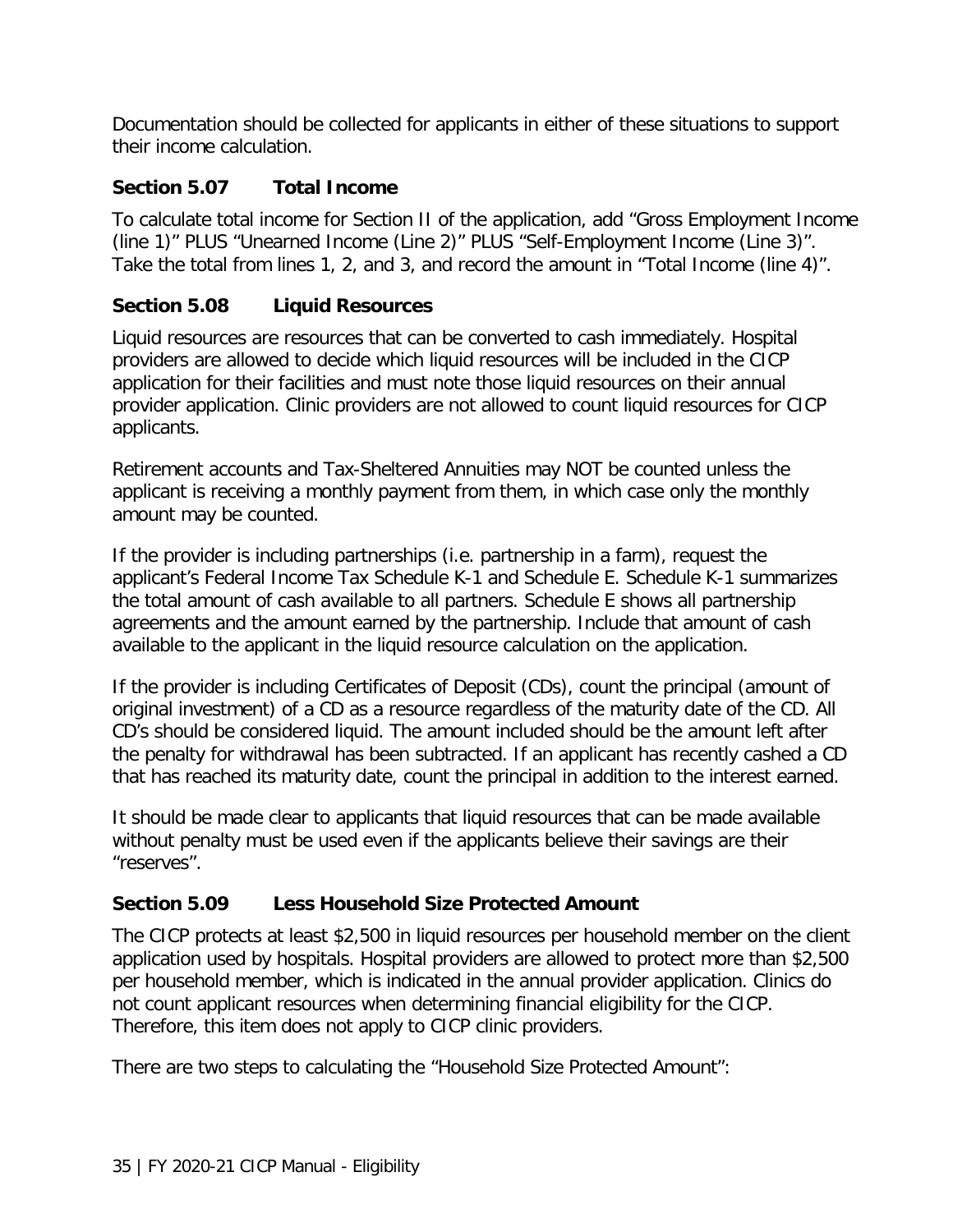- **Step 1.** Write the number of household members (including applicant) listed by the applicant in the "Household Size" section of the application.
- **Step 2.** Multiply the household size obtained in Step 1 by your facility's protected amount (must be at least \$2,500). Write this amount on the Household Size Protected Amount line.

#### <span id="page-38-0"></span>**Section 5.10 Available Resources**

On the CICP application, Line 8 - "Available Resources" equals Line 6 - "Liquid Resources," MINUS Line 7 - "Less Household Size Protected Amount". If this amount is less than \$0 (a negative amount), you must record \$0 and not the negative amount.

#### <span id="page-38-1"></span>**Section 5.11 Total Household Financial Status**

On the CICP application, the "Total Household Financial Status" line equals the "Total Income" line PLUS the "Available Resources" line.

#### <span id="page-38-2"></span>**Section 5.12 Allowable Deductions**

Hospital providers are allowed to determine which deductions best fit their communities and declare those deductions each year on their annual provider application. Only the deductions listed on the annual hospital provider application can be used for applicants applying at the hospital provider.

Clinic providers are allowed to count deductions from income that are included in their board approved definition of income.

#### <span id="page-38-3"></span>**Section 5.13 Net CICP Income and Equity in Resources**

The "Grand Total Net CICP Income" Line determines the amount of income to use in the CICP financial determination. The "Grand Total Net CICP Income" line equals the "Total Household Financial Status" line MINUS the "Allowable Deductions" line.

#### <span id="page-38-4"></span>**Section 5.14 Liquid Resource Spend Down**

The Liquid Resource Spend Down may only be used for applicants applying with Hospital Providers who choose to include liquid resources in their financial determination process. The Liquid Resource Spend Down Provision allows applicants whose combined income and liquid resources makes them over income for the CICP. An applicant may be determined eligible if they have enough liquid resources to "spend down" or reduce their income enough to qualify for the CICP. The amount an applicant must "spend down" is the difference between the applicant's income and either the CICP eligibility standard at 250% of the Federal Poverty Level or the highest percentage the Hospital Provider serves under CICP if they elect to serve CICP clients over 250%. The "spend down" reduces the amount of liquid resources the applicant has and should be applied to a current medical bill (paid to a medical provider). Applicants may choose to pay a medical bill from a different provider to meet the spend down requirement and should present proof of the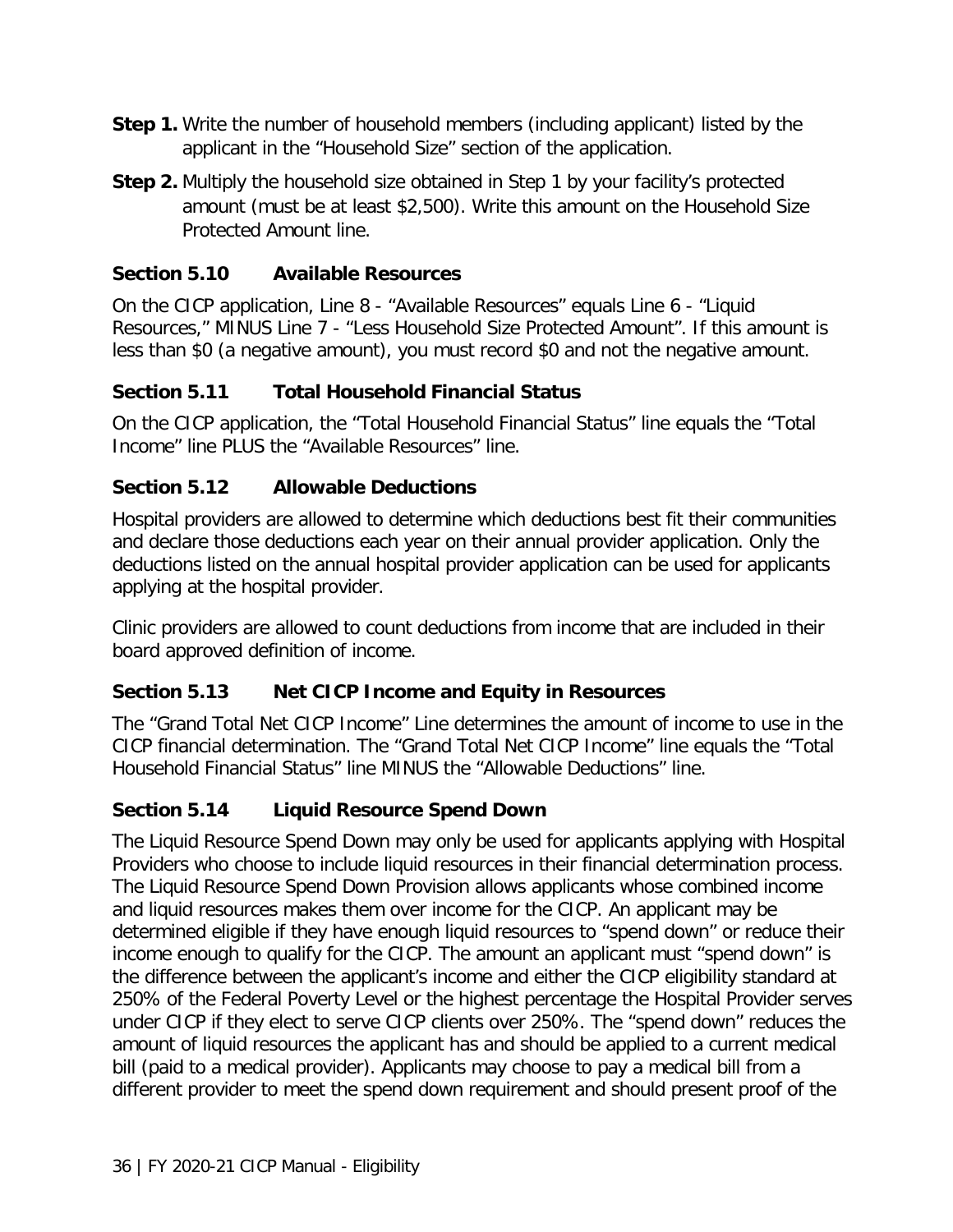payment before the application is completed. The remainder of the medical bill is then discounted under the CICP. The client is still responsible for the CICP copayment.

Example:

Employment income of \$18,000 per year, Bank account of \$16,500.

Household size of 1, the Household Size Protected Amount is \$2,500

Available Resources is \$16,500 – \$2,500 = **\$14,000**

Total household financial status is \$18,000 + \$14,000 = **\$32,000**, with no allowable deductions.

This person is currently ineligible for a CICP discount but is unable to pay a current medical bill of \$25,000.

Using the Liquid Asset Spend Down provision the client is eligible for a CICP discount at \$31,225 (household size of 1, at 250% of Federal Poverty Level)

The liquid assets need to be reduced by  $$1,650$   $(\$32,000 - \$31,225 = \$775)$ .

The \$775 is applied to the current medical bill of \$25,000 and paid directly to the provider.

The remaining medical bill is \$25,000 - \$775 = **\$24,225**

The client is now eligible for the CICP discount, with a total household financial status of \$31,225 (\$18,000 employment income and \$13,225 in resources).

When reporting information on the CICP Summary Spreadsheet, the provider should record the total bill of \$25,000 and the client spend down of \$775 as a third-party payment.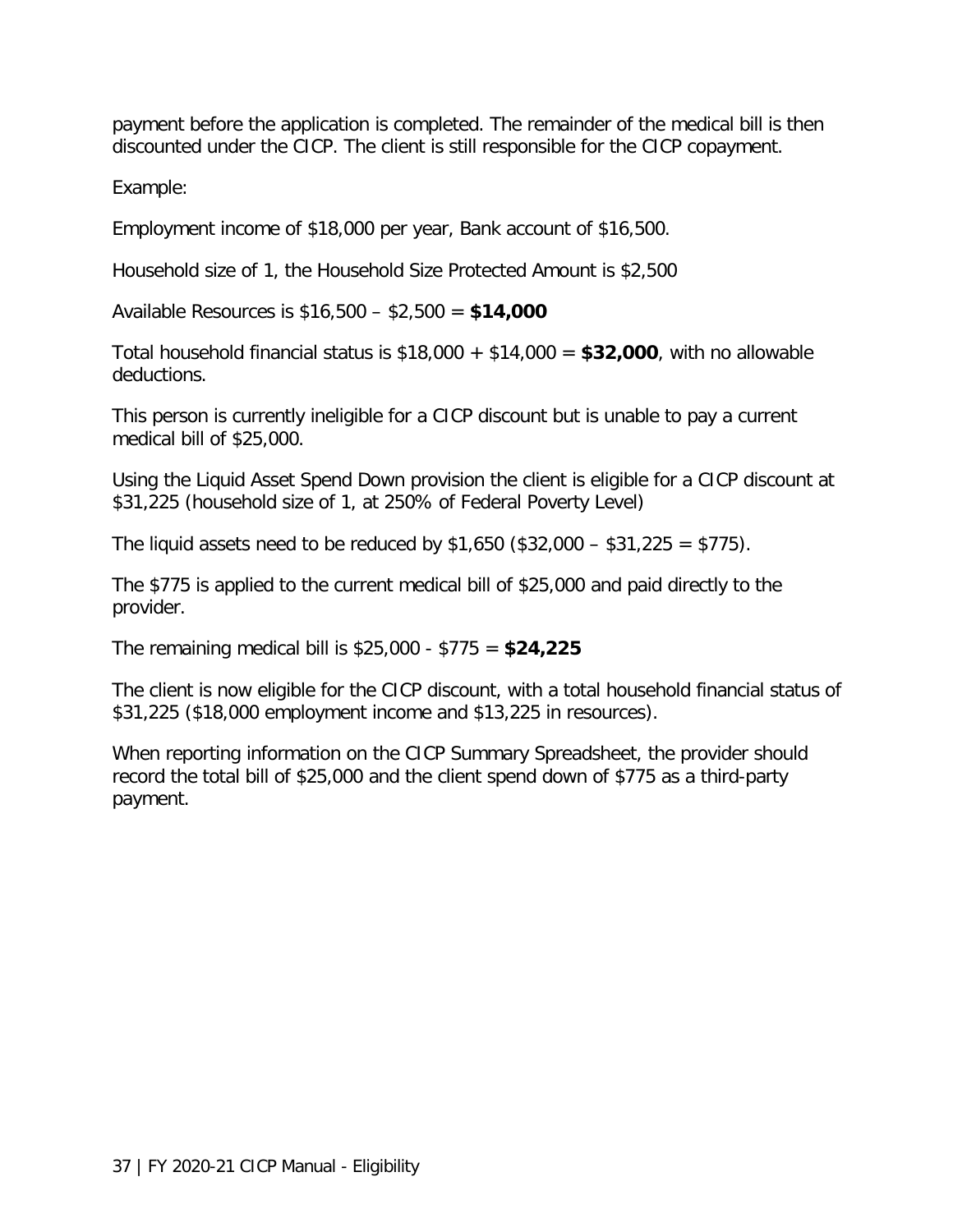## <span id="page-40-0"></span>**ARTICLE VI. CLIENT COPAYMENT**

#### <span id="page-40-1"></span>**Section 6.01 Client Annual Copayment and Cap**

For all clients, except for clients who are between 0 and 40% of the FPL, annual copayments for CICP clients cannot exceed 10% of the household's "Grand Total Net CICP Income," recorded on the application. Annual copayments for clients who are between 0 and 40% of the FPL is 10% of their income or \$120, whichever is less. For example, an applicant with an annual income of \$600 would have a copayment cap of \$60. Similarly, an applicant with no income would have a copayment cap of \$0. An applicant with an annual income of \$1,400 would have a copayment cap of \$120.

CICP clients who are also Old Age Pension (OAP) Health and Medical Care Program clients have an annual copayment cap of \$300 during a calendar year. Copayments these clients make for any medical service to any medical provider count against their annual copayment cap.

The CICP Client Annual Copayment Cap (annual cap) is based on the client's application date. Only copayments that have been paid can be applied to the copayment cap. Clients are responsible for any charges incurred prior to receiving their CICP rating. Copayments made for visits that are covered in the 90-day backdating period count against the annual cap. Clients are responsible for tracking their copayments and informing the provider in writing (including documentation) when they meet their annual cap. However, if clients overpay their annual cap and inform the provider in writing, the provider's facility must reimburse the client for the amount overpaid. The client's annual cap is reset when the client completes a new application.

Annual caps apply to charges incurred only after a client is eligible for the CICP and apply only to services incurred at a CICP provider. If the client makes copayments on services contained in the 90-day backdating period, those copays will count against the annual cap. For example: A client received services from a provider's facility in March and did not qualify for the CICP. In October and November, the client receives services from a provider's facility and qualifies for the CICP in November. Payments made by the client for the services received in March do not apply to the annual cap, but payments made for the services received in October and November do apply.

Sometimes clients want to prepay their annual cap prior to receiving services. The Department does not support this practice because if the client does not incur charges equal to the prepaid copayment cap, the provider's facility will need to refund the overpayment to the client.

Due to the differences in rating processes from provider to provider, clients may have multiple copayment caps. While all CICP copayments count against all copayment caps, clients may reach their copayment cap with one provider before they reach their copayment cap with a second provider. Reaching a copayment cap with one provider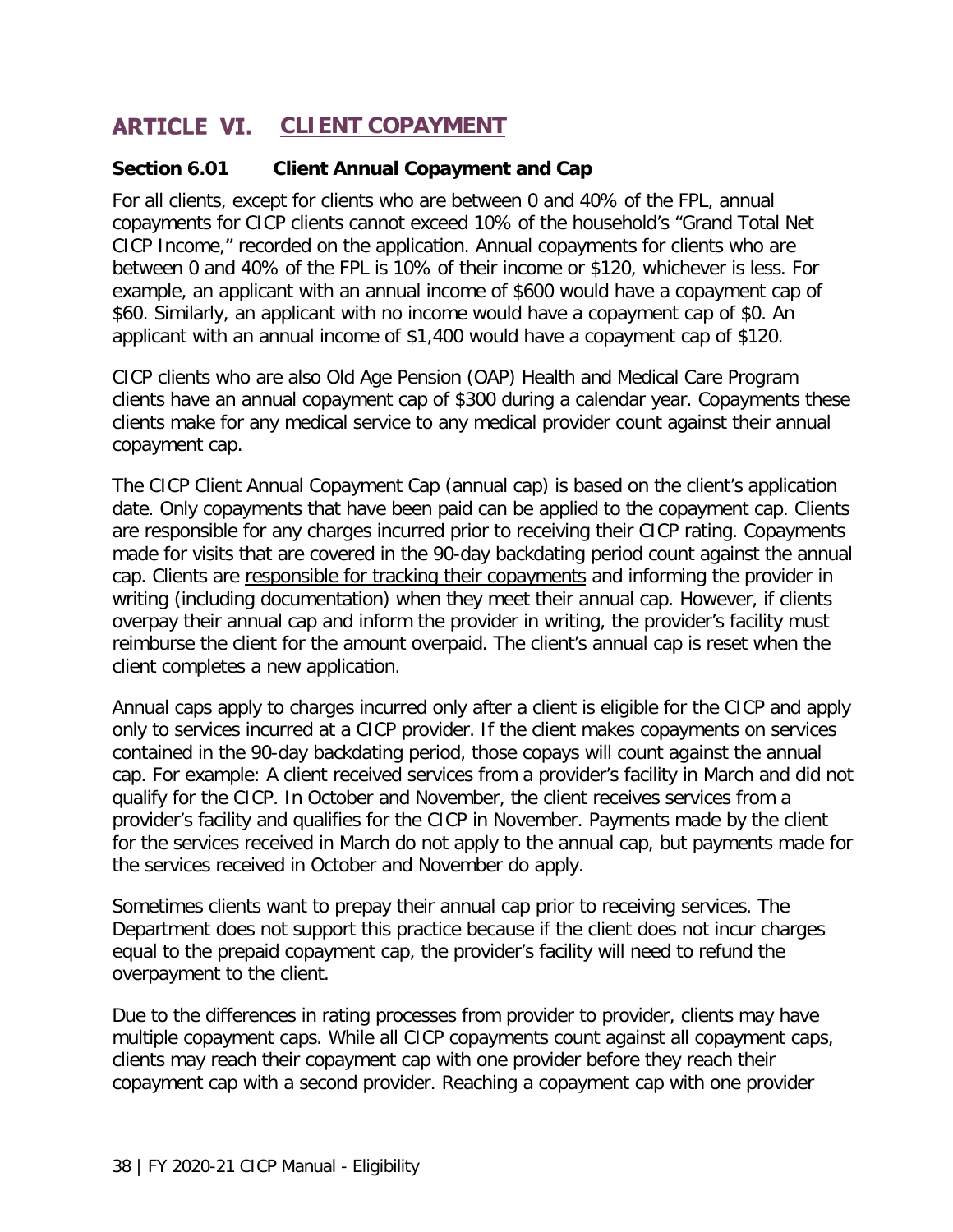does not necessarily mean the client does not owe any more copayments to other providers if their caps with those providers are higher.

#### <span id="page-41-0"></span>**Section 6.02 Calculating the CICP Client Copayment Annual Cap**

Providers are allowed to set the clients' annual copayment cap to any integer percentage between 1% and 10%. Lower copayment caps are more beneficial to the client. Providers who choose to lower the annual cap percentage must use the same lower percentage for all clients rated at their facility.

To calculate the "CICP Client Copayment Annual Cap," multiply the "Grand Total Net CICP Income" line of the application by the percentage chosen (between .01 and .10). Round this amount down to the next lowest dollar amount (i.e. \$2,379.65 would become \$2,379). Enter this amount on the "Client Copayment Annual Cap" Line in the Client Copayment box.

Example: In February, a household of four applies for the CICP. Their "Net CICP Income," is \$32,000. Their CICP annual cap is \$3,200 (\$32,000 x 0.10). By July, the household has paid \$2,700 in copayments. The mother loses her job in June, so the household can request to be re-rated. Although the client is eligible for a new rating, the copayments already paid will not count towards the new CICP copayment cap.

#### <span id="page-41-1"></span>**Section 6.03 Client Copayments General Policies**

CICP clients are responsible for paying a portion of their medical bills. The client's portion is called the "client copayment." CICP providers must charge each CICP client a copayment (unless the client is homeless and at or under 40% FPL). The Department recommends that CICP providers require clients to pay their copayment prior to receiving care (except emergent care).

If a CICP provider agrees to accept a client transfer from another CICP provider, the client must be provided discounted services from both providers. It is the receiving provider's decision to charge an additional copayment for the service provided. It would be appropriate to charge an inpatient copayment if the client was being admitted to a hospital and the client had only paid an outpatient copayment at the primary provider.

For the CICP, there are different copayments for different service charges. The following information explains the different types of medical care charges and the related client copayments:

1. The **Inpatient Facility** copayment is required for charges related to non-physician (facility) services incurred while receiving care in a hospital for a continuous stay of 24 hours or longer. For a patient seen in the hospital setting, only the hospital inpatient or emergency room copayment, plus the physician copayment can be charged. The emergency room copayment covers all services received while in the emergency department.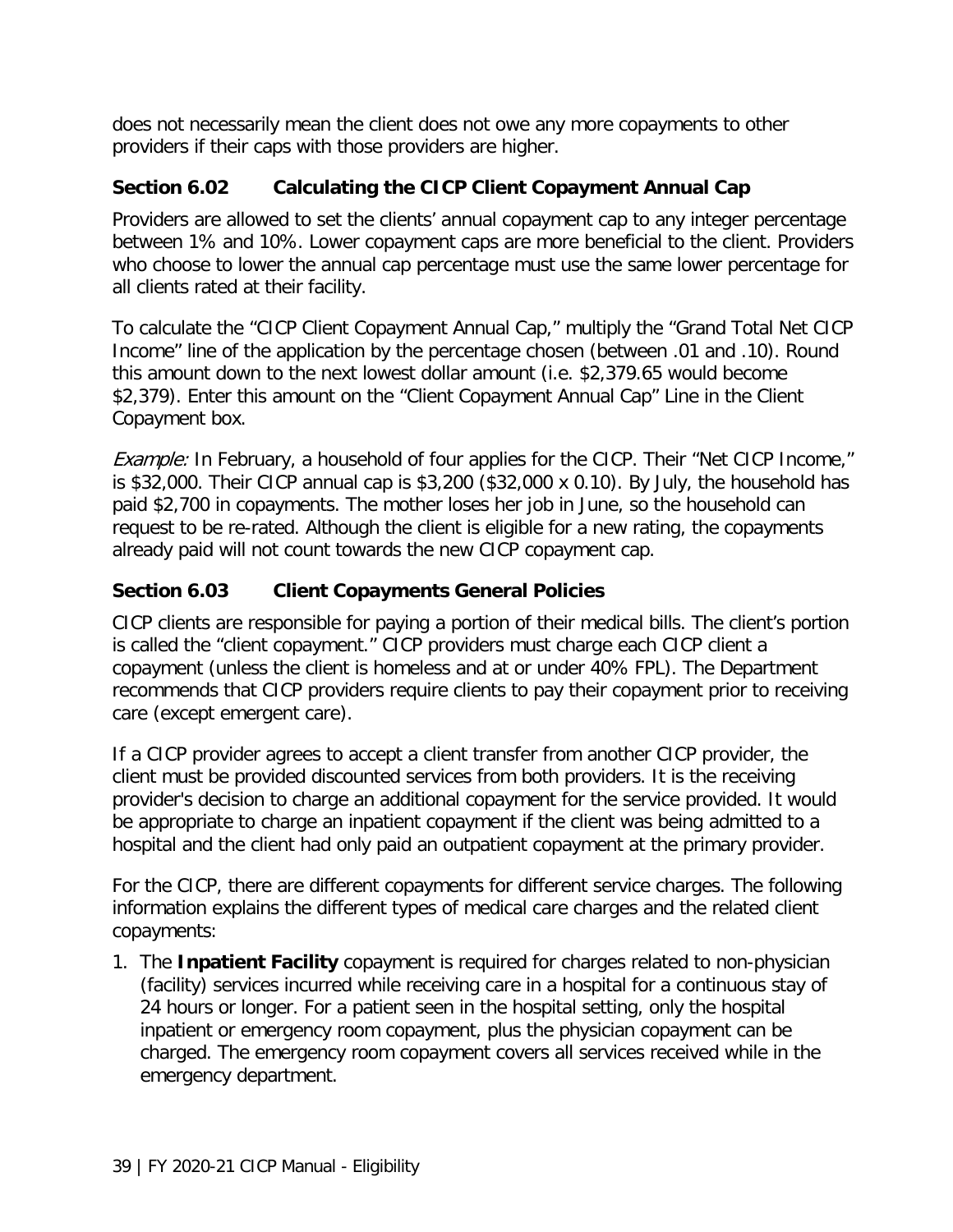- 2. **Ambulatory Surgery** copayment is for operative procedures received by a client who is admitted to and discharged from the hospital setting on the same day.
- 3. The **Hospital Physician** copayment is required for charges related to services provided directly by the physician in the hospital setting, including emergency room care.
- 4. The **Clinic** copayment is required for charges related to non-physician (facility) **and** physician services received in the clinic setting. This includes charges for primary and preventive medical care. It does not include charges for outpatient services provided in a hospital (i.e., emergency room care, outpatient surgery, radiology). If labs or x-rays are performed in the clinic, the additional lab or radiology copayment may be added.
	- For example, if a CICP client was seen in the emergency department and had lab work done, the client would owe the emergency room copayment plus the physician copayment. If the same CICP client was seen in the Provider's primary care clinic and not the emergency room and had lab work done, the client would owe the outpatient clinic copayment plus the laboratory services copayment.
- 5. The **Outpatient Hospital** copayment is required for charges related to nonphysician (facility) and physician services received in the outpatient hospital setting. This includes charges for primary and preventive medical care. If labs or x-rays are performed in the outpatient hospital setting, the additional lab or radiology copayment may be added.
- 6. The **Emergency Room** copayment is required for charges related to non-physician (facility) services incurred while receiving care in the hospital setting for a continuous stay of less than 24 hours.
- 7. **Specialty Outpatient Clinic** copayment is required for charges related to nonphysician (facility) **and** physician services received in the specialty outpatient clinic setting but does not include charges for outpatient services provided in the hospital setting (i.e., emergency room physician, ambulatory surgery). Specialty outpatient charges include distinctive medical care (i.e., oncology, orthopedics, hematology, pulmonary) that is not normally available as primary and preventative medical care.
- 8. **Outpatient Pharmacy** copayment is required for prescription drugs received at a qualified CICP health care provider's pharmacy.
- 9. **Laboratory Services** copayment is required for charges related to laboratory tests received by the client that are not associated with an inpatient facility or emergency room charge during the same period.
- 10.**Basic Radiology and Imaging Services** copayment is required for charges related to radiology and imaging received by client in the clinic or specialty outpatient setting but does not include charges from emergency room or inpatient services provided in the hospital setting.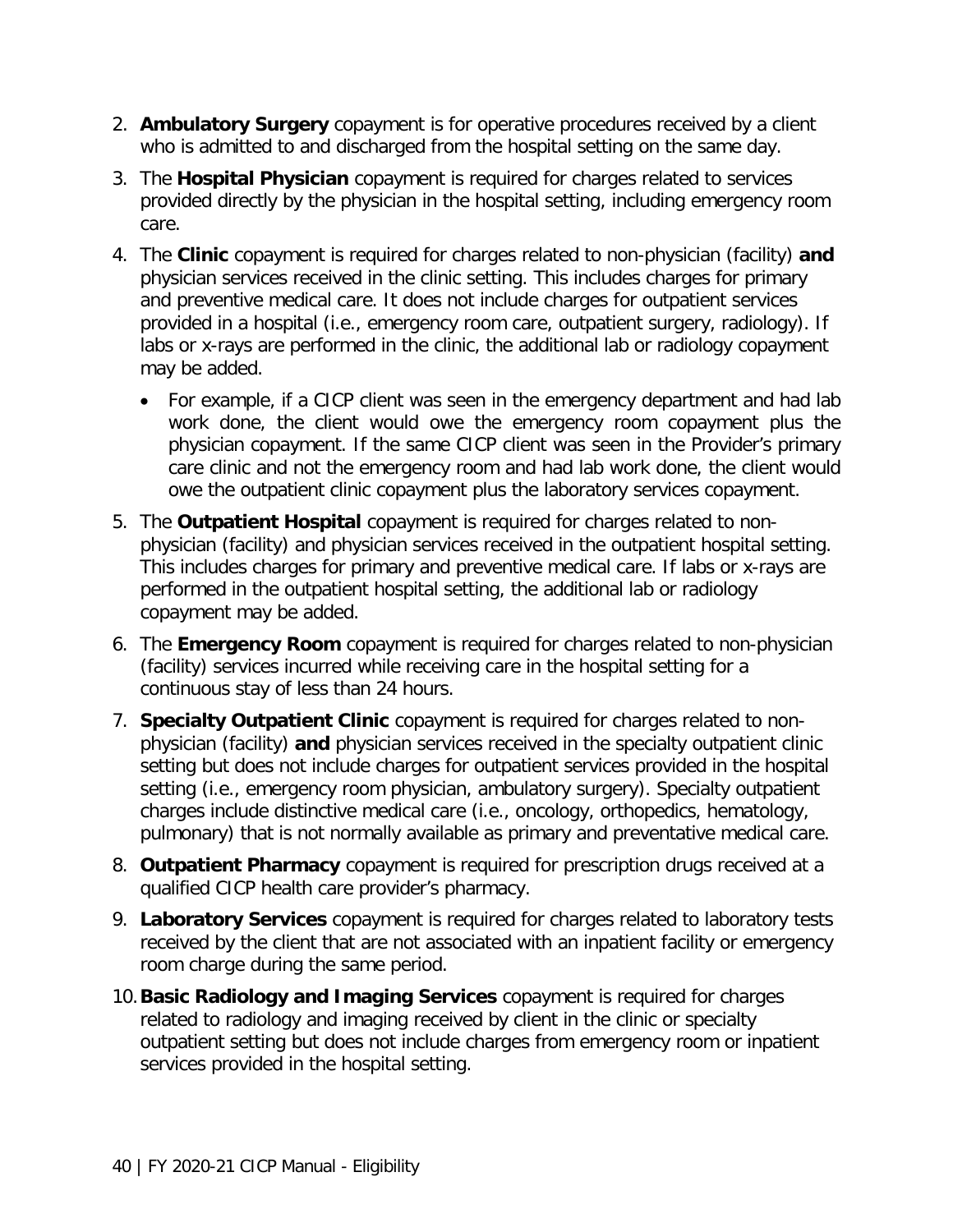- 11.**High-Level Radiology and Imaging** copayment is required for charges related to a Magnetic Resonance Imaging (MRI), Computed Tomography (CT), Positron Emission Tomography (PET), Sleep Studies, Catheterization Laboratory (cath lab) or other Nuclear Medicine services in an Outpatient setting. This copayment already includes the outpatient facility charge and therefore MAY NOT be combined with any other outpatient facility charge (i.e. Emergency Room, Specialty Outpatient Clinic).
- 12.The **Emergency Transportation** copayment is required for charges related to emergency transportation/ambulance services from CICP providers approved to discount such services.
- 13.The CICP definition of homeless encompasses clients who are at or below 40% of the Federal Poverty Level and are homeless, living in transitional housing, temporarily residing with others, or recipients of Colorado's Aid to the Needy Disabled financial assistance program.
- Clients who are homeless are exempt from client copayments.
- Clients who are homeless are exempt from the income verification requirement and providing proof of residency when completing the CICP application. Clients who are homeless are NOT exempt from the verification of denied Health First Colorado benefits requirement.
- Transitional housing clients are clients who are participating in programs designed to assist individuals in becoming self-supporting. Clients living in transitional housing must provide a written statement from their counselor or program director asserting that they are participating in a transitional housing program. Transitional housing clients are exempt from client copayments. In addition, transitional housing clients are exempt from the income verification requirement when completing the CICP application.
- Clients who have no permanent housing of their own and who are temporarily living with a person who has no legal obligation to financially support the client are exempt from client copayments. The individual allowing the client to reside with him or her may be asked to provide a written statement confirming that the client is not providing financial assistance to the household and that the living arrangement is not intended to be permanent. Clients residing with others MUST verify income and demonstrate denial of Health First Colorado benefits to be eligible for the CICP.
- Recipients of Colorado's Aid to the Needy Disabled (AND) financial assistance program who are eligible and enrolled to receive the monthly grant award are exempt from client copayments. In addition, recipients of Colorado's Aid to the Needy Disabled (AND) financial assistance program are exempt from the income verification when completing the CICP application. The majority of applicants in this category should qualify for the Expansion Health First Colorado program.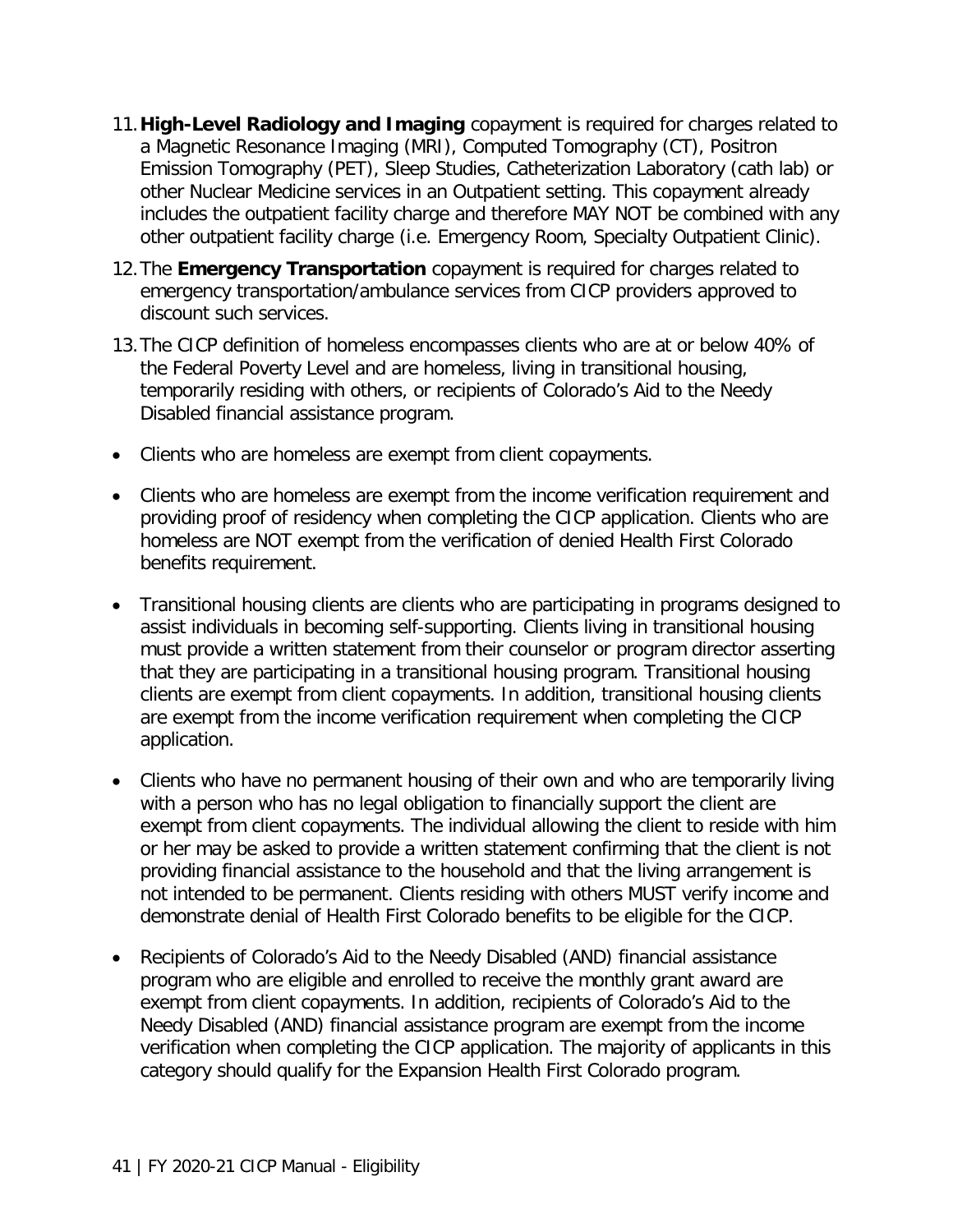#### <span id="page-44-0"></span>**Section 6.04 Determining a Client's Copayment**

Using the client rating recorded in the "CICP Rating" box on the client's CICP card, look up the corresponding rating on the "CICP Client Copayment Table" or your Department approved sliding fee scale.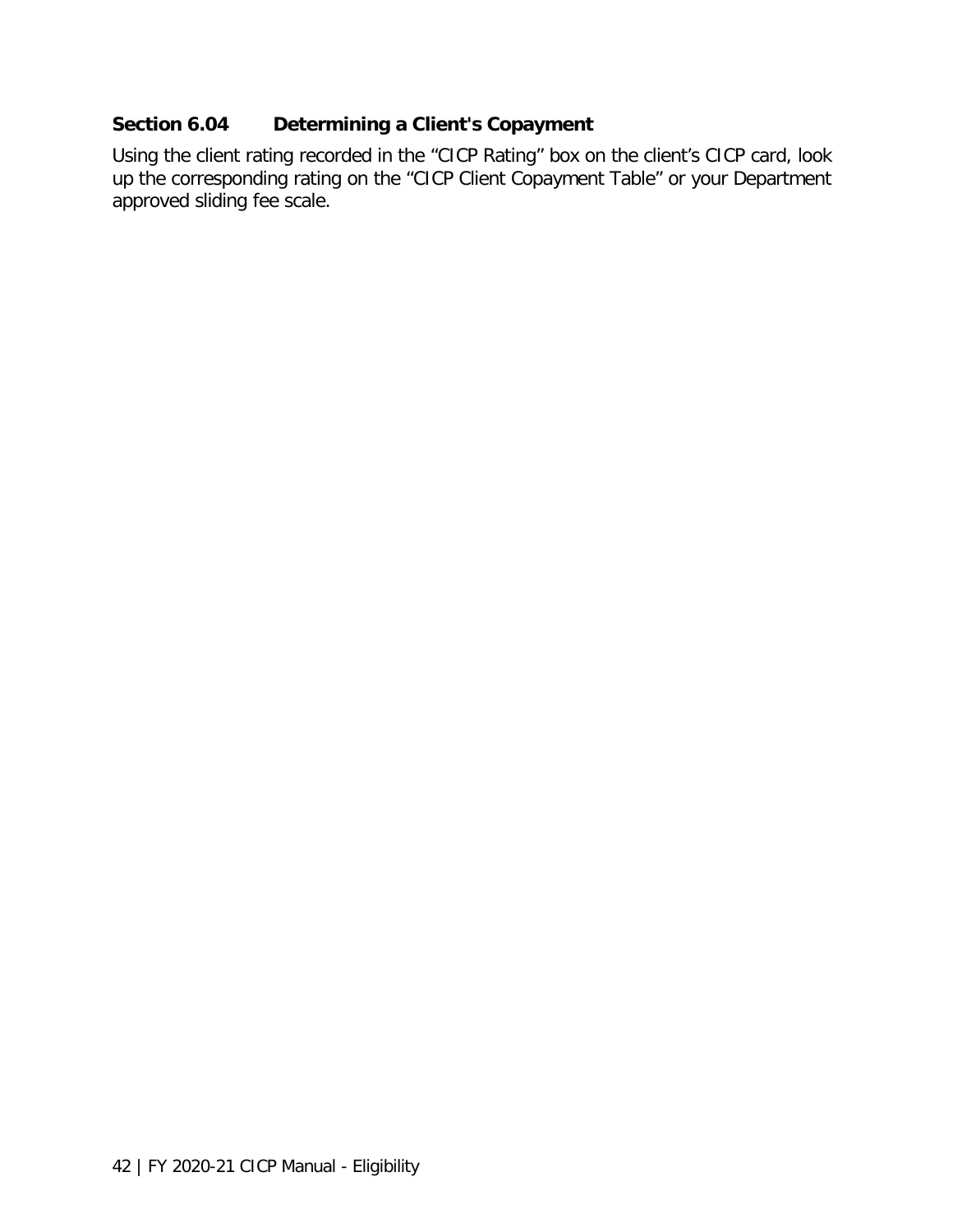## <span id="page-45-0"></span>**ARTICLE VII. APPEAL PROCESS**

#### <span id="page-45-1"></span>**Section 7.01 Re-rating**

To re-rate a client, a new CICP application must be completed.

Even though a client's financial situation may not have changed, they may feel their initial ratings do not accurately reflect their current financial situations. The CICP has several methods for changing a CICP client's initial rating. The methods are listed in order below:

- 1. Provider Management Appeal
- 2. Provider Management Exception

#### <span id="page-45-2"></span>**Section 7.02 Instructions for Filing an Appeal**

You must inform the client that they have the right to appeal if they are not satisfied with the rating. All appeals must be handled at the provider level. A client can request a Provider Management Appeal and/or Exception in the same letter. Each of these methods requires the client to submit a written request and provide documentation supporting the reasons for the request.

#### <span id="page-45-3"></span>**Section 7.03 Provider Management Appeals**

A Provider Management Appeal occurs when a client believes their initial rating was inaccurate. Provider Management Appeals can result in higher or lower ratings depending on the documentation. A client has 15 working days from the date of completing the application to request a Provider Management Appeal. If this time frame is not met and there was not a death in the client's immediate family, you do not have to review a requested Provider Management Appeal. However, please notify the client that the Provider Management Appeal was denied because the client did not submit the request by the deadline.

A client can request a Provider Management Appeal for the following reasons:

- 1. The initial rating contains inaccurate information or miscalculations because the household member or representative was uninformed, OR
- 2. Miscommunication between the client and the rating technician caused incomplete or inaccurate data to be recorded on the application.

Each provider must designate a manager to review client appeals and grant management exceptions. A Provider Management Appeal involves receiving a written request from the client and reviewing the application completed by the rating technician, including all backup documentation, to determine if the CICP application is accurate. Your facility must notify clients in writing of the results of Provider Management Appeals within 15 working days of receipt of the appeal request from the client.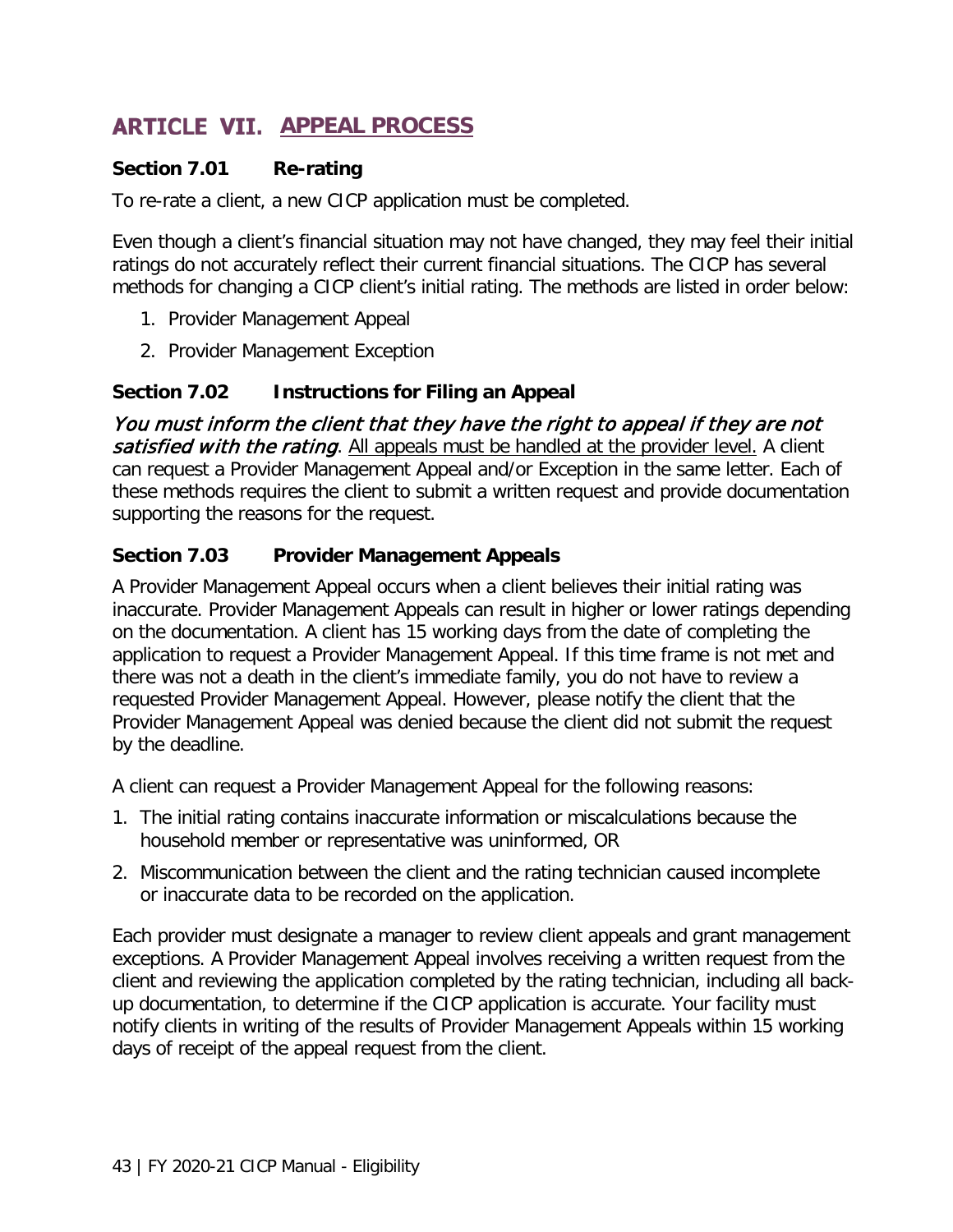If the designated manager finds that the initial application is not accurate, the designated manager must correct the application and assign the correct rating to the client. The correct rating is effective retroactive to the initial date of application. This means that charges incurred 90 days prior to the initial date of application must be discounted. If the initial application is accurate, the designated manager may grant a management exception to the client.

#### <span id="page-46-0"></span>**Section 7.04 Provider Management Exception**

A Provider Management Exception means that the client has an unusual circumstance, which may justify lowering the CICP rating or qualifying an applicant for the CICP who was otherwise over income. Clients can either request Provider Management Exceptions when requesting a Provider Management Appeal or within 15 working days from receipt of a Provider Management Appeal notice. If this time frame is not met, the provider does not have to review the Provider Management Exception request. However, please notify the client in writing that the Provider Management Exception was denied because the client did not submit the request by the deadline.

Your facility must notify clients in writing of the results of Provider Management Exceptions within 15 working days of receipt of the exception request from the client.

Designated managers can authorize an exception to a client's rating based on unusual circumstances. You must note Provider Management Exceptions on the application and the designated manager must initial the application. Providers must treat clients equitably in the Provider Management Exception process.

Ratings from a Provider Management Exception are effective retroactive to the initial date of application. This means that charges incurred 90 days prior to the initial date of application must be discounted. CICP providers do not need to honor exceptions made by other CICP providers.

#### <span id="page-46-1"></span>**Section 7.05 Department Appeals**

HIPAA prevents the Department from being involved in client issues due to the Personal Health Information (PHI) clause. Each provider should establish procedures at their facility that sets forth the manner for handling appeals. The applicant should also be notified of these procedures.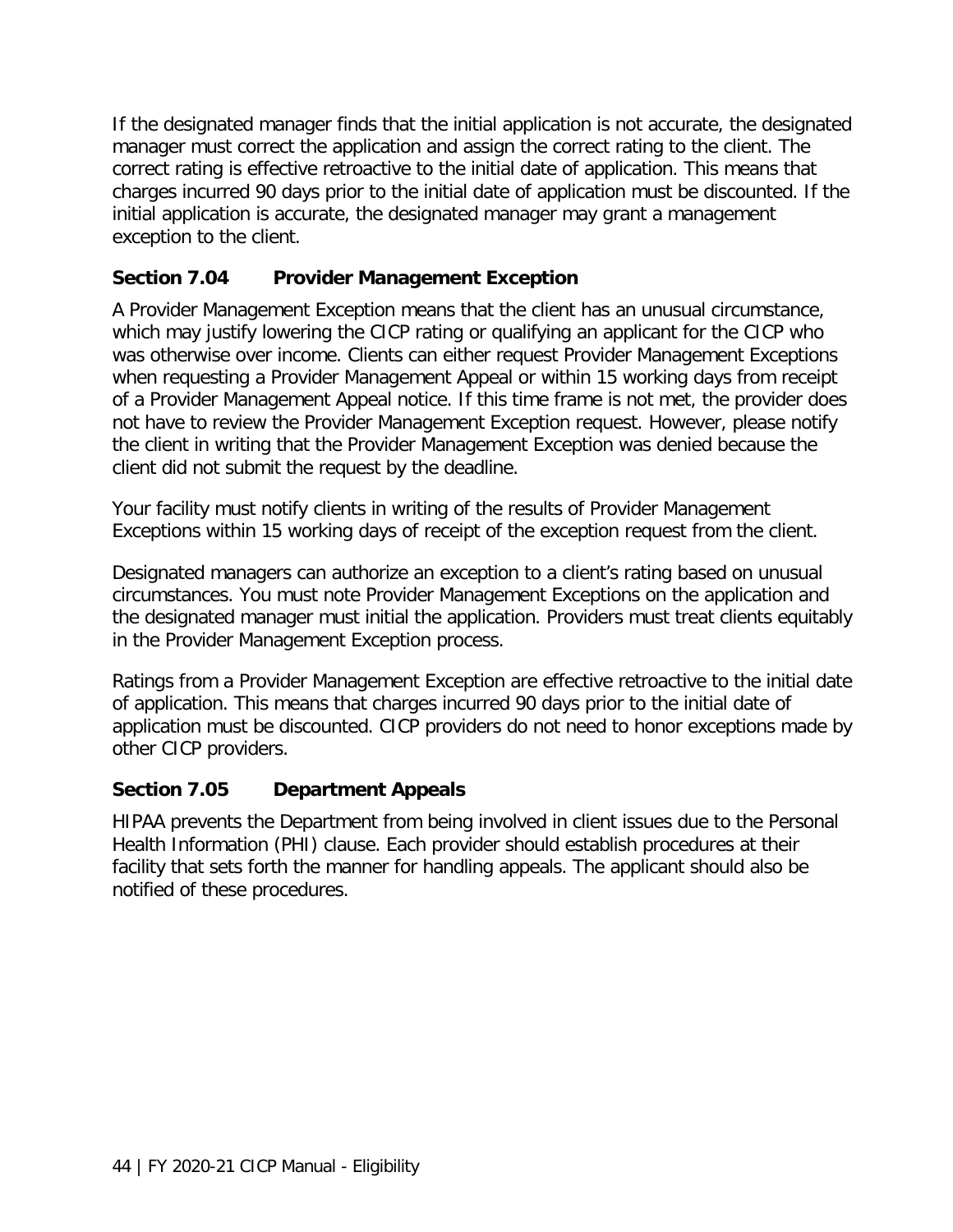# <span id="page-47-0"></span>**ARTICLE VIII. APPENDIX**

## <span id="page-47-1"></span>**Section 8.01 CICP Eligibility and Other Health Programs**

The table below illustrates what program categories can be used in conjunction with CICP.

| <b>Children's</b><br><b>Programs</b>                               | <b>Description of Programs</b>                                                                                                                                                                                                                                                               | <b>FPL</b>         | <b>CICP</b><br><b>Eligible</b> | <b>Effective Date:</b>                                                                                                                                                                    |
|--------------------------------------------------------------------|----------------------------------------------------------------------------------------------------------------------------------------------------------------------------------------------------------------------------------------------------------------------------------------------|--------------------|--------------------------------|-------------------------------------------------------------------------------------------------------------------------------------------------------------------------------------------|
| <b>Child Health</b><br><b>Plan Plus</b><br>$(CHP+)$                | Low-cost health insurance for children<br>under 19. Enrollment fees may apply                                                                                                                                                                                                                | 260%<br><b>FPL</b> | <b>No</b>                      | First day of month<br>of $CHP+$<br>application.                                                                                                                                           |
| $CHP+$<br>Presumptive<br>Eligibility (PE)                          | Access to immediate temporary<br>medical coverage for children, for at<br>least 45 days while eligibility for full<br>health care benefits is determined.                                                                                                                                    | 260%<br><b>FPL</b> | <b>No</b>                      | Coverage starts the<br>day of application                                                                                                                                                 |
| <b>Health First</b><br>Colorado<br>Presumptive<br>Eligibility (PE) | Access to immediate temporary<br>medical coverage for children, for at<br>least 45 days while eligibility for full<br>health care benefits is determined.                                                                                                                                    | 142%<br><b>FPL</b> | <b>No</b>                      | Coverage starts the<br>day of application                                                                                                                                                 |
| Children with<br>low-income                                        | Health First Colorado coverage for<br>children under 19.                                                                                                                                                                                                                                     | 142%<br><b>FPL</b> | <b>No</b>                      | Backdates up to 90<br>days from<br>application date.<br>First day of the<br>month of<br>application, if no<br>backdates are<br>requested. Five-<br>year ban lifted as of<br>$7 - 1 - 14.$ |
| <b>Foster Care</b>                                                 | Health First Colorado covers persons<br>less than 21 years of age for whom a<br>county is assuming full or partial<br>financial responsibility; who are in<br>foster care, in homes or private<br>institutions, or in subsidized adoptive<br>homes prior to the final decree of<br>adoption. | N.A.               | <b>No</b>                      | N.A.                                                                                                                                                                                      |
| <b>Former Foster</b><br>Care                                       | Health First Colorado coverage to age<br>26 for youth who have aged out of<br>foster care who were not adopted and<br>who did not emancipate prior to<br>turning 18.                                                                                                                         | N.A.               | <b>No</b>                      | N.A.                                                                                                                                                                                      |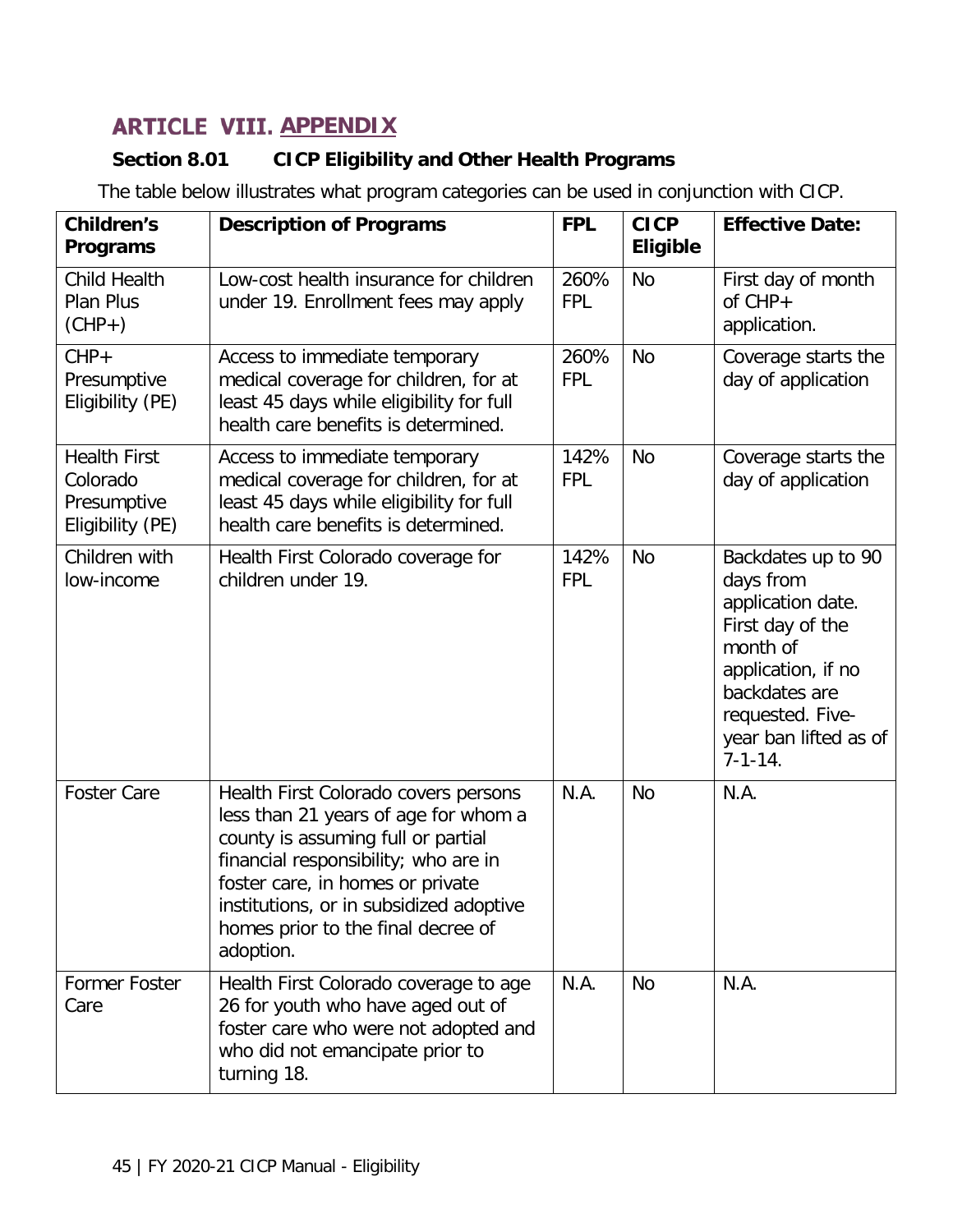| <b>Programs for</b><br><b>Children with</b><br><b>Disabilities</b>                            | <b>Description of Programs</b>                                                                                                                                                                                                                         | <b>FPL</b>         | <b>CICP</b><br><b>Eligible</b> | <b>Effective Date:</b> |
|-----------------------------------------------------------------------------------------------|--------------------------------------------------------------------------------------------------------------------------------------------------------------------------------------------------------------------------------------------------------|--------------------|--------------------------------|------------------------|
| Brain Injury<br>Waiver (BI)                                                                   | Provides home or community-based<br>alternative to hospital or specialized<br>nursing facility care for persons with a<br>brain injury. Must be 16 years of age<br>or older.                                                                           | 300%<br>SSI        | <b>No</b>                      |                        |
| Children with<br>Life Limiting<br><b>Illness Waiver</b><br>(CLLI)                             | Provides home or community-based<br>alternative to children under 19 with a<br>life limiting illness.                                                                                                                                                  | 300%<br>SSI        | <b>No</b>                      |                        |
| Children's<br>Extensive<br><b>Support Waiver</b><br>(CES)                                     | Provides supports and services to<br>children with developmental disabilities<br>or delays who have a complex<br>behavioral or medical condition and<br>who require near constant line of sight<br>supervision. Must be 18 years of age or<br>younger. | 300%<br>SSI        | <b>No</b>                      |                        |
| Children's<br>Habilitation<br>Residential<br>Program Waiver<br>(CHRP)                         | Provides habilitative services for<br>children and youth in foster care who<br>have a developmental disability and<br>extraordinary needs.                                                                                                             | N.A.               | <b>No</b>                      |                        |
| Children's Home<br>and Community-<br><b>Based Services</b><br>Waiver (CHCBS)                  | Provides home or community-based<br>alternative to children 17 years of age<br>and younger with significant medical<br>needs who are at risk for acute<br>hospital or skilled nursing facility<br>placement.                                           | 300%<br>SSI        | <b>No</b>                      |                        |
| <b>Family Support</b><br><b>Services</b><br>Program (FSSP)                                    | Provides support for families who have<br>children with developmental disabilities<br>or delays with costs that are beyond<br>those normally experienced by other<br>families.                                                                         | N.A.               | <b>No</b>                      |                        |
| <b>Health First</b><br>Colorado Buy-In<br>Program for<br>Children with<br><b>Disabilities</b> | Buy-In for children 19 and under with<br>a disability by paying a monthly<br>premium based on the family's income.                                                                                                                                     | 300%<br><b>FPL</b> | <b>No</b>                      |                        |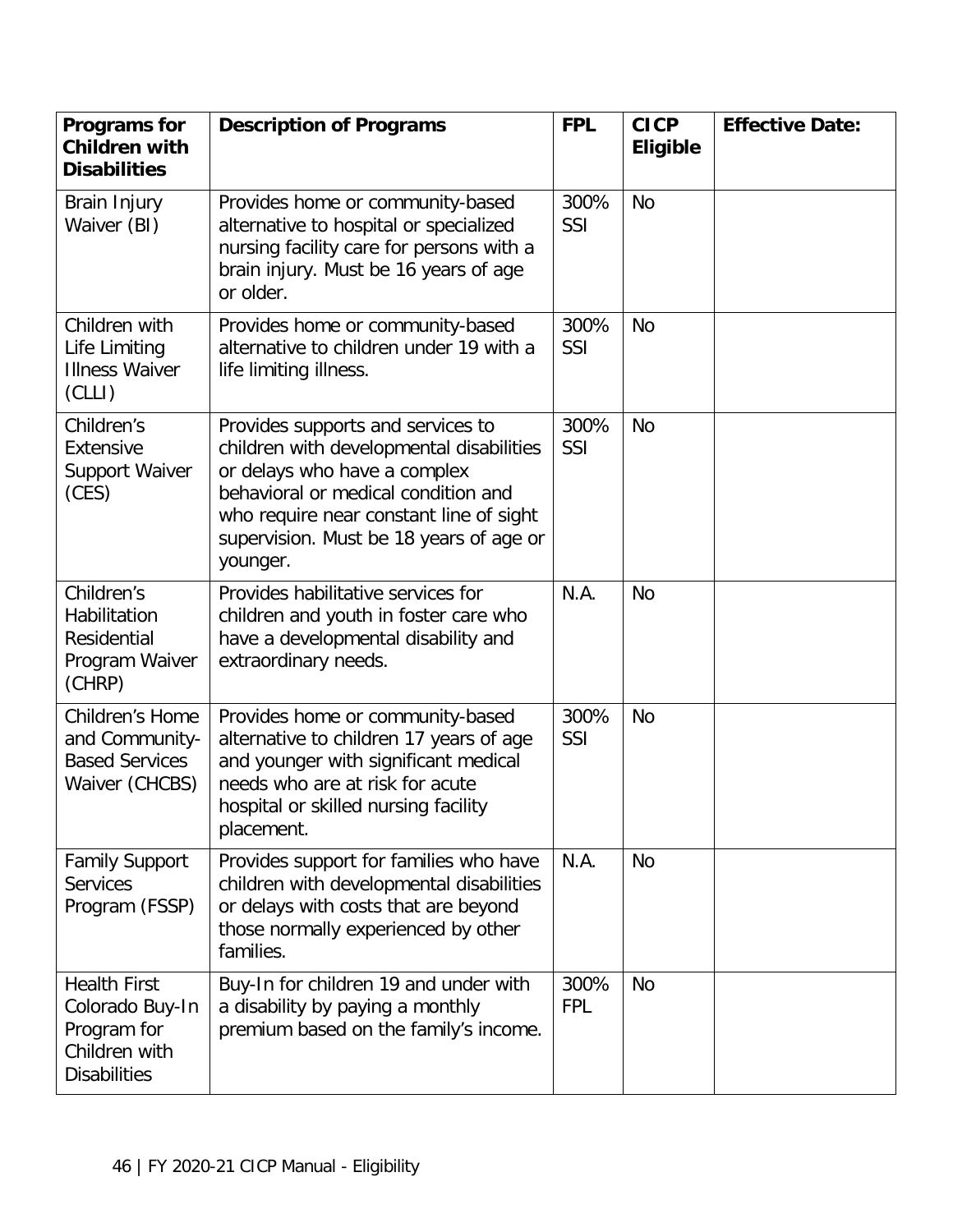| Pregnant<br>Women                                                  | <b>Description of Programs</b>                                                                                                                                  | <b>FPL</b>         | <b>CICP</b>     | <b>Effective Date</b>                           |
|--------------------------------------------------------------------|-----------------------------------------------------------------------------------------------------------------------------------------------------------------|--------------------|-----------------|-------------------------------------------------|
| Programs                                                           |                                                                                                                                                                 |                    | <b>Eligible</b> |                                                 |
| $CHP+$                                                             | Low-cost health insurance for pregnant<br>women. Enrollment fees may apply.                                                                                     | 260%<br><b>FPL</b> | <b>No</b>       | First day of month<br>of $CHP+$<br>application. |
| $CHP+$<br>Presumptive<br>Eligibility                               | Access to immediate temporary<br>medical coverage for pregnant women<br>for at least 45 days, while eligibility for<br>full health care benefits is determined. | 260%<br><b>FPL</b> | <b>No</b>       | Coverage starts the<br>day of application       |
| <b>Health First</b><br>Colorado<br>Presumptive<br>Eligibility (PE) | Immediate temporary Health First<br>Colorado coverage for pregnant<br>women.                                                                                    | 195%<br><b>FPL</b> | <b>No</b>       | Coverage starts the<br>day of application       |
| <b>Health First</b><br>Colorado                                    | Health First Colorado coverage for<br>pregnant women.                                                                                                           | 195%<br><b>FPL</b> | <b>No</b>       | Backdates up to 90<br>days of application.      |

| <b>Health First</b><br>Colorado<br>Programs for<br><b>Adults</b> | <b>Description of Programs</b>                                                                                                                                                               | <b>FPL</b>         | <b>CICP</b><br><b>Eligible</b> | <b>Effective Date</b>                                                                                     |
|------------------------------------------------------------------|----------------------------------------------------------------------------------------------------------------------------------------------------------------------------------------------|--------------------|--------------------------------|-----------------------------------------------------------------------------------------------------------|
| <b>Transitional</b><br>Medical<br>Assistance                     | Ineligible for Health First Colorado<br>because new or increased income from<br>employment, or hours of employment,<br>provided an employed member of<br>household continues to be employed. | 185%<br><b>FPL</b> | <b>No</b>                      | Begins first month<br>of ineligibility for<br><b>Health First</b><br>Colorado due to<br>change in income. |
| Transitional<br>Medical<br>Assistance (4<br>Month<br>Extended)   | Ineligible for Health First Colorado<br>because alimony income                                                                                                                               | 185%<br><b>FPL</b> | <b>No</b>                      | Begins first month<br>of ineligibility for<br><b>Health First</b><br>Colorado due to<br>change in income. |
| Caretaker of<br>Dependent<br>Children                            | Adults age 19 through 64. Must have<br>dependent child in home.                                                                                                                              | 133%<br><b>FPL</b> | <b>No</b>                      | Backdates up to 90<br>days of Health First<br>Colorado<br>application.                                    |
| <b>Health First</b><br>Colorado for<br>Adults                    | Adults age 19 through 64 without a<br>dependent child in the home.                                                                                                                           | 133%<br><b>FPL</b> | <b>No</b>                      | Backdates up to 90<br>days from Health<br>First Colorado<br>application.                                  |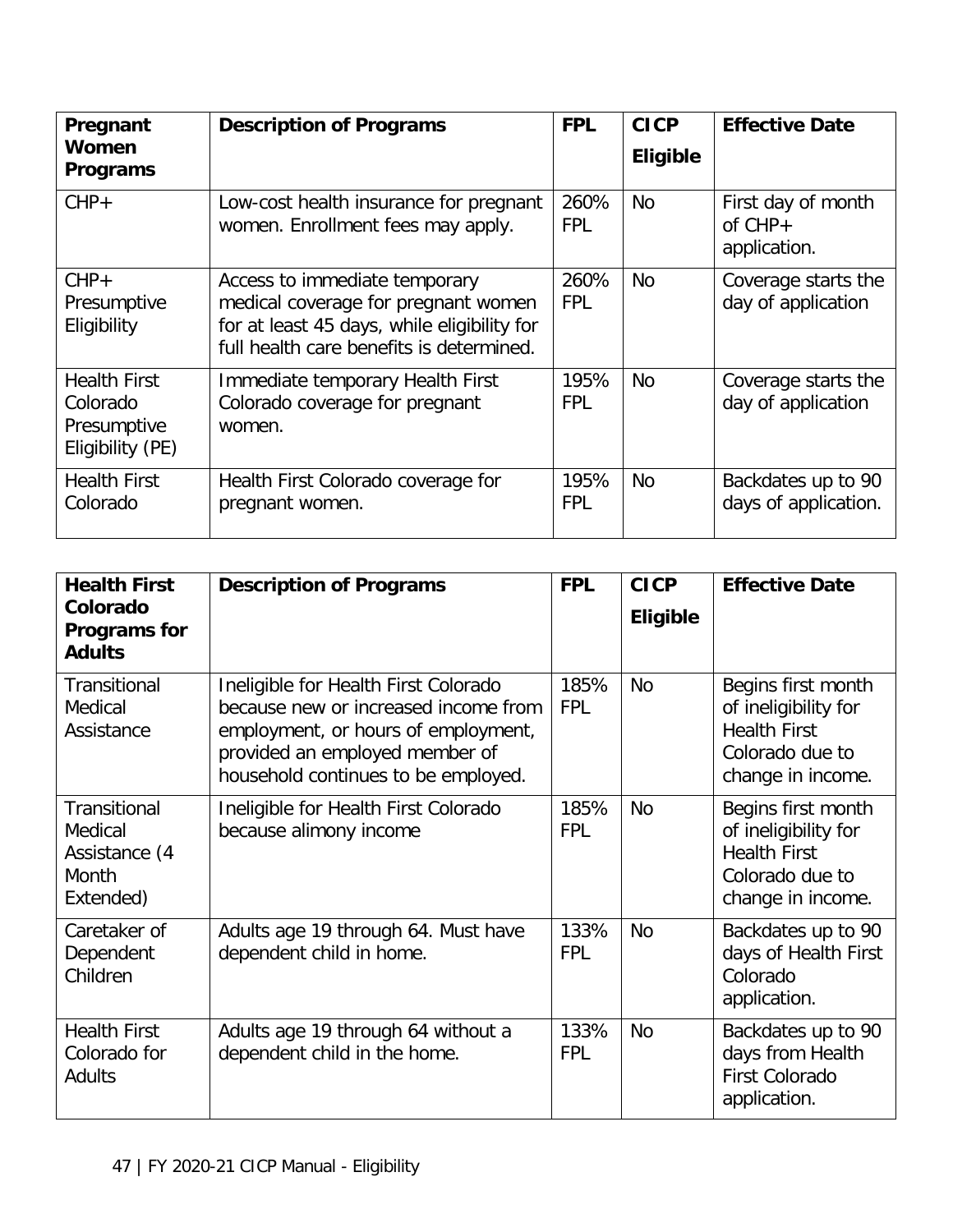| Programs for                                                                                        | <b>Description of Programs</b>                                                                                                                                                 | <b>FPL</b>         | <b>CICP</b>     | <b>Effective Date</b>                                                   |
|-----------------------------------------------------------------------------------------------------|--------------------------------------------------------------------------------------------------------------------------------------------------------------------------------|--------------------|-----------------|-------------------------------------------------------------------------|
| <b>Adults with</b><br><b>Disabilities</b>                                                           |                                                                                                                                                                                |                    | <b>Eligible</b> |                                                                         |
| Brain Injury<br>Waiver (BI)                                                                         | Provides home or community-based<br>alternative to hospital or specialized<br>nursing facility care for persons with a<br>brain injury. Must be 16 years of age<br>or older.   | 300%<br>SSI        | <b>No</b>       |                                                                         |
| Colorado Choice<br><b>Transitions</b><br>(CCT)                                                      | Helps transition Health First Colorado<br>members out of nursing homes and<br>long-term care facilities and into home<br>and community-based settings.                         | 133%<br><b>FPL</b> | <b>No</b>       |                                                                         |
| Community<br>Mental Health<br><b>Supports Waiver</b><br>(CMHS)                                      | Provides home or community-based<br>alternative to nursing facility care for<br>people with major mental illness.                                                              | 300%<br>SSI        | <b>No</b>       |                                                                         |
| Developmental<br><b>Disabilities</b><br>Waiver (DD)                                                 | Provides people with developmental<br>disabilities services and supports that<br>allow them to continue living in the<br>community.                                            | 300%<br>SSI        | <b>No</b>       |                                                                         |
| Elderly, Blind, &<br>Disabled Waiver<br>(EBD)                                                       | Provides an alternative to nursing<br>facility care for elderly, blind, or<br>physically disabled persons, as well as<br>individuals living with HIV/AIDS.                     | 300%<br>SSI        | <b>No</b>       |                                                                         |
| <b>Family Support</b><br><b>Services</b><br>Program (FSSP)                                          | Provides support for families who have<br>children with developmental disabilities<br>or delays with costs that are beyond<br>those normally experienced by other<br>families. | N.A.               | <b>No</b>       |                                                                         |
| <b>Health First</b><br>Colorado Buy-In<br>Program for<br><b>Working Adults</b><br>with Disabilities | Buy-In for adults who are 16 through<br>65 years of age, employed, and have a<br>qualifying disability. Monthly premium<br>based on the family's income.                       | 450%<br><b>FPL</b> | No              | Backdates up to 90<br>days from Health<br>First Colorado<br>application |
| Spinal Cord<br><b>Injury Waiver</b><br>(SCI)                                                        | Provides home or community-based<br>alternative for people with a spinal<br>cord injury in the Denver Metro Area                                                               | 300%<br>SSI        | <b>No</b>       |                                                                         |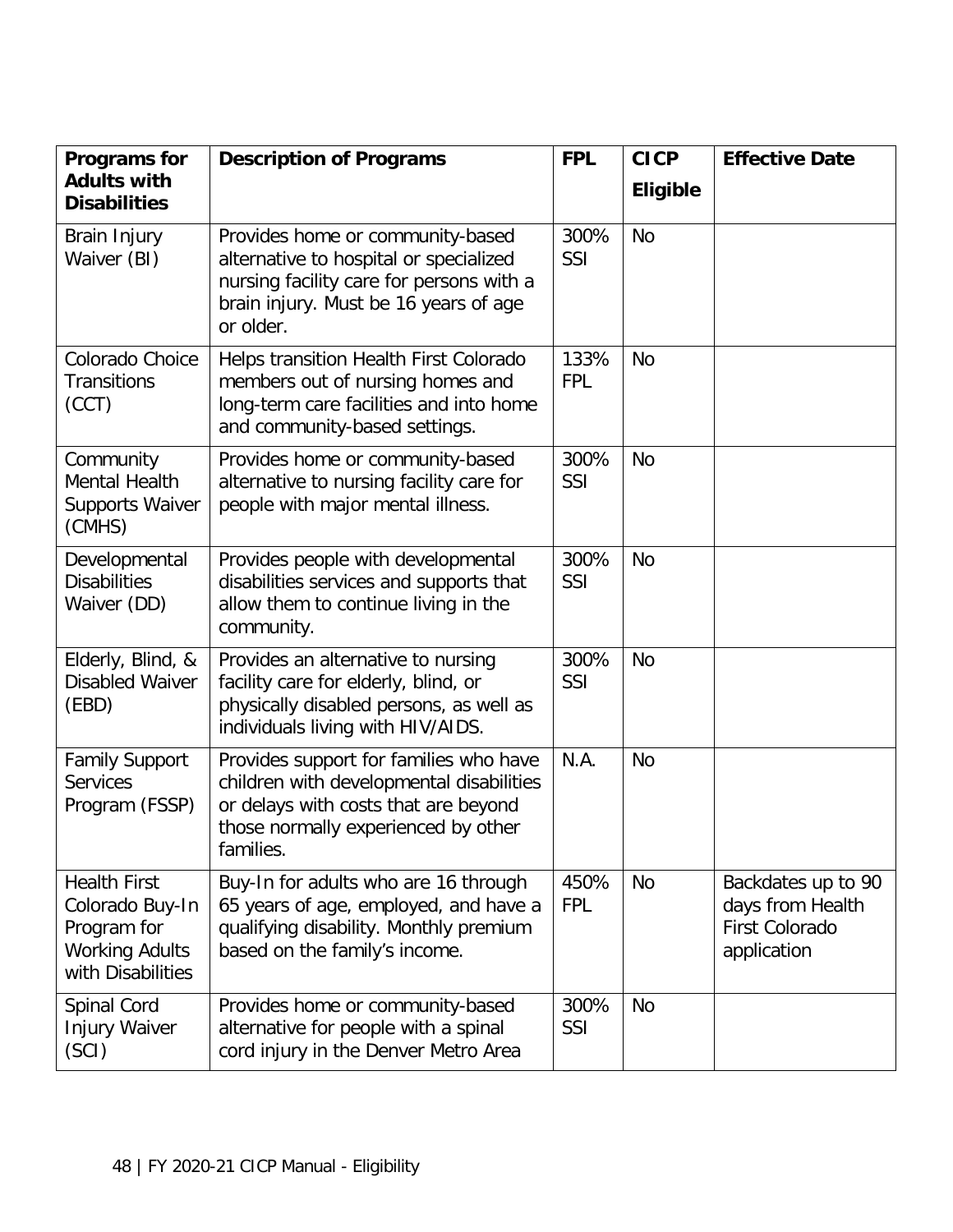| Programs for<br><b>Adults with</b><br><b>Disabilities</b> | <b>Description of Programs</b>                                                                      | <b>FPL</b>         | <b>CICP</b><br><b>Eligible</b> | <b>Effective Date</b> |
|-----------------------------------------------------------|-----------------------------------------------------------------------------------------------------|--------------------|--------------------------------|-----------------------|
| Supported<br><b>Living Services</b><br>Waiver (SLS)       | Provides supported living in the home<br>or community to persons with<br>developmental disabilities | 300%<br><b>SSI</b> | <b>No</b>                      |                       |

| <b>Senior Adult</b><br><b>Programs</b>                                    | <b>Description of Programs</b>                                                                                                                                  | <b>FPL</b>          | <b>CICP</b><br><b>Eligible</b> | <b>Effective Date</b>                                                                                             |
|---------------------------------------------------------------------------|-----------------------------------------------------------------------------------------------------------------------------------------------------------------|---------------------|--------------------------------|-------------------------------------------------------------------------------------------------------------------|
| Old Age<br>Pension (OAP)-<br>A and B-<br>Medical                          | Disabled or 65 and over. Financial<br>payment entitles clients for a category<br>of Medical Assistance, either Health<br>First Colorado or Health Care Program. | 76.9%<br><b>FPL</b> | <b>No</b>                      | Backdates up to 90<br>days from Health<br><b>First Colorado</b><br>application.                                   |
| Old Age<br>Pension (OAP-<br>State Only) and<br><b>HCP-B State</b><br>Only | Not eligible for Health First Colorado.                                                                                                                         | 76.9%<br><b>FPL</b> | Yes                            | <b>Eligibility begins</b><br>date of application<br>or date eligibility is<br>established,<br>whichever is later. |

| <b>Medicare</b><br><b>Savings</b><br><b>Programs</b><br>(MSP)            | <b>Description of Programs</b>                                                                                                                                | <b>FPL</b>                                                                     | <b>CICP</b><br><b>Eligible</b> | <b>Effective Date</b>                           |
|--------------------------------------------------------------------------|---------------------------------------------------------------------------------------------------------------------------------------------------------------|--------------------------------------------------------------------------------|--------------------------------|-------------------------------------------------|
| Specified Low-<br>Income<br>Medicare<br>Beneficiary<br>Program<br>(SLMB) | State pays for Medicare Part B<br>premiums.                                                                                                                   | Monthly<br>income of<br>$$1,234$ for<br>individuals,<br>\$1,666 for<br>couples | Yes                            | Backdates up to 90<br>days from<br>application. |
| Qualified<br>Individual<br>Program (Q11)                                 | State pays for Medicare Part B<br>premiums. Granted on a first-<br>come, first-served basis with<br>priority for people who received QI<br>the previous year. | Monthly<br>income of<br>$$1,386$ for<br>individuals,<br>\$1,872 for<br>couples | Yes                            | Backdates up to 90<br>days from<br>application. |